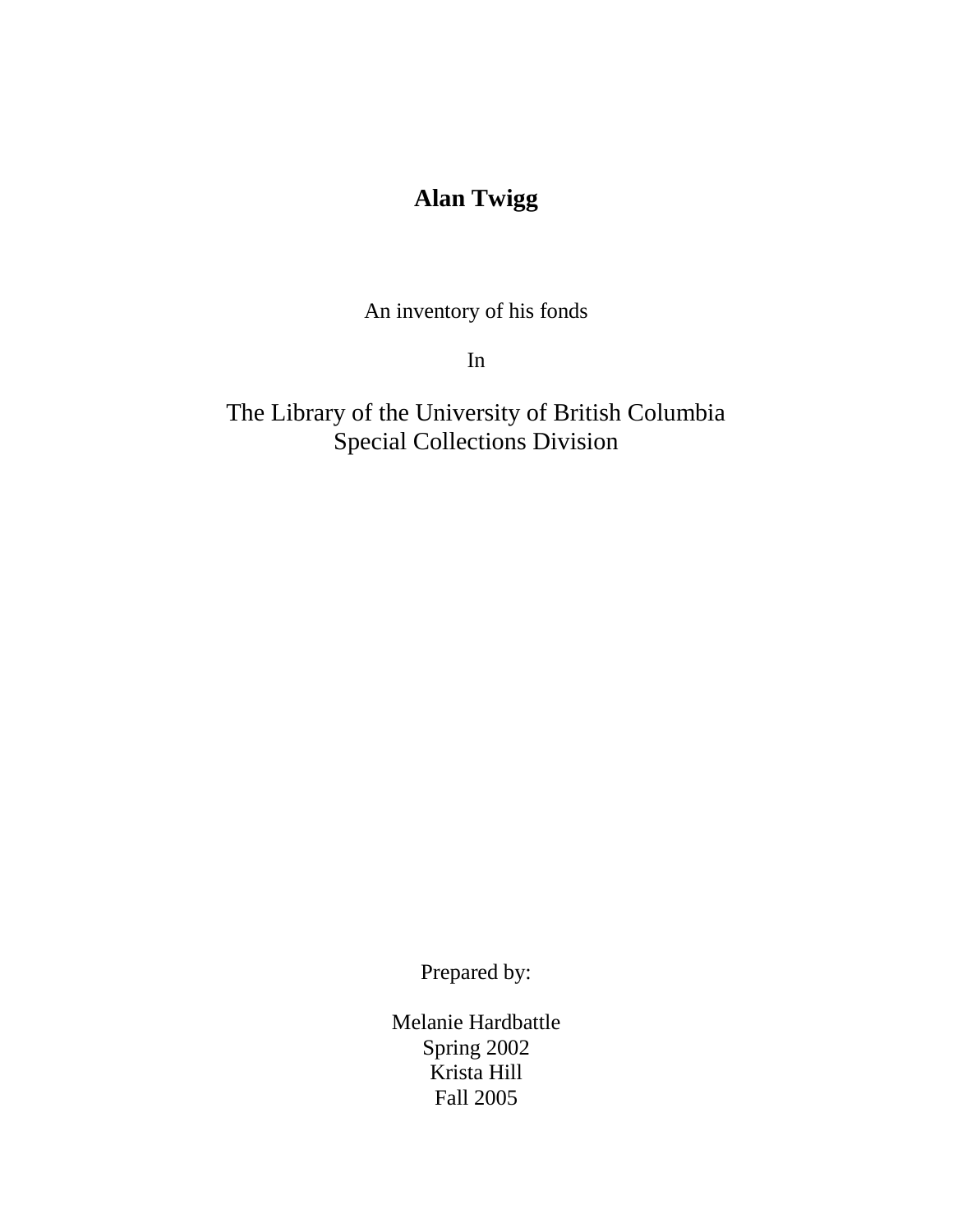### TABLE OF CONTENTS

#### **Fonds description**

#### **Series/sub-series descriptions**

Records pertaining to George Woodcock Subject files Photographs, negatives and slides Moving images Sound recordings

*Spilsbury's Coast*  Subject files Photographs, negatives and slides Moving images Sound recordings

*BC Bookworld* (TV Series) Subject files Photographs Moving images

Miscellaneous Moving images

#### **File list**

Records pertaining to George Woodcock Subject files Photographs, negatives and slides Moving images Sound recordings

*Spilsbury's Coast*  Subject files Photographs, negatives and slides Moving images Sound recordings

*BC Book World* (TV Series) Subject files Photographs Moving images

Miscellaneous Moving images

#### **Appendix 1**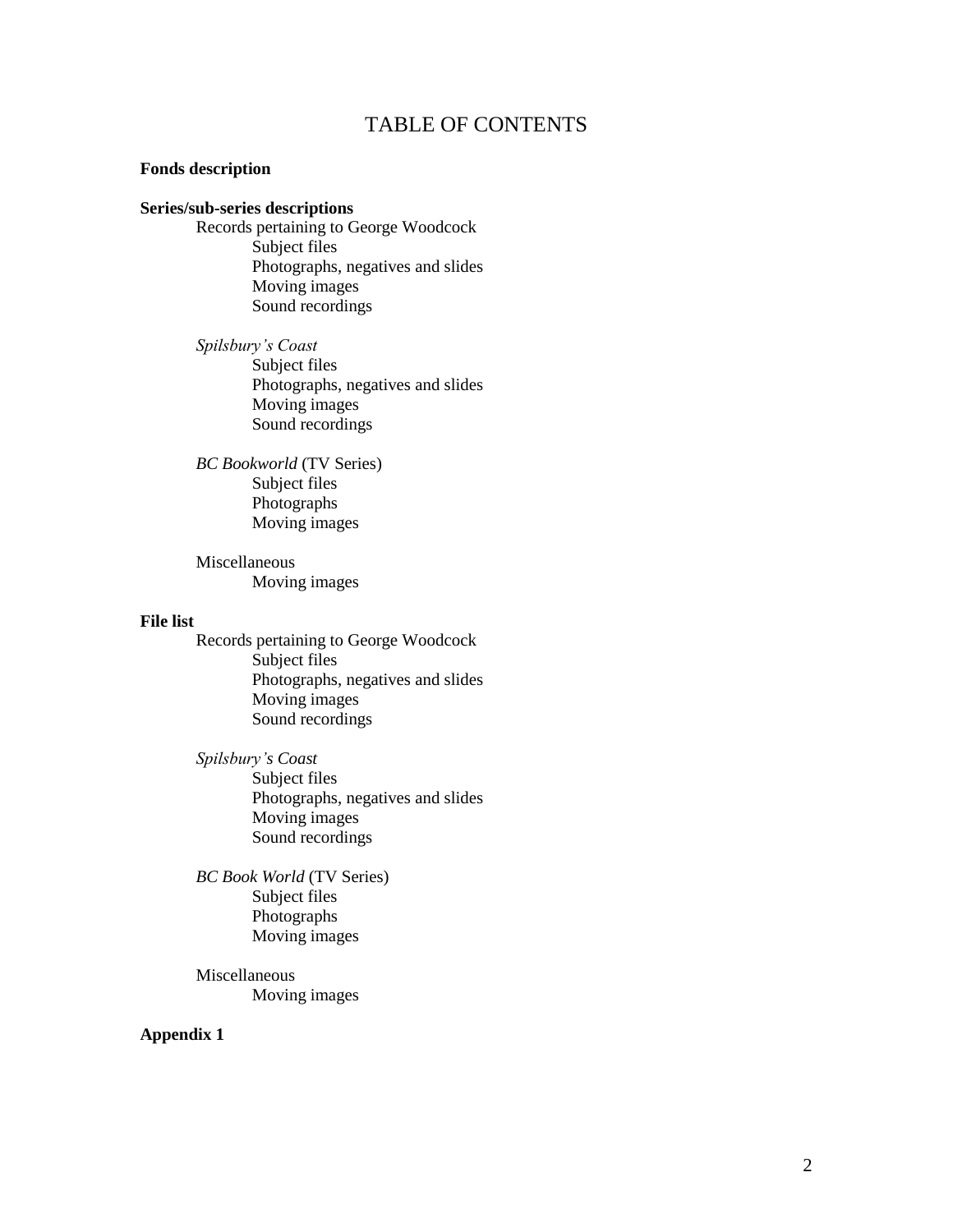# **FONDS DESCRIPTION**

#### **Twigg, Alan, 1952-**

Alan Twigg fonds. – 1977-2000 predominant 1991-1997. 4.88 m textual records and other material.

#### **Biographical sketch:**

Alan Twigg was born in Vancouver, British Columbia in 1952. He is the publisher and editor of the quarterly newspaper *BC Book World*. In addition to freelance writing, Twigg has been editor of *Quill & Quire*, an editorial and Canadian books columnist for *The Province* newspaper, and a books columnist for *Vancouver* magazine. Twigg has also served as a member of the Board of Directors of the Canadian Centre for Studies in Publishing, on behalf of the Writers Union of Canada. He has written several books and produced several documentary films, including *Spilsbury's Coast* in 1993.

#### **Scope and content:**

The fonds consists of moving images, sound recordings and photographs created during Alan Twigg's production of the film *Spilsbury's Coast* and accompanying textual materials, as well as moving images and textual materials created during his production of the *BC Book World* television series. The fonds also consists of textual, photographic, sound recordings, and moving images related to Twigg's interest in and association with writer George Woodcock, particularly in the early 1990s. The fonds has been arranged into 4 series according to subject matter: Records pertaining to George Woodcock, *Spilsbury's Coast*, *BC Book World* (TV Series), and miscellaneous.

**Source of supplied title:** Title based on contents of fonds.

**Physical description note:** Includes: 113 film reels, 32 audio reels, 44 videocassettes, 14 audio cassettes, 125 photographs, 114 slides, negatives and contact sheets.

**Immediate source of acquisition:** Alan Twigg donated the George Woodcock material to the University of British Columbia in 1998 and the *Spilsbury's Coast, BC Book World*  (TV Series), and miscellaneous material in 1999.

**Arrangement:** When discernible, original order and titles have been maintained by the archivist.

**Restrictions:** No restrictions on access.

**Finding aids:** File list is available.

**Accruals:** Further accruals are expected.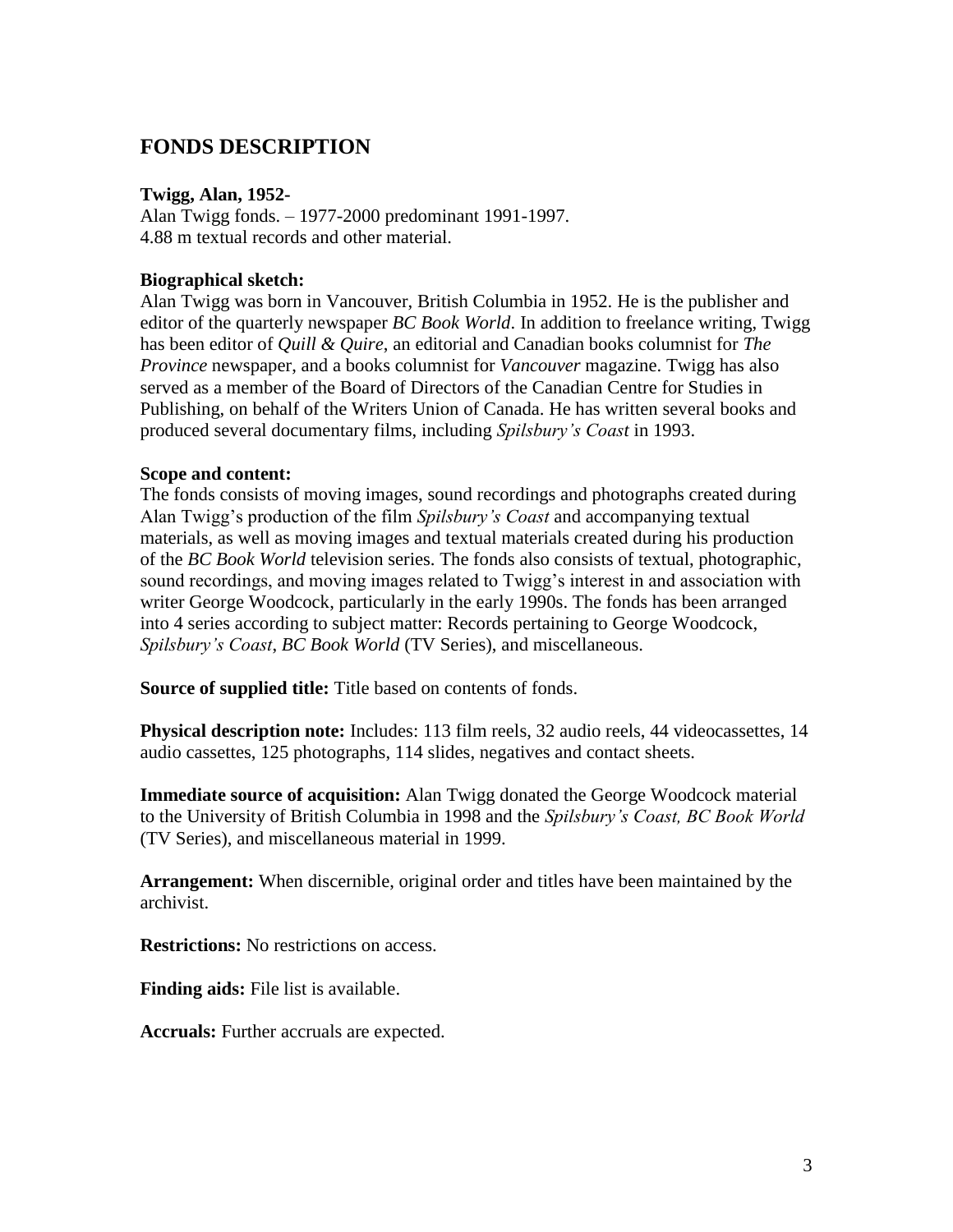#### **SERIES DESCRIPTIONS**

#### **Records pertaining to George Woodcock.** – 1977-1997, predominant 1990-1997.

19 cm textual records and other material.

Series consists of records pertaining to writer George Woodcock and Twigg's association with him. In addition to material concerning Woodcock's career, the series also includes records pertaining to Twigg's involvement in various local events honouring Woodcock and his achievements in 1994, and his efforts to develop a George Woodcock Centre for the Arts and Intellectual Freedom after the author's death in 1995. Includes subject files, photographs, negatives, slides, sound recordings and moving images. Title based on contents of series.

Includes: 24 photographs, 24 slides, 15 negatives, 15 videocassettes, 1 audio cassette. Series has been arranged into sub-series according to media type.

#### **Subject files.** – 1977-1997, predominant 1992-1997.

19 cm textual records. -- 4 photographs. -- 1 negative.

Sub-series consists of subject files created by Alan Twigg pertaining to his association with George Woodcock. Includes subject files of articles, interviews, and other textual records regarding Woodcock's career, writing, and accomplishments, and his life and views in general. Sub-series also includes files concerning Twigg's involvement with events honouring Woodcock in 1994, including the Freedom of the City of Vancouver ceremony, George Woodcock Day, a Woodcock Symposium, and a celebration of Woodcock's achievements organized by Twigg for his 82<sup>nd</sup> birthday. Also included in the sub-series are subject files of correspondence and other records pertaining to Twigg's efforts to produce a documentary film about Woodcock, and to establish a George Woodcock Centre for the Arts and Intellectual Freedom. (UBC Woodcock Endowment Fund) after the author's death. Subject files include correspondence from prominent Canadian writers, members of the local community, and representatives of national and international organizations that Woodcock was involved with. Record types include correspondence, articles, documents, newspaper clippings, posters, brochures, photographs, a negative, an architectural plan and other textual and graphic records.

Title based on contents of sub-series.

Internal original order of files has been maintained. Photographs and negatives have been separated from files for conservation purposes; a list of these photographs appears in the file list under the Photographs, negatives, and slides series.

A list of some correspondence has been included as Appendix 1.

#### **Photographs, negatives and slides.** -- 1990-1995.

20 photographs and other graphic material.

Sub-series consists of photographs, photocopies of photographs, negatives, and slides of and pertaining to George Woodcock. Photographs and photocopies of photographs consist mainly of photographs taken for publications featuring Woodcock in the early 1990s, as well as photographs of Woodcock receiving the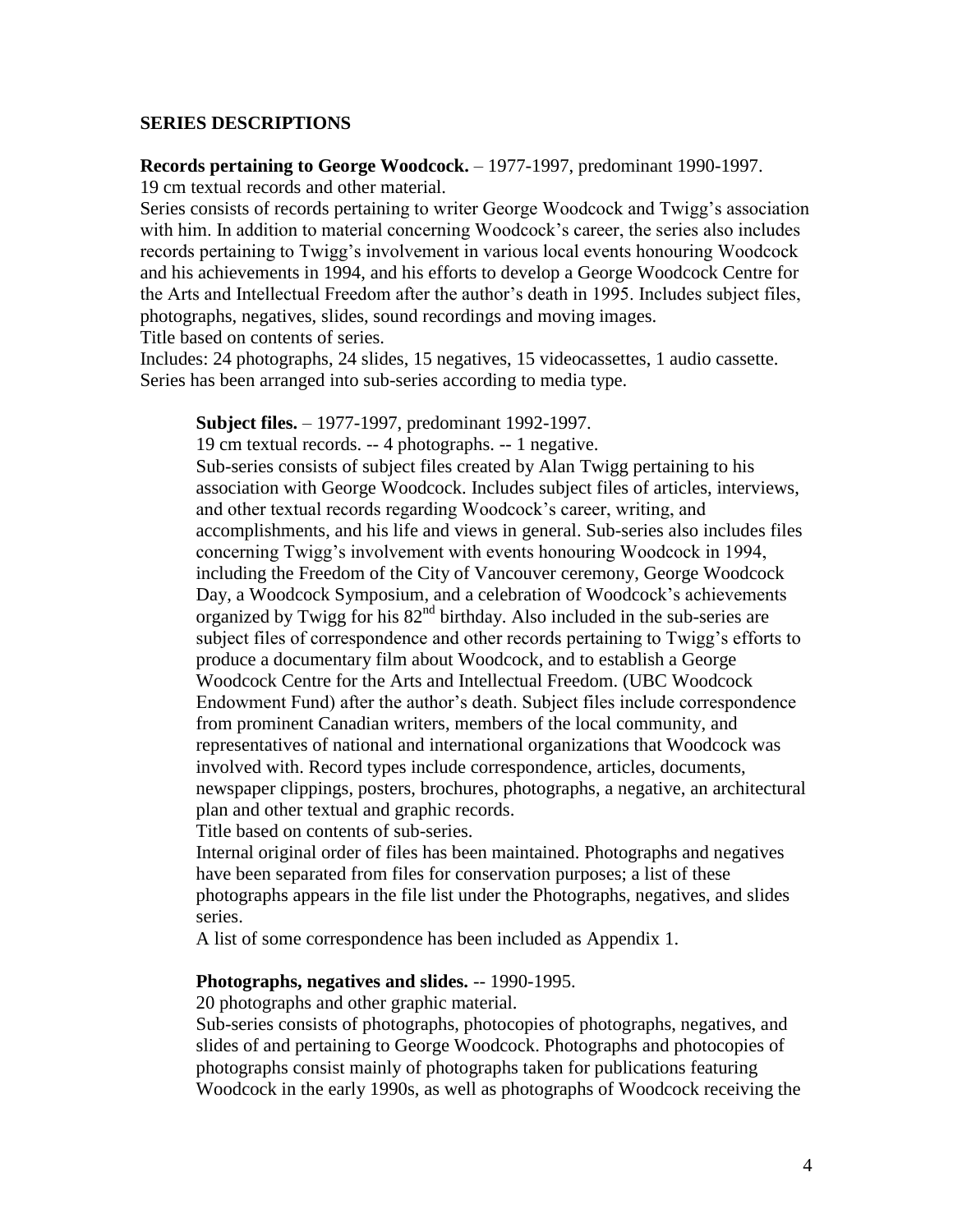Freedom of the City of Vancouver Award in 1994. Negatives include negatives of some of the photographs, as well as negatives for photographs of promotional material for Woodcock events in 1994. The slides are copes of slides in the George Woodcock Collection at Queen's University Archives, pertaining mainly to Woodcock and his wife Ingeborg's travels in British Columbia and Asia in the 1950s and 1960s, and including a slide of the couple with the Dalai Lama in India in 1969.

Title based on contents of sub-series.

Includes: 24 slides, 14 negatives.

Slides are arranged according to numbers that had been assigned to them prior to donation, with two unnumbered slides appearing at the end.

#### **Moving images.** – [1990?]-1995.

15 videocassettes.

Sub-series consists of videocassettes featuring or relating to George Woodcock. Includes videocassettes of a Woodcock interview conducted by Twigg, the presentation of the Freedom of the City of Vancouver to Woodcock, and the celebration of Woodcock's 82nd birthday in 1994. Series also includes a videocassette copy of the documentary "George Woodcock: Anarchist of Cherry Street," which was broadcast on the CBC in 1995. Title based on contents of sub-series.

#### **Sound recordings.** – 1994.

1 audio cassette.

Sub-series consists of an audio cassette containing an interview of Woodcock by Peter Gzowski on *Morningside*.

Title based on contents of sub-series.

#### *Spilsbury's Coast***.** – [1987]-2000, predominant 1991-1992.

82 cm textual records and other material.

Series consists of records pertaining to the production of *Spilsbury's Coast*, a documentary about Jim Spilsbury, a pioneering industrialist, writer, and painter living on the B.C. coast. This includes subject files, photographs, negatives and slides, sound recordings and moving images.

Title based on contents of series.

Includes: 32 audio reels, 13 audio cassettes, 12 videocassettes, 112 film reels, 96 photographs, 90 slides, negatives and contact sheets.

Series has been arranged into sub-series according to media type.

**Subject files.** – 1989-2000, predominant 1991-1992.

82 cm textual records.

Sub-series consists of subject files created by Alan Twigg pertaining to the production of the documentary *Spilsbury's Coast*. These files include such information as sound recording transcripts, invoices, contracts and agreements, correspondence, promotional materials, newspaper clippings and articles, banking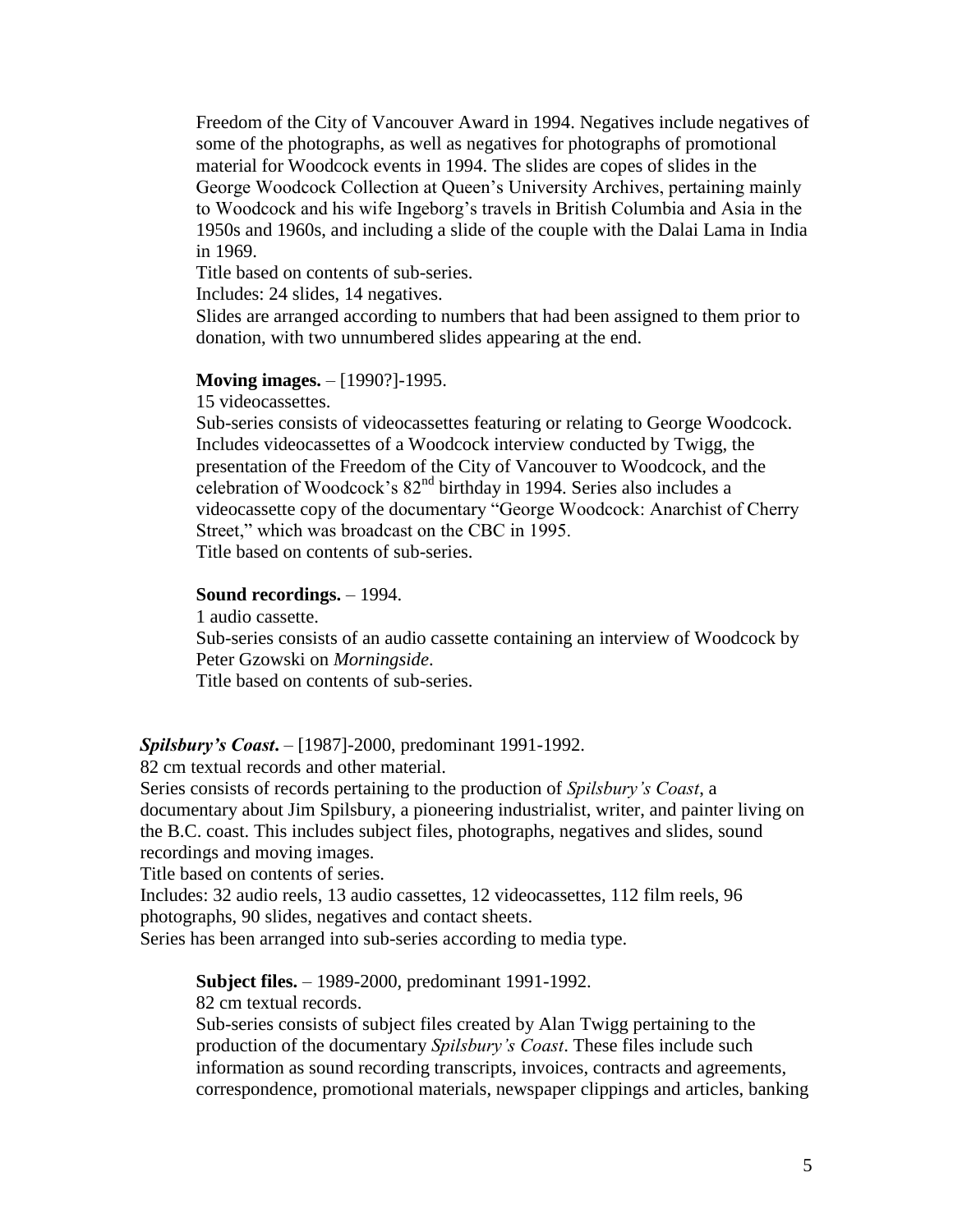statements, artwork, budgets, accounting information, insurance coverage, shooting scripts and media coverage, among other things. Internal original order of files has been maintained. Title based on contents of sub-series.

#### **Photographs, negatives and slides.** -- [1991-1992].

31 black and white photographs -- 65 colour photographs -- 90 slides -- negatives and contact sheets.

Sub-series consists of photographs and other photographic material pertaining to the production of *Spilsbury's Coast*, and includes such things as publicity shots and images of the production process of the documentary. Slides, negatives and contact sheets are also included, but are predominantly the same images as the prints that were ultimately made.

Title based on contents of sub-series.

#### **Moving images.** –[1987]-1993.

112 film reels. -- 12 videocassettes. -- 2.5 cm textual records.

Sub-series consists of pre-production film reels and videocassettes for *Spilsbury's Coast*, a complete shooting guide, and a videocassette of the final production. Footage includes a day-long interview with Jim Spilsbury and footage shot along the B.C. coast. Sub-series also includes film and video footage pertaining to Spilsbury's Queen Charlotte Airlines and other pioneers of the B.C. coast. Title based on contents of sub-series.

#### **Sound recordings.** – 1991-1992.

32 audio reels. -- 13 audio cassettes. -- 7 cm textual records. Sub-series consists of audio cassettes and audio reels for *Spilsbury's Coast*, location sound reports, and an accompanying transcript of the recordings. Title based on contents of sub-series.

#### *BC Book World* **(TV Series).** – 1994-2000, predominant 1994.

15 cm textual records and other material.

Series consists of textual records, photographs and moving images pertaining to the production of the *BC Book World* television series.

Title based on the contents of series.

Includes: 5 photographs and 7 video cassettes.

Series has been arranged into sub-series according to media type.

**Subject files.** – 1994-2000, predominant 1994.

15 cm textual records. -- 5 photographs.

Sub-series consists of subject files created by Alan Twigg pertaining to the production of the television series *BC Book World*. Subject files include such information as funding applications, budgets, donations, expense reports, profiles, personnel resumes, television show proposals, bank statements, and insurance coverage, among other kinds.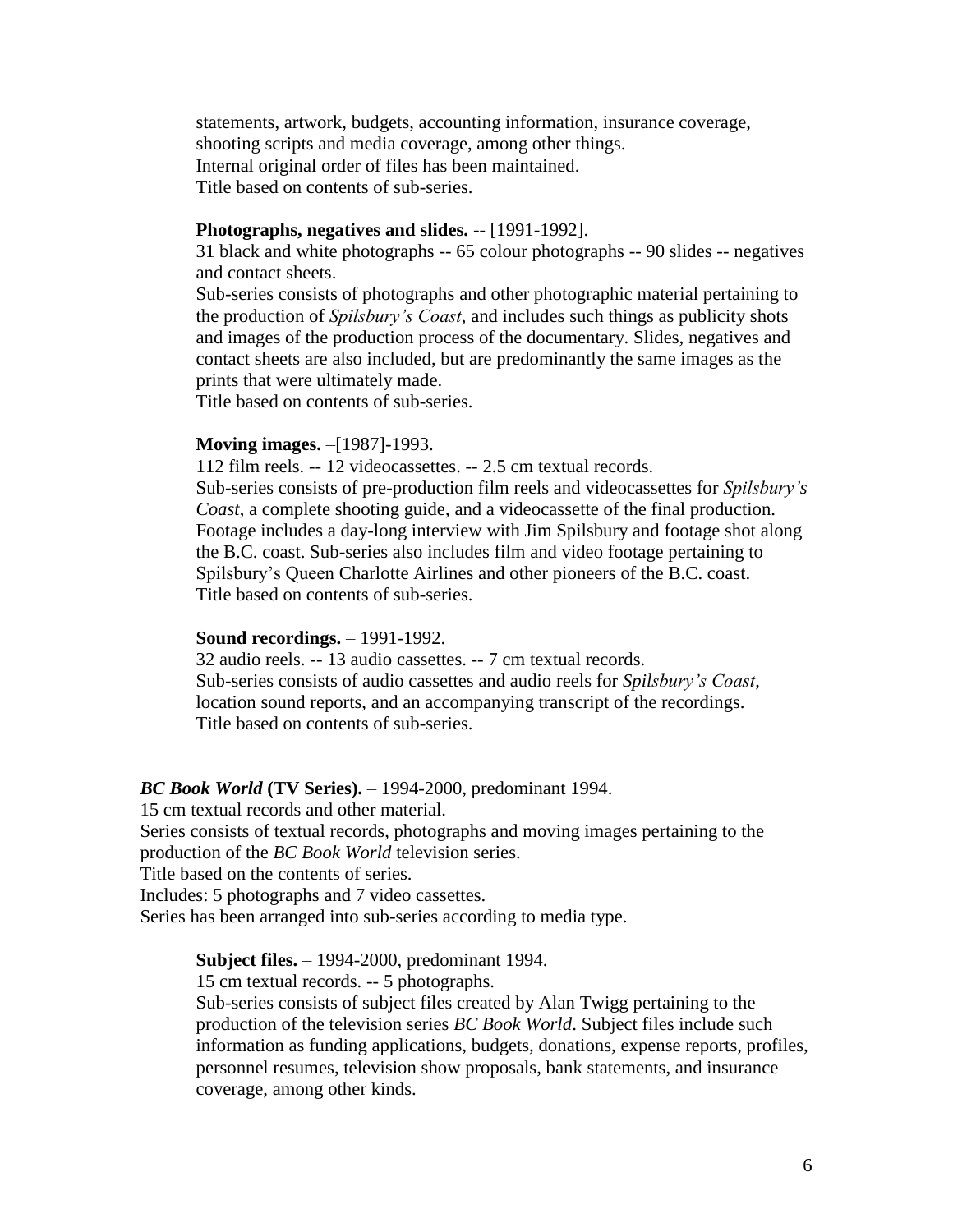Internal original order of files has been maintained. Title based on contents of sub-series.

#### **Photographs.** – [1994?]

5 colour photographs.

Sub-series consists of photographs of authors featured in the television series *BC Book World*, including George Woodcock, Jeannette Armstrong, Peter Trower and Eric Nicol.

Title based on contents of sub-series.

#### **Moving images.** – 1995.

7 videocassettes.

Sub-series consists of videocassettes of various episodes of the *BC Book World*  television series, featuring such authors as George Woodcock, Jeannette Armstrong, Peter Trower and Eric Nicol. Also included is an interview with Eric Nicol and coverage of the 1993 BC Book Prizes. Title based on contents of sub-series.

#### **Miscellaneous.** – [1990-2000?]

10 videocassettes and 1 film reel.

Series consists of videocassettes featuring various documentary productions, in addition to several unlabelled videocassettes and one film reel.

Title based on contents of series.

#### **Moving images.** – [1990-2000?]

10 videocassettes, 1 film reel.

Sub-series is made up of 5 videocassettes featuring documentary type television programs. There are also 4 unlabelled videocassettes, of which the contents are unknown.

Title based on contents of sub-series.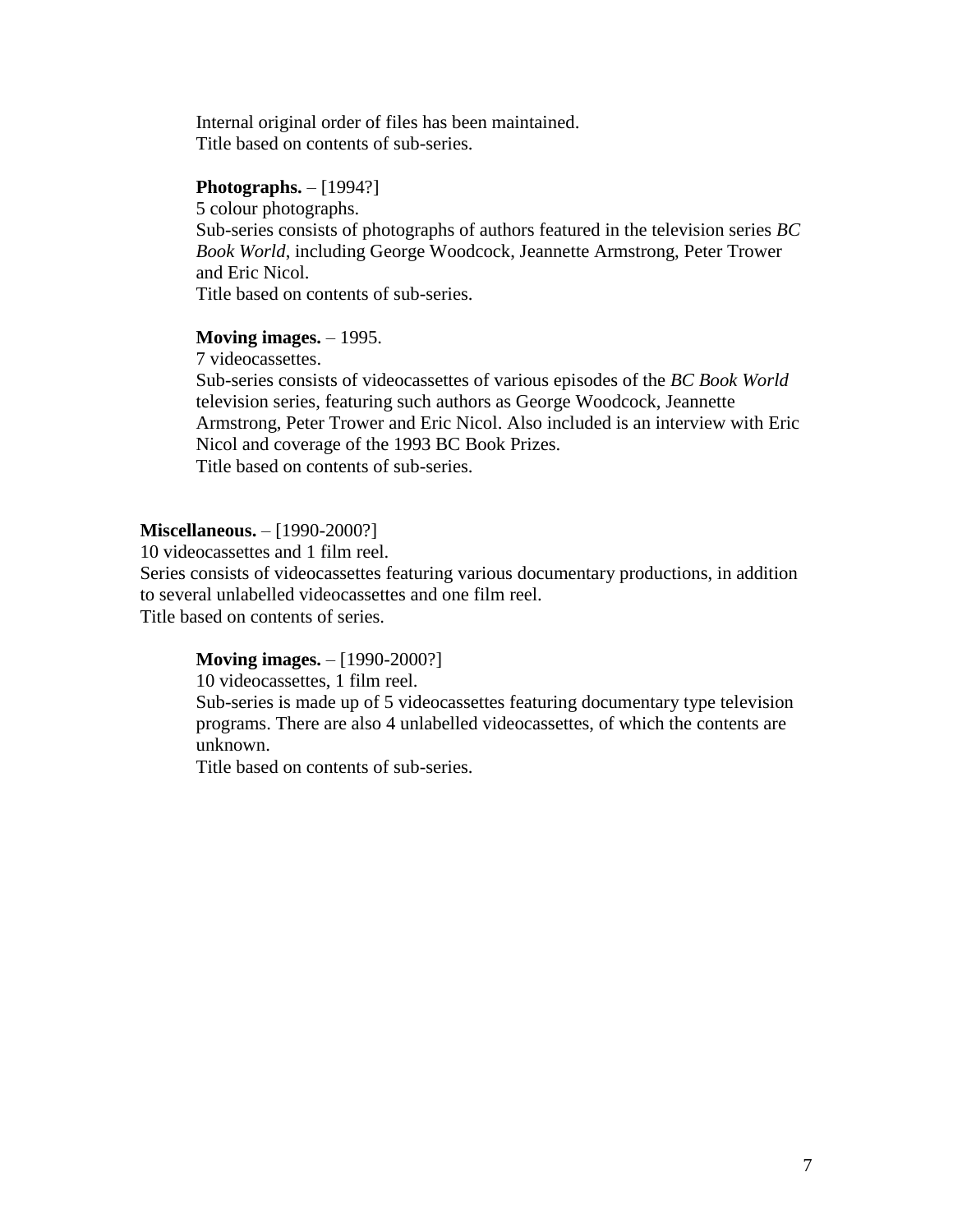# **FILE LIST**

# **BOX/FOLDER DATES**

# RECORDS PERTAINING TO GEORGE WOODCOCK SERIES

## Subject files sub-series

| $1-1$    | Woodcock's writing/articles                                                        | 1992-1994     |
|----------|------------------------------------------------------------------------------------|---------------|
| $1 - 2$  | Woodcock - BCBW [BC Book World] columns                                            | $[1993-1994]$ |
| $1-3$    | Woodcock interviews                                                                | $[1998-1995]$ |
| $1-4$    | George [Woodcock] Documentary background                                           | 1992-1993     |
| $1-5$    | Woodcock letters - To/from George                                                  | 1993-1995     |
| $1-6$    | Woodcock obit[uarie]s                                                              | 1994-1995     |
| $1 - 7$  | Media coverage                                                                     | 1993-1995     |
| $1 - 8$  | Woodcock articles, promotional material and other 1992-1997<br>records             |               |
| $3-1$    | Woodcock articles, promotional material and other 1992-1997<br>records (oversized) |               |
| $3 - 2$  | Woodcock's Freedom on the City of Vancouver<br>Award [copy]                        | [1994]        |
| $1-9$    | <b>Woodcock Day</b>                                                                | 1993-1995     |
| $1 - 10$ | The works of George Woodcock                                                       | 1994          |
| $1 - 11$ | Artwork                                                                            | 1993-1994     |
| $1 - 12$ | Letters from others (Incoming correspondence)                                      | 1993-1994     |
| $1 - 13$ | Letters to others (Outgoing correspondence)                                        | 1993-1994     |
| $1 - 14$ | Timothy Findley "donation"                                                         | 1994          |
| $1 - 15$ | Atwood                                                                             | 1993-1994     |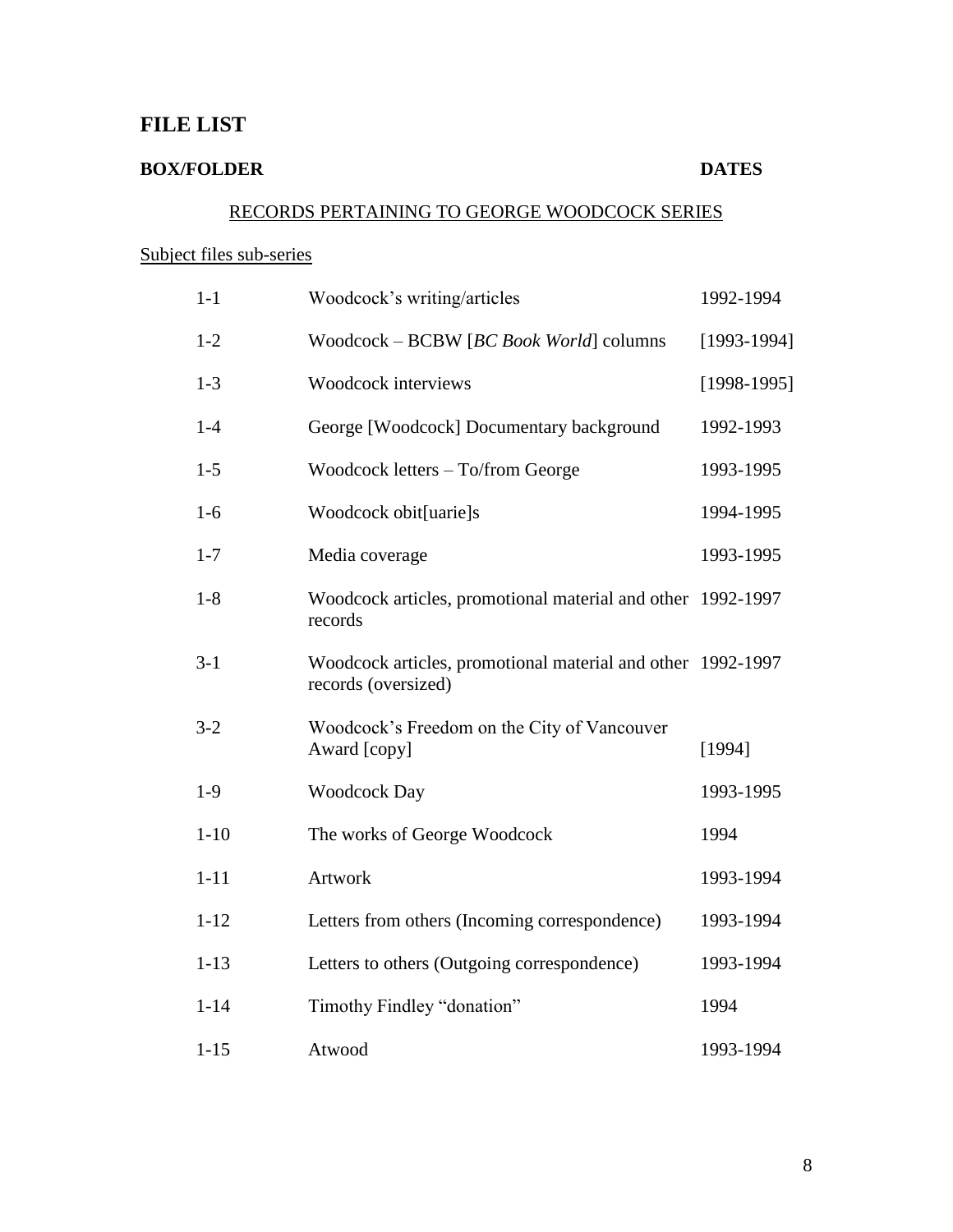| $1 - 16$    | <b>Woodcock and Doukhobors</b>                                                          | 1977-1983,<br>1994 |
|-------------|-----------------------------------------------------------------------------------------|--------------------|
| $2 - 1$     | <b>Arts Centre</b>                                                                      | 1993-1995          |
| $2 - 2$     | Proposed Woodcock Centre (Langara)                                                      | 1993-1995          |
| $2 - 3$     | Langara                                                                                 | 1995               |
| $2 - 4$     | City of Van[couver] – Woodcock                                                          | 1993-1995          |
| $2 - 5$     | <b>Woodcock Centre</b>                                                                  | 1994-1995          |
| $2 - 6$     | $Woodcock - Meeting$                                                                    | 1994-1995          |
| $2 - 7$     | George Woodcock Centre – Donations                                                      | 1994-1997          |
| $2 - 8$     | <b>Woodcock Endowment Fun</b>                                                           | 1994-1997          |
|             | Photographs, negatives and slides sub-series                                            |                    |
| $2-9$       | Woodcock Photo[graph]s                                                                  | $[1993-1995]$      |
| $3 - 3$     | Woodcock Photo[graph]s (oversized)                                                      | $[1993-1995]$      |
| Photographs |                                                                                         |                    |
| BC2004/6    | George Woodcock [at typewriter], August 1990<br>by Yukiko Onley                         | 1990               |
| BC2004/7    | Contact sheet of ten photographs of George Woodcock<br>in his study by Andrew Tripp     | [1994]             |
| BC2004/8    | Contact sheet of sixteen photographs of George Woodcock<br>in his study by Andrew Tripp | [1994]             |
| BC2004/9    | Contact sheet of sixteen photographs of George Woodcock<br>in his study by Andrew Tripp | [1994]             |
| BC2004/10   | Display in honour of George Woodcock at Hager Books                                     | 1995               |
| BC2004/11   | Display in honour of George Woodcock at Hager Books                                     | 1995               |
| BC2004/12   | Display in honour of George Woodcock at Hager Books                                     | 1995               |
| BC2004/13   | Tom Smith drawing of George Woodcock                                                    | [1994]             |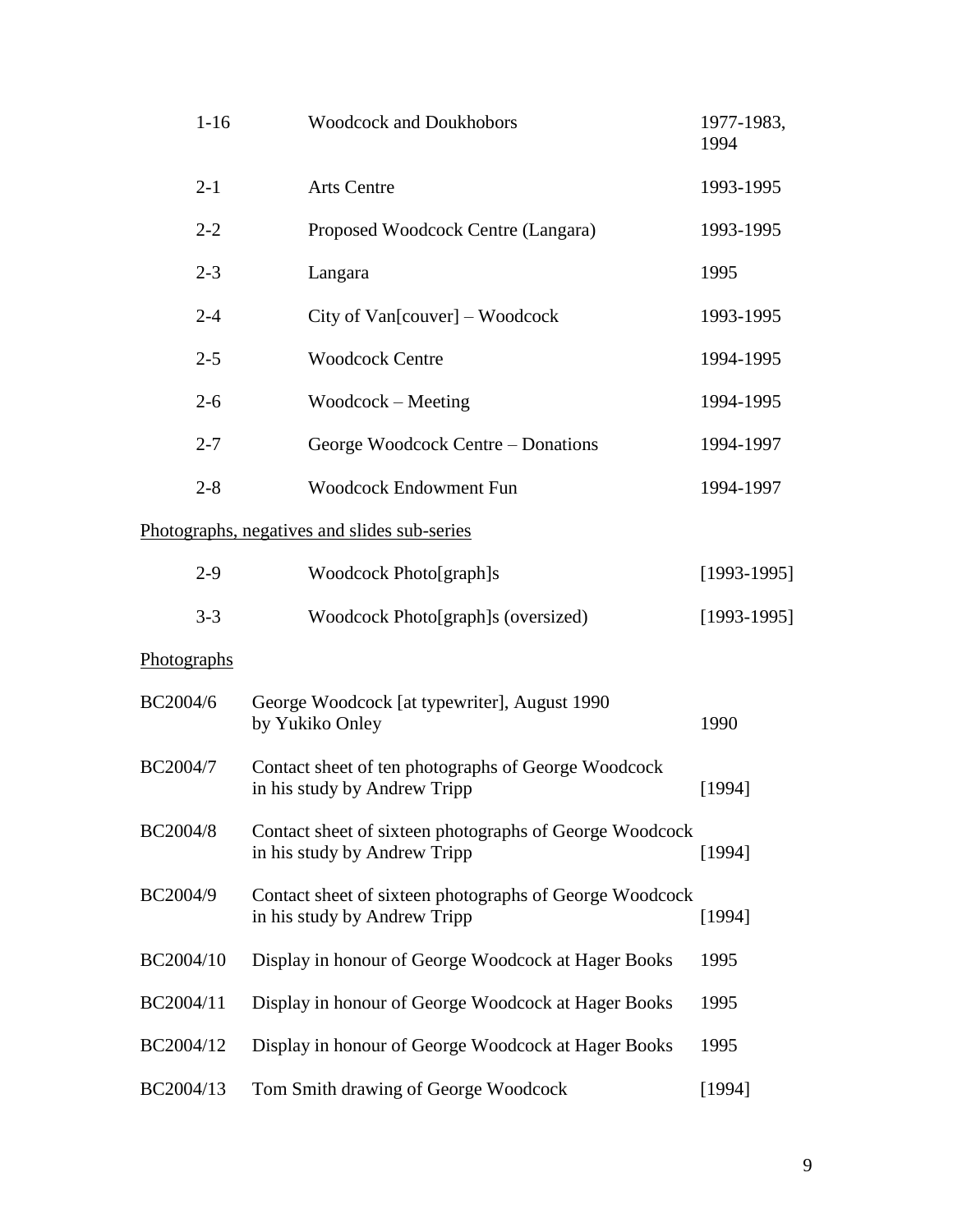| BC2004/14        | Tom Smith drawing of George Woodcock                                                            | [1994] |
|------------------|-------------------------------------------------------------------------------------------------|--------|
| BC2004/15        | Tom Smith drawing of George Woodcock                                                            | [1994] |
| BC2004/17        | Copy of photograph of George Woodcock appearing in<br>Maclean's                                 | 1992   |
| BC2004/18        | George Woodcock [at typewriter], August 1990<br>by Yukiko Onley                                 | 1990   |
| BC2004/19        | George Woodcock [head and shoulders shot],<br>by Alan Twigg                                     | 1992   |
| BC2004/20        | George Woodcock [head and shoulders shot],<br>by Alan Twigg                                     | 1992   |
| BC2004/21        | George Woodcock [head and shoulders shot],<br>by Alan Twigg                                     | 1992   |
| BC2004/22        | George Woodcock's typewriter                                                                    | 1994   |
| BC2004/23        | Medals and honours awarded to George Woodcock                                                   | 1994   |
| BC2004/24        | George Woodcock's Freedom of the City of Vancouver<br>Award                                     | 1994   |
| BC2004/25        | Framed Tom Smith drawing of George Woodcock                                                     | 1994   |
| BC2004/26        | Quill and inkwell belonging to George Woodcock                                                  | 1994   |
| <b>Negatives</b> |                                                                                                 |        |
|                  | BC2004/16 Tom Smith drawing of George Woodcock (negative)                                       | [1994] |
| BC2004/30        | Woodcock's desk and typewriter                                                                  | [1994] |
| BC2004/31        | [Book on table at Woodcock residence?]                                                          | [1994] |
| BC2004/32        | [Photograph on table at Woodcock residence?]                                                    | [1994] |
| BC2004/33        | George Woodcock poster featuring Yukiko Onley<br>photograph of Woodcock at typewriter           | [1994] |
| BC2004/34        | BC Book World (Spring 1994) and Georgia Straight<br>(May 1994) issues featuring Woodcock covers | [1994] |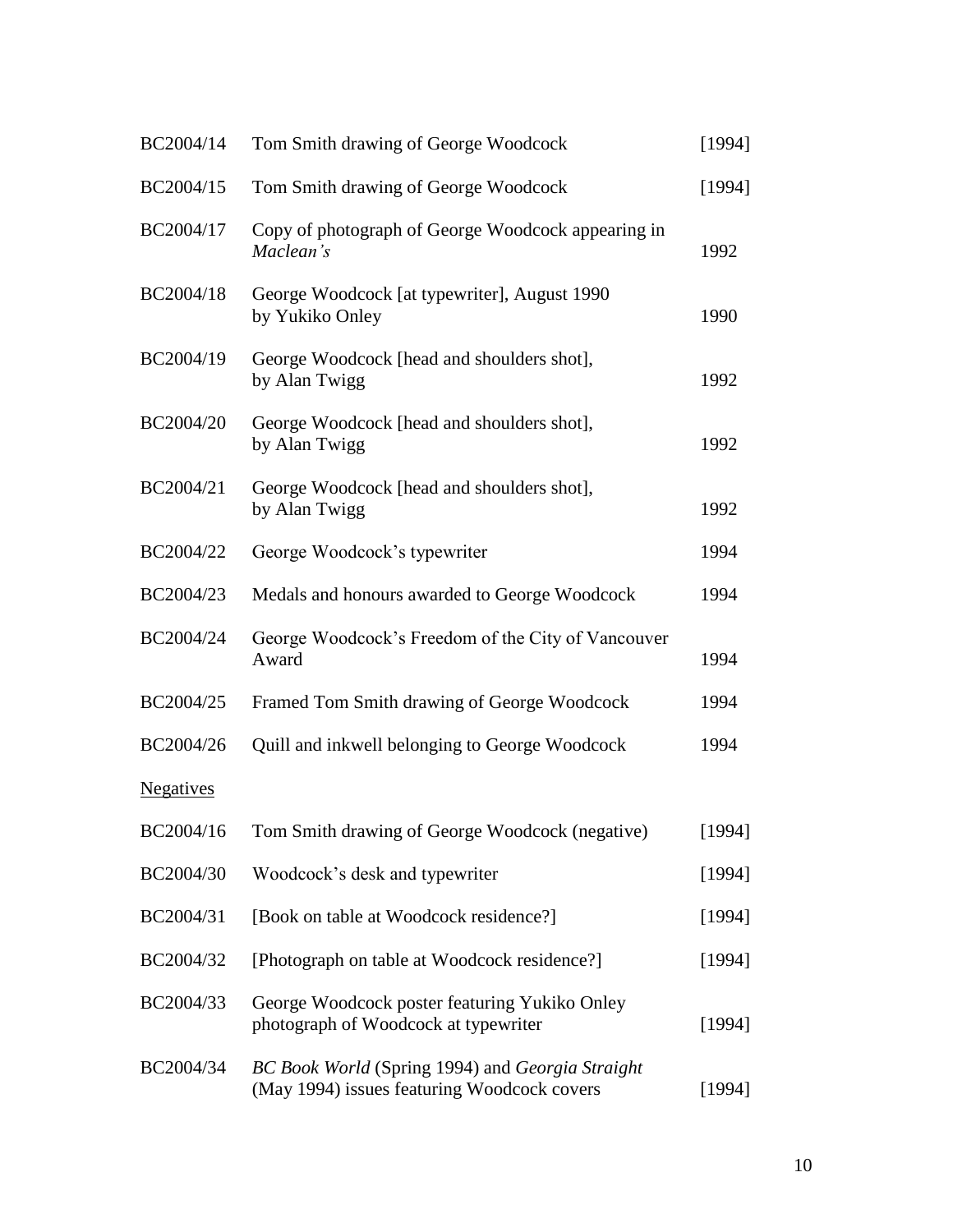| BC2004/35 | BC Book World (Spring 1994) and Georgia Straight<br>(May 1994) issues featuring Woodcock covers                  | [1994] |
|-----------|------------------------------------------------------------------------------------------------------------------|--------|
| BC2004/36 | "Inspired by George" poster                                                                                      | [1994] |
| BC2004/37 | "Inspired by George" poster                                                                                      | [1994] |
| BC2004/38 | "Inspired by George" poster                                                                                      | [1994] |
| BC2004/39 | Document featuring "Civil disobedience" quote by<br>George Woodcock                                              | [1994] |
|           | Slides (located in folder 2-10)                                                                                  |        |
| BC2004/40 | George and Ingeborg Woodcock at signpost on [Vancouver<br>Island?] while researching Ravens and Prophets in 1950 | 1995   |
| BC2004/41 | George and Ingeborg Woodcock with schoolchildren<br>in Asia circa 1969                                           | 1995   |
| BC2004/42 | George Woodcock in Asia circa 1966                                                                               | 1995   |
| BC2004/43 | George and Ingeborg Woodcock with man and boy in<br>[China?] in the late 1960s                                   | 1995   |
| BC2004/44 | George and Ingeborg Woodcock with man and woman<br>in Asia in the 1960s                                          | 1995   |
| BC2004/45 | George Woodcock [head and shoulders shot], circa 1950                                                            | 1995   |
| BC2004/46 | George Woodcock panning for gold in Sooke, B.C.,<br>circa 1949                                                   | 1995   |
| BC2004/47 | [George Woodcock building house in Sooke, B.C.,<br>circa 1949?]                                                  | 1995   |
| BC2004/48 | Formal portrait of Ingeborg Woodcock, [circa 1950?]                                                              | 1995   |
| BC2004/49 | George Woodcock standing near hut in [India?], ca. 1969                                                          | 1995   |
| BC2004/50 | [The Woodcock's home in Sooke, circa 1950?]                                                                      | 1995   |
| BC2004/51 | George and Ingeborg Woodcock with schoolchildren in<br>India, circa 1969                                         | 1995   |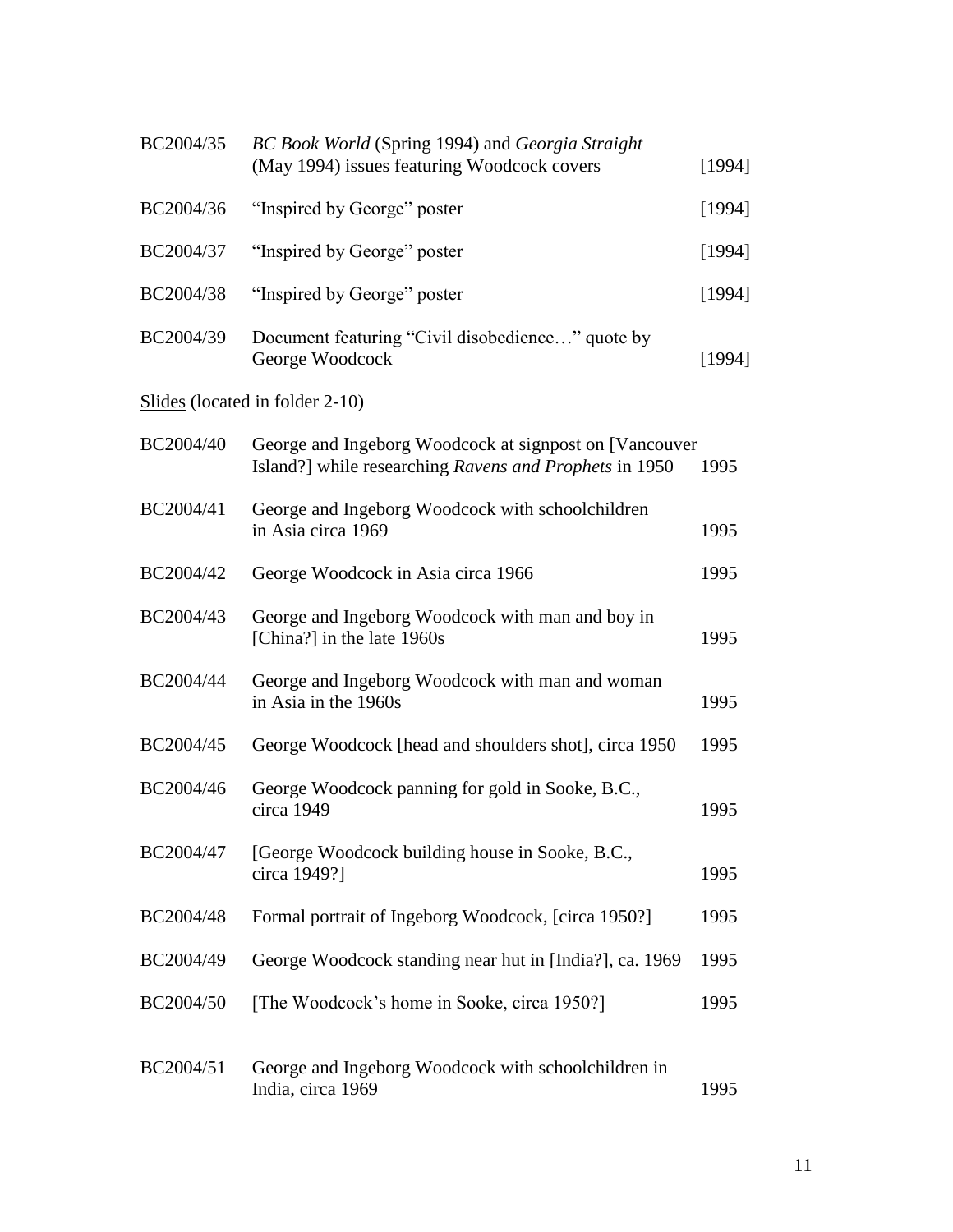| BC2004/52        | George and Ingeborg Woodcock with Tibetan school-<br>Children in India, circa 1969                       | 1995   |
|------------------|----------------------------------------------------------------------------------------------------------|--------|
| BC2004/53        | George Woodcock with [Tibetan refugees in India?],<br>circa 1969                                         | 1995   |
| BC2004/54        | George Woodcock with Tibetan refugees in India,<br>circa 1969                                            | 1995   |
| BC2004/55        | Tibetan adults and children outside school in India                                                      | 1995   |
| BC2004/56        | Tibetan monks                                                                                            | [1995] |
| BC2004/57        | Tibetan children in India, circa 1969                                                                    | [1995] |
| BC2004/58        | George Woodcock with Tibetan men in Dharamsala, 1969                                                     | 1995   |
| BC2004/59        | George and Ingeborg Woodcock with the Dalai Lama at<br>the New Palace in Dharamsala, 1969                | 1995   |
| BC2004/60        | George Woodcock with man in front of car in Kerala, 1966 1995                                            |        |
| BC2004/61        | George and Ingeborg Woodcock with man and woman<br>in front of [temple?] in Asia, late 1960s             | 1995   |
| BC2004/62        | George Woodcock distributing clothing to Tibetan refugee<br>children in Northern India in 1969           | 1995   |
| BC2004/63        | George Woodcock in front of totem pole at Hazelton, BC,<br>while researching Ravens and Prophets in 1950 | 1995   |
|                  | Photographs from Subject files sub-series                                                                |        |
| From file 1-8    |                                                                                                          |        |
| BC2004/1         | George Woodcock receiving Freedom of the City of<br>Vancouver award from Mayor Philip Owen               | 1994   |
| BC2004/2         | George Woodcock receiving Freedom of the City of<br>Vancouver award from Mayor Philip Owen               | 1994   |
| BC2004/4         | Tom Smith drawing of George Woodcock                                                                     | [1994] |
| From file $1-11$ |                                                                                                          |        |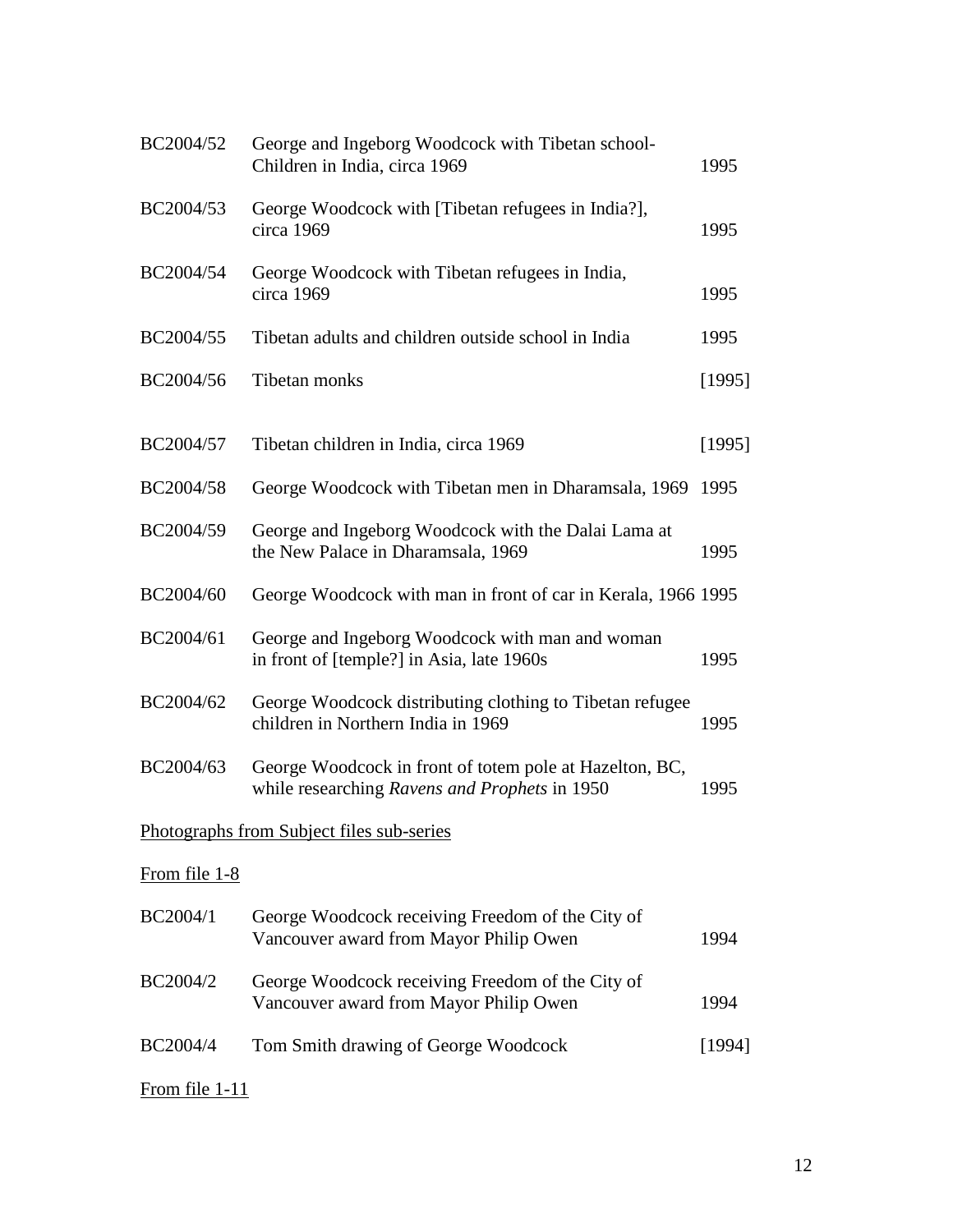| BC2004/5                 | Painting of George Woodcock by Susanna Blunt                                               | 1994    |
|--------------------------|--------------------------------------------------------------------------------------------|---------|
|                          | <b>Negatives from Subject files sub-series</b>                                             |         |
| From file 1-8            |                                                                                            |         |
| BC2004/3                 | George Woodcock receiving Freedom of the City of<br>Vancouver award from Mayor Philip Owen | 1994    |
| Moving images sub-series |                                                                                            |         |
| Video cassettes          |                                                                                            |         |
| VT 18:1                  | Doukhobours, parts 1 and 2, number 8                                                       | [1990?] |
| VT 18:2                  | Woodcock [Interview] and Dali [sic] Lama, number 8                                         | [1990?] |
| VT 18:3                  | Twigg Interview: Woodcock 1, BC Book World Mar[ch] 25,<br>Tape 3                           | [1994]  |
| VT 18:4                  | BC Book World, Mar[ch] 25, Tape 4 / Twigg Interview,<br>Woodcock 2                         | [1994]  |
| VT 18:5                  | BC Book World, Mar[ch] 25, tape 5: Woodcock 3                                              | [1994]  |
| VT 18:6                  | BC Book World, Mar[ch] 25, tape 6                                                          | [1994]  |
| VT 18:7                  | George Woodcock: Freedom of the City Presentation                                          | 1994    |
| VT 18:8                  | George Woodcock's Birthday Celebration                                                     | 1994    |
| VT 18:9                  | BC Book World, May 7, Tape 1, Sandra Djwan/Ronald<br>Wright, Tony Onley                    | [1994]  |
| VT 18:10                 | BC Book World, May 7, Tape 2, Atwood, Fetherling                                           | [1994]  |
| VT 18:11                 | BC Book World, May 7, Tape 3, Feth, Watmough<br>Bowering, Daniels                          | [1994]  |
| VT 18:12                 | BC Book World, May 7, Tape 4, W.J. Keith, Bill New                                         | [1994]  |
| VT 18:13                 | BC Book World, May 7, Tape 5                                                               | [1994]  |
| VT 18:14                 | BC Book World, May 7, Tape 7                                                               | [1994]  |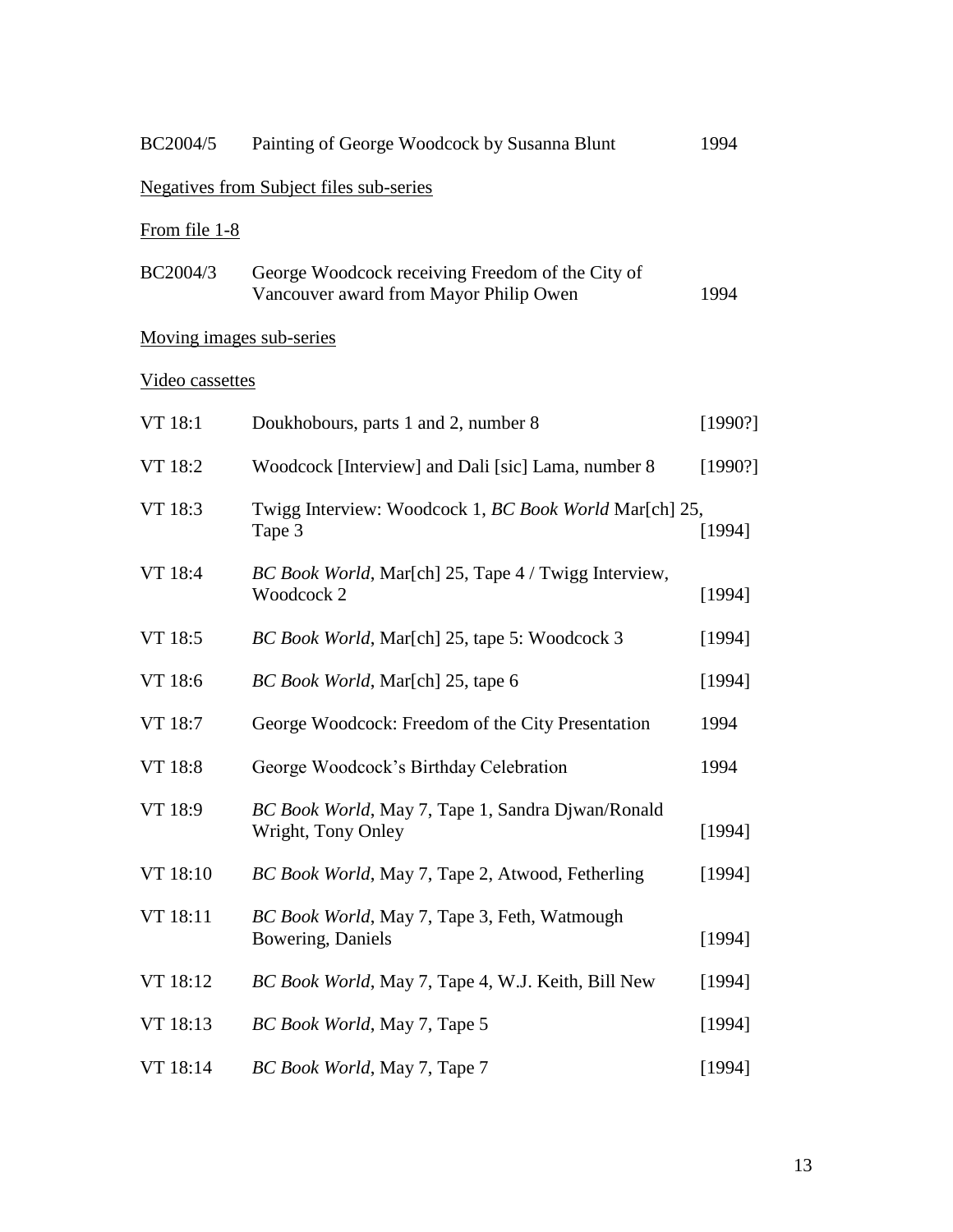# VT 18:15 *George Woodcock: Anarchist of Cherry Street*, CBC-TV 1995

# Sound recordings sub-series

# Audio cassettes

| SP 92:1 | Morningside: Gzowski with Twigg, Woodcock and others / |      |
|---------|--------------------------------------------------------|------|
|         | Woodcock tribute, May 11, 1994                         | 1994 |

# *SPILSBURY'S COAST* SERIES

# Subject files sub-series

| $5 - 27$ | Business account deposit book                                           | 1990-2000       |
|----------|-------------------------------------------------------------------------|-----------------|
| $6 - 1$  | Spilsbury's Coast sound recording transcript 1                          | $[1991-1992]$   |
| $6 - 2$  | Spilsbury's Coast sound recording transcript 2                          | $[1991 - 1992]$ |
| $6 - 3$  | Spilsbury's Coast sound recording transcript 3                          | $[1991-1992]$   |
| $6 - 4$  | Spilsbury's Coast sound recording transcript 4                          | $[1991-1992]$   |
| $6 - 5$  | Spilsbury's Coast sound recording transcripts 5 and 6                   | $[1991-1992]$   |
| $6 - 6$  | Spilsbury's Coast sound recording transcripts 4A, 5A,<br>6A, 10A, and 6 | $[1991-1992]$   |
| $6 - 7$  | Spilsbury's Coast sound recording transcript A7                         | $[1991-1992]$   |
| $6 - 8$  | Spilsbury's Coast sound recording transcript A8                         | $[1991 - 1992]$ |
| $6-9$    | Spilsbury's Coast sound recording transcript A9                         | $[1991-1992]$   |
| $6 - 10$ | Spilsbury's Coast sound recording transcript 11                         | $[1991 - 1992]$ |
| $6 - 11$ | Spilsbury's Coast sound recording transcript 12                         | $[1991 - 1992]$ |
| $6 - 12$ | Spilsbury's Coast sound recording transcript 13                         | $[1991-1992]$   |
| $6 - 13$ | Spilsbury's Coast sound recording transcript 14                         | $[1991 - 1992]$ |
| $6 - 14$ | Spilsbury's Coast sound recording transcript 15                         | $[1991-1992]$   |
| $6 - 15$ | Spilsbury's Coast sound recording transcript 16                         | $[1991-1992]$   |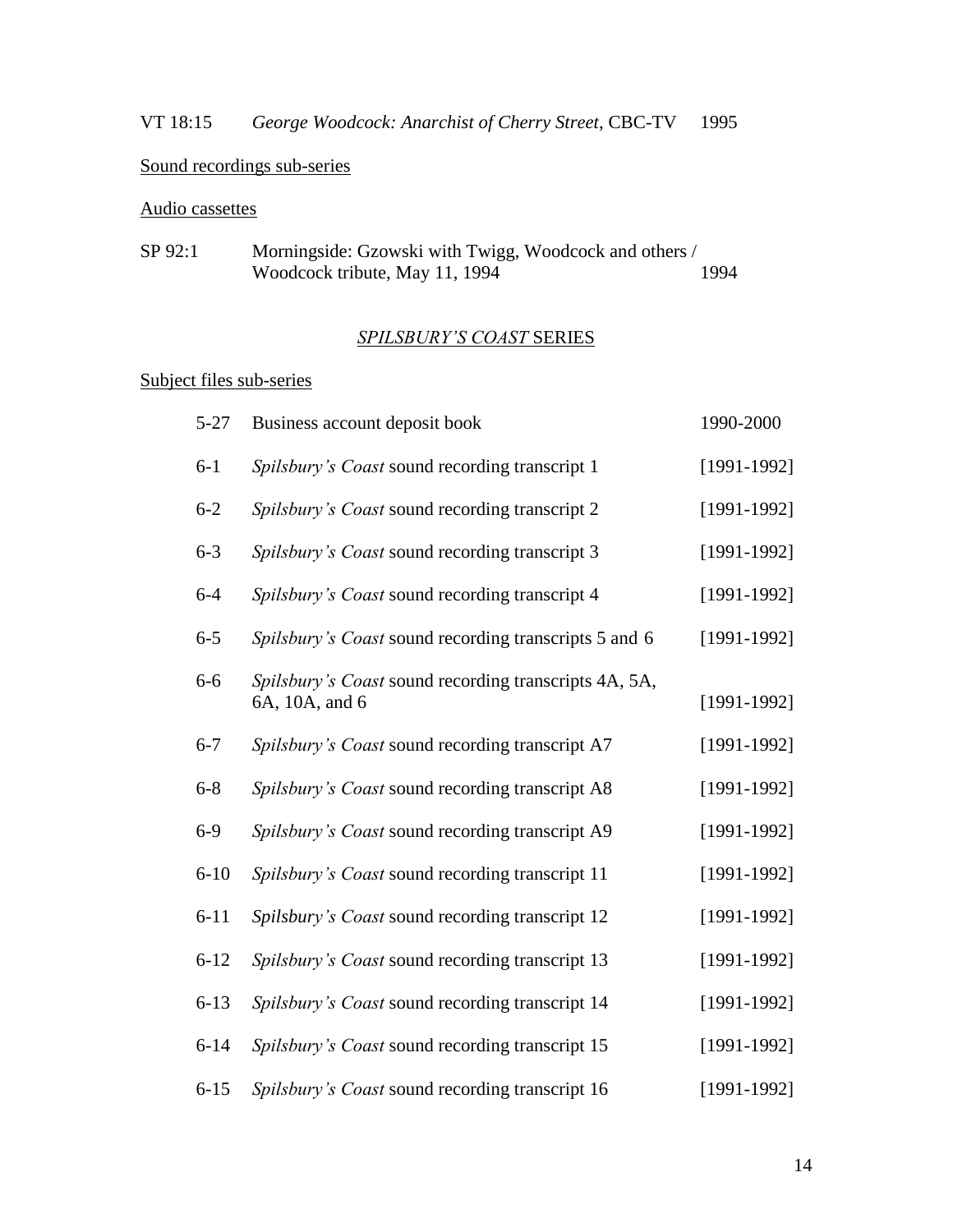| $6 - 15$ | Spilsbury's Coast sound recording transcript 17              | $[1991-1992]$   |
|----------|--------------------------------------------------------------|-----------------|
| $7-1$    | Invoices for cheques 0001-0025                               | 1991            |
| $7 - 2$  | Invoices for cheques 0026-0040                               | 1991            |
| $7 - 3$  | Invoices for cheques 0041-0070                               | 1991-1992       |
| $7 - 4$  | Invoices for cheques 0072-0090                               | 1992            |
| $7 - 5$  | Invoices for cheques 0091-0110                               | 1992            |
| $7-6$    | Invoices for cheques 0113-0125, A2-A10                       | 1991-1992       |
| $7 - 7$  | Invoices for cheques A11-A17, miscellaneous others           | 1991-1992       |
| $7 - 8$  | 43 colour slides                                             | $[1991-1992]$   |
| $7-9$    | 47 colour slides                                             | $[1991-1992]$   |
| $7-10$   | Spilsbury's Coast promotional materials                      | $[1991-1992]$   |
| $7 - 11$ | Newspaper clippings and articles                             | $[1991-1992]$   |
| $7 - 12$ | Requests to purchase                                         | $[1991 - 1992]$ |
| $7-13$   | Photographs, negatives, contact sheets                       | $[1991-1992]$   |
| $7 - 14$ | B.C. Film contract                                           | 1991-1992       |
| $7 - 15$ | Publicity                                                    | $[1991-1992]$   |
|          | 7-16 Royalties, deferral agreements, distribution agreements | 1990-1997       |
| $7 - 17$ | B.C. Film correspondence                                     | 1992-1998       |
| $7 - 18$ | Artwork, photos, layouts, book jackets                       | $[1991-1992]$   |
| $7-19$   | <b>Banking</b> statements                                    | 1992-1994       |
|          |                                                              |                 |

Box 7 also contains three copies of the book "Spilsbury's Album: Photographs and Reminiscences of the B.C. Coast" 1990

| $8 - 1$ | Accounting information | 1990 |
|---------|------------------------|------|
|---------|------------------------|------|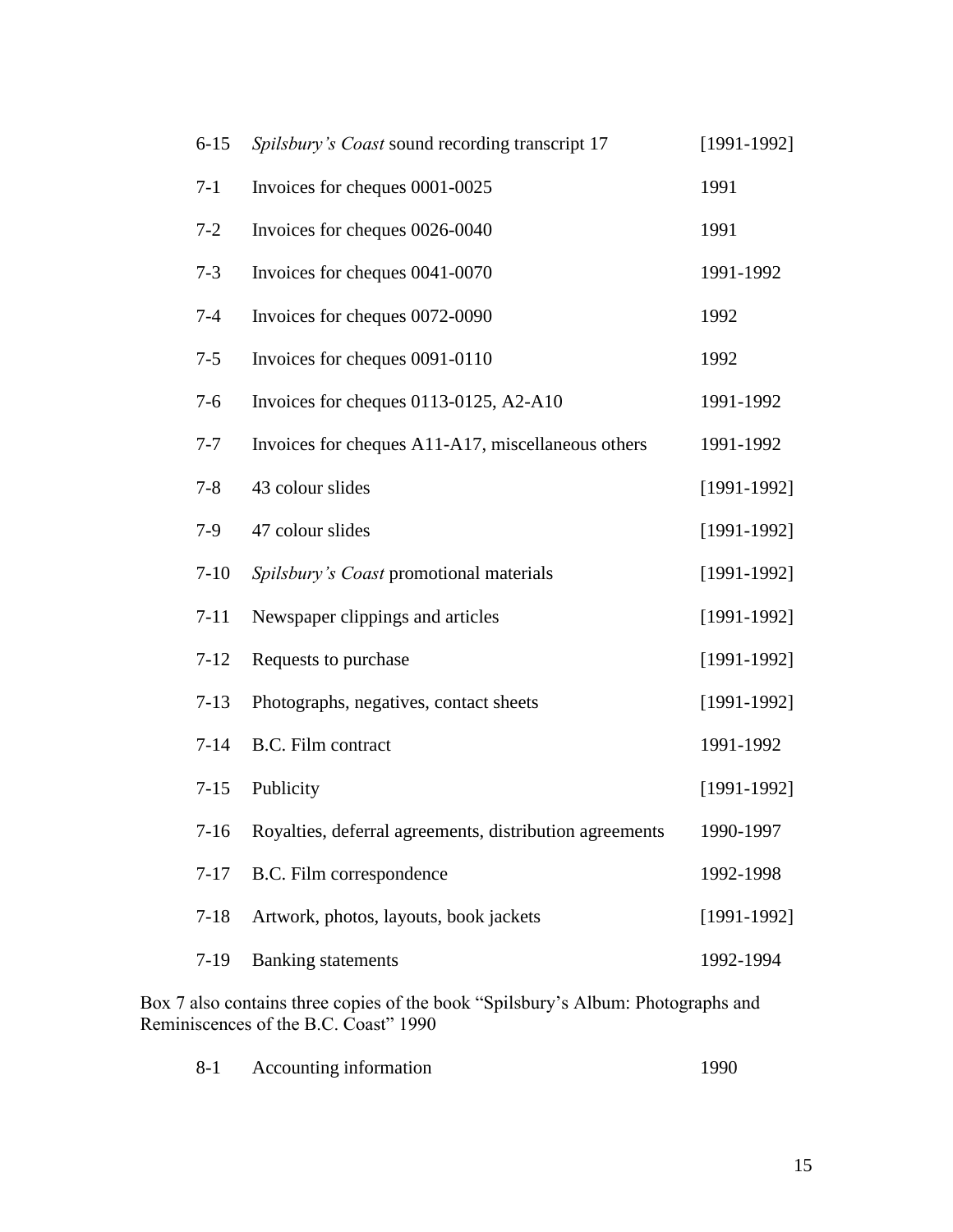| $8 - 2$  | Addresses and returned mail                     | $[1990-1992]$ |
|----------|-------------------------------------------------|---------------|
| $8 - 3$  | Agreements                                      | 1990          |
| $8-4$    | Ansara Industries, film suppliers               | $[1990-1992]$ |
| $8 - 5$  | Archives, archival footage                      | 1990          |
| $8 - 6$  | Artwork, photographs                            | $[1991-1992]$ |
| $8 - 7$  | Artwork, photographs, negatives, contact sheets | $[1991-1992]$ |
| $8 - 8$  | B.C. Film applications and correspondence       | 1991          |
| $8-9$    | B.C.T.V.                                        | $[1991-1992]$ |
| $8 - 10$ | <b>Budget</b>                                   | 1990          |
| $8 - 11$ | C.B.C.                                          | 1990-1992     |
| $8 - 12$ | CoVal Air                                       | 1990-1991     |
| $8 - 13$ | C.R.T.C.                                        | 1990          |
| $8 - 14$ | Expenditures, A.R.T. preproduction              | 1989-1991     |
| $8 - 15$ | Expenditures, Campbell River                    | [1991]        |
| $8 - 16$ | Expenditures, paid by Twigg                     | 1991          |
| $8 - 17$ | Expenses                                        | 1990-1991     |
| $8 - 18$ | Film, unmarked reel                             | $[1991-1992]$ |
| $8-19$   | Film festivals                                  | 1991          |
| $8-20$   | Heritage Trust                                  | 1989-1992     |
| $8 - 21$ | Insurance coverage                              | $[1991-1992]$ |
| $8-22$   | Killas, Harry                                   | 1991-1992     |
| $8-23$   | <b>Knowledge Network</b>                        | 1989-1994     |
| $8 - 24$ | Letters of support $(1)$                        | 1990          |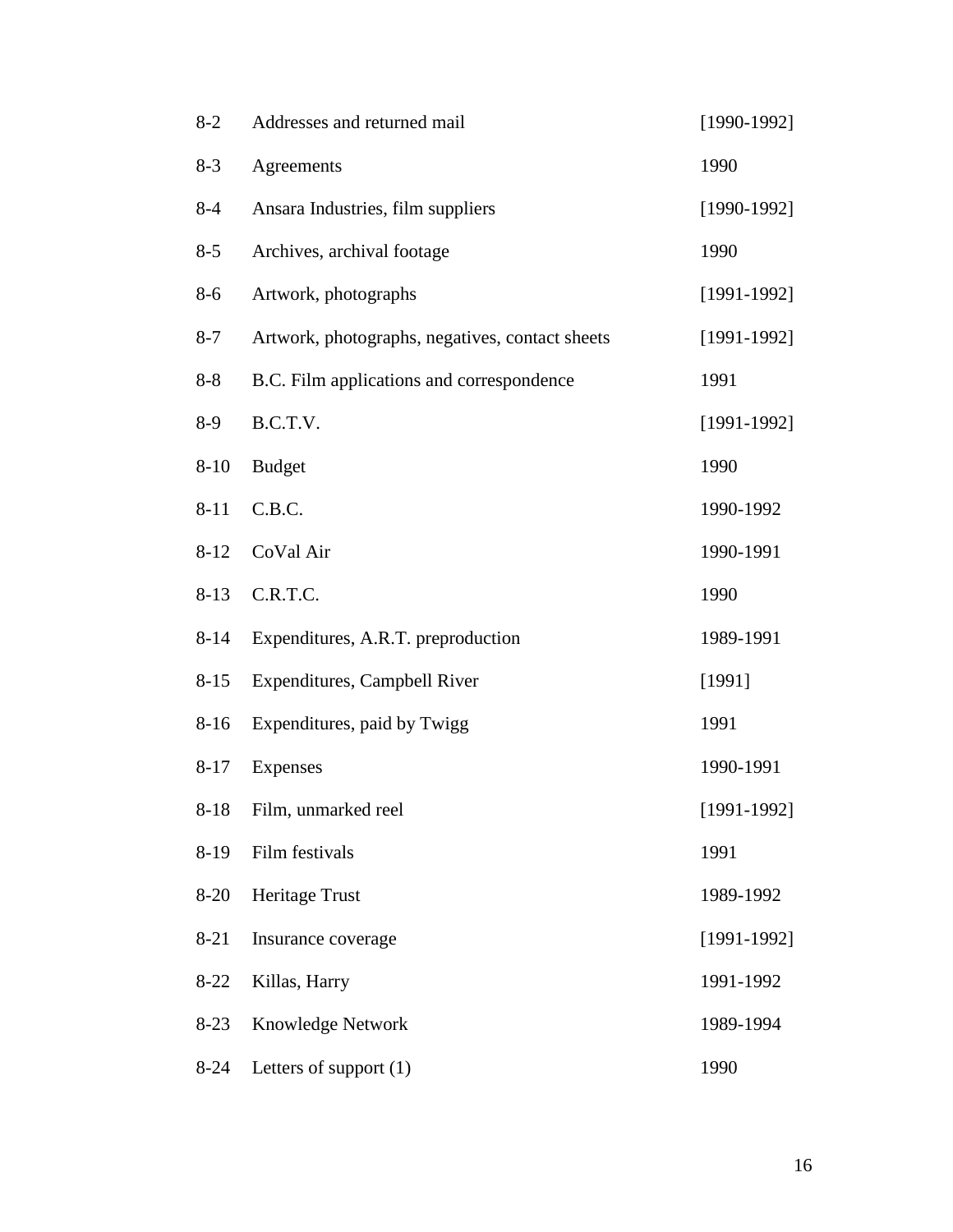| $8-25$           | Letters of support $(2)$                                                                | 1990            |
|------------------|-----------------------------------------------------------------------------------------|-----------------|
| $8-26$           | Lorne Lapham Rentals                                                                    | 1990            |
| $8 - 27$         | Media                                                                                   | 1991            |
| $8 - 28$         | Miscellaneous correspondence                                                            | 1990-1991       |
| $8-29$           | <b>National Film Board</b>                                                              | 1989-1990       |
| $8 - 30$         | Pacific Bookworld News Society                                                          | $[1989-1992]$   |
| $8 - 31$         | Revenues                                                                                | 1991-1992       |
| $8 - 32$         | S.C.N. (Saskatchewan Communications Network)                                            | 1990-1992       |
| $8 - 33$         | Shooting script                                                                         | $[1991 - 1992]$ |
| $8 - 34$         | Spilsbury, Jim                                                                          | $[1990-1992]$   |
| $8 - 35$         | Study guide, other National Film Board films information                                | $[1990-1992]$   |
| $8 - 36$         | Department of Supply and Services, final contract and<br>Appendix B                     | 1992            |
| $8 - 37$         | Department of Supply and Services, correspondence<br>and applications (1)               | 1989-1992       |
| 8-38             | Department of Supply and Services, correspondence<br>and applications (2)               | 1989-1992       |
|                  | Photographs, negatives and slides sub-series                                            |                 |
|                  | <b>Black and white photographs</b>                                                      |                 |
| <u>File 7-13</u> |                                                                                         |                 |
| BC2004/91        | Alan Twigg with Jim Spilsbury at Kingcome Inlet Indian<br>Village beside a dugout canoe | $[1991-1992]$   |
| BC2004/92        | Alan Twigg, Jim Spilsbury and production crew in front<br>of a seaplane                 | $[1991 - 1992]$ |
| BC2004/93        | Jim Spilsbury taking picture of a house                                                 | $[1991-1992]$   |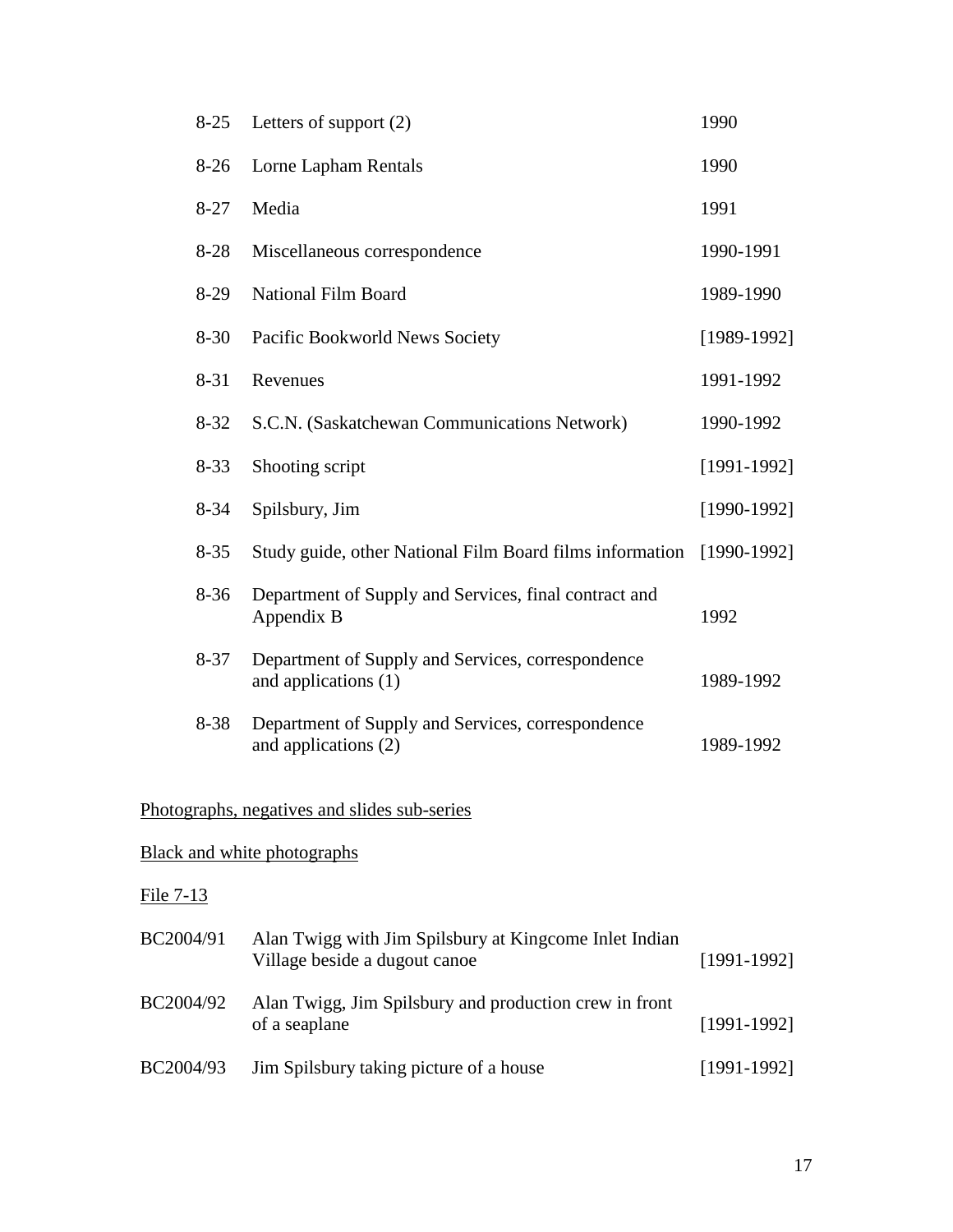| BC2004/94          | Two members of production crew                                                   | $[1991-1992]$ |
|--------------------|----------------------------------------------------------------------------------|---------------|
| BC2004/95          | Production crew member checking light metre with<br>Jim Spilsbury in photo       | $[1991-1992]$ |
| BC2004/96          | Jim Spilsbury with camera, camera operator is<br>in background                   | $[1991-1992]$ |
| BC2004/97          | Jim Spilsbury at base of large tree                                              | $[1991-1992]$ |
| BC2004/98          | Jim Spilsbury outdoors                                                           | $[1991-1992]$ |
| BC2004/99          | Jim Spilsbury and production crew at base of tree                                | $[1991-1992]$ |
| BC2004/100         | Jim Spilsbury indoors                                                            | $[1991-1992]$ |
| Colour photographs |                                                                                  |               |
| $File 7-13$        |                                                                                  |               |
| BC2004/101         | Jim Spilsbury at water's edge, beside a seaplane                                 | $[1991-1992]$ |
| BC2004/102         | Jim Spilsbury in the window of a seaplane                                        | $[1991-1992]$ |
| BC2004/103         | Alan Twigg, Jim Spilsbury and production crew<br>in front of a seaplane          | $[1991-1992]$ |
| BC2004/104         | Alan Twigg and unidentified man by a seaplane                                    | $[1991-1992]$ |
| BC2004/105         | Camera crew in boat on the water                                                 | $[1991-1992]$ |
|                    | BC2004/106 Production crew and Jim Spilsbury at the base of a tree               | $[1991-1992]$ |
|                    | BC2004/107 Production crew in Indian village                                     | $[1991-1992]$ |
| BC2004/108         | <b>Totem Poles</b>                                                               | $[1991-1992]$ |
| BC2004/109         | Close up shot of a totem pole                                                    | $[1991-1992]$ |
| BC2004/110         | Jim Spilsbury and unidentified woman, with a house<br>and park in the background | $[1991-1992]$ |
| BC2004/111         | Village at water's edge, aerial view                                             | $[1991-1992]$ |
|                    | BC2004/112 Unidentified man at dock                                              | $[1991-1992]$ |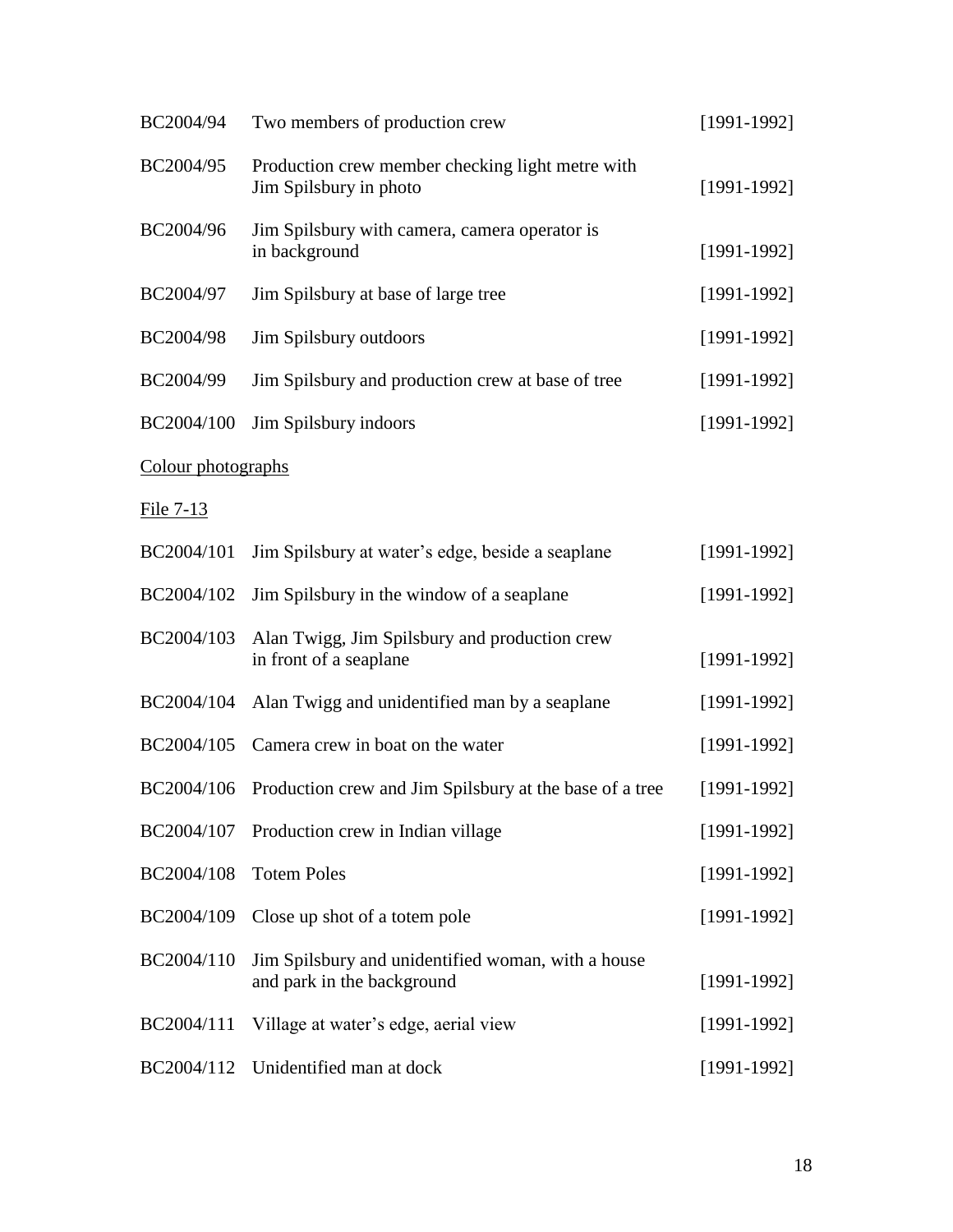| BC2004/113 | Jim Spilsbury and sound technician at the base of a tree                | $[1991-1992]$ |
|------------|-------------------------------------------------------------------------|---------------|
| BC2004/114 | House at water's edge, at low tide                                      | $[1991-1992]$ |
| BC2004/115 | Two members of the production crew                                      | $[1991-1992]$ |
| BC2004/116 | Two members of the production crew and a dog at<br>Kingcome Inlet       | $[1991-1992]$ |
| BC2004/117 | Production crew at Kingcome Inlet                                       | $[1991-1992]$ |
| BC2004/118 | Production crew at Kingcome Inlet                                       | $[1991-1992]$ |
| BC2004/119 | Alan Twigg and two members of the production crew                       | $[1991-1992]$ |
| BC2004/120 | Kingcome Inlet post office sign                                         | $[1991-1992]$ |
| BC2004/121 | Alan Twigg walking down a pathway                                       | $[1991-1992]$ |
| BC2004/122 | Alan Twigg walking down a pathway                                       | $[1991-1992]$ |
| BC2004/123 | Alan Twigg and a female member of the production crew                   | $[1991-1992]$ |
| BC2004/124 | Production crew at Kingcome Inlet                                       | $[1991-1992]$ |
| BC2004/125 | Sound technician                                                        | $[1991-1992]$ |
| BC2004/126 | Jim Spilsbury inside Indian longhouse                                   | $[1991-1992]$ |
| BC2004/127 | Jim Spilsbury inside Indian longhouse, taking a photograph [1991-1992]  |               |
| BC2004/128 | Framed photo of a couple [the Spilsbury's?] in a restaurant [1991-1992] |               |
| BC2004/129 | Framed photo of a couple [the Spilsbury's?] in a restaurant [1991-1992] |               |
| BC2004/130 | Framed photo of a couple [the Spilsbury's?] in a restaurant [1991-1992] |               |
| BC2004/131 | Clouds, mountains and coastline, aerial view                            | $[1991-1992]$ |
| BC2004/132 | Coastline and village, aerial view                                      | $[1991-1992]$ |
| BC2004/133 | Two members of the production crew inside a seaplane                    | $[1991-1992]$ |
| BC2004/134 | Exterior view of an Indian longhouse                                    | $[1991-1992]$ |
| BC2004/135 | Production crew in a boat on the water                                  | $[1991-1992]$ |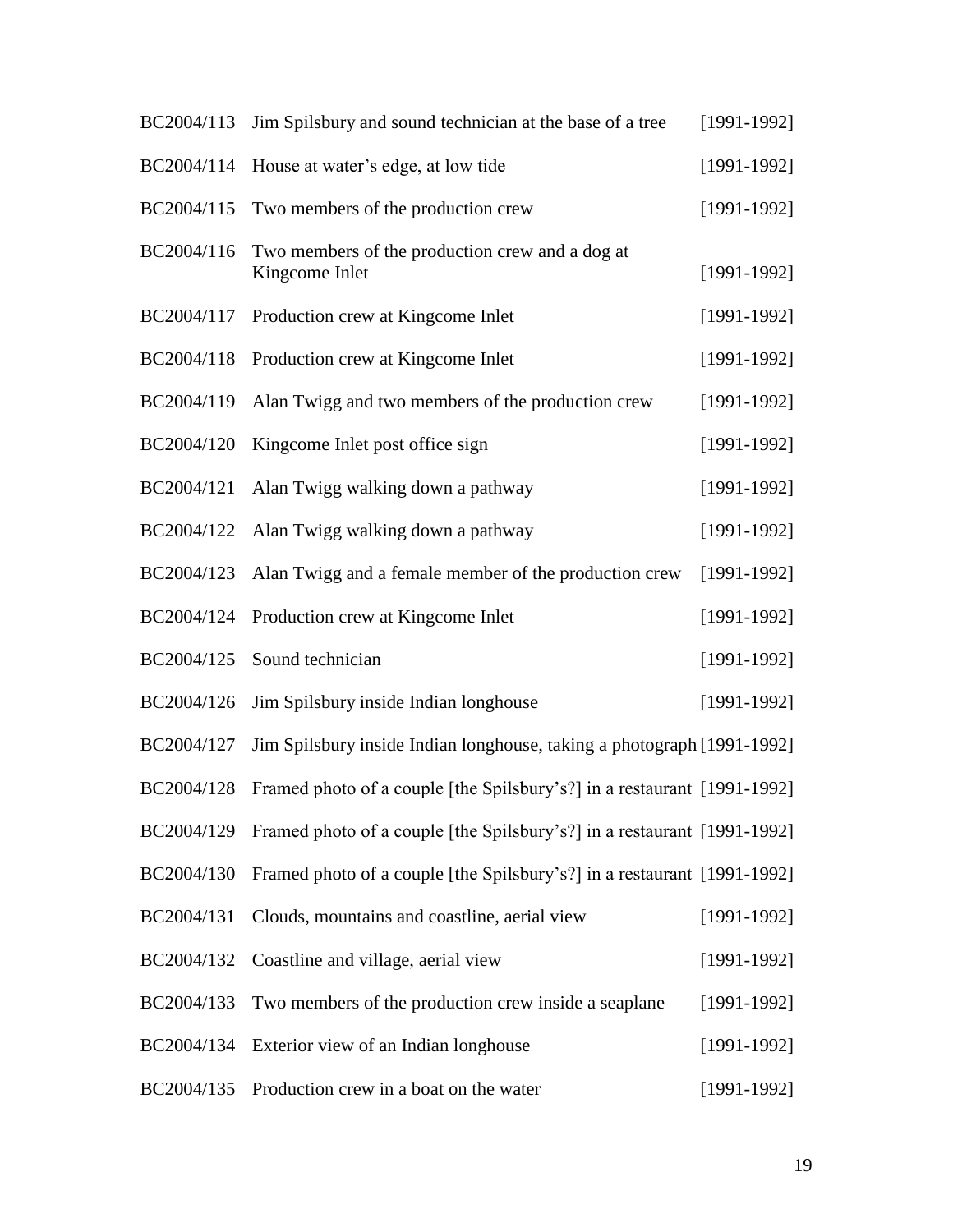| BC2004/136 | Jim Spilsbury and an unidentified man in front of a tree              | $[1991-1992]$   |
|------------|-----------------------------------------------------------------------|-----------------|
| BC2004/137 | Jim Spilsbury and an unidentified man in front of a tree              | $[1991 - 1992]$ |
| BC2004/138 | Jim Spilsbury and an unidentified man in front of a tree              | $[1991-1992]$   |
| BC2004/139 | Jim Spilsbury and an unidentified man in front of a tree              | $[1991-1992]$   |
| BC2004/140 | Production crew inside Jim Spilsbury's studio                         | $[1991-1992]$   |
| BC2004/141 | Production crew member and Jim Spilsbury inside<br>Spilsbury's studio | $[1991 - 1992]$ |
| BC2004/142 | Jim Spilsbury in his studio                                           | $[1991-1992]$   |
| BC2004/143 | Jim Spilsbury and [his wife?] in his studio                           | $[1991 - 1992]$ |
| BC2004/144 | Jim Spilsbury and [his wife?] in his studio                           | $[1991 - 1992]$ |
| BC2004/145 | Jim Spilsbury and [his wife?] in his studio                           | $[1991 - 1992]$ |
| BC2004/146 | Jim Spilsbury and [his wife?] in his studio                           | $[1991 - 1992]$ |
| BC2004/147 | Jim Spilsbury and [his wife?] in his studio                           | $[1991 - 1992]$ |
| BC2004/148 | Two unidentified men on an outdoor deck                               | $[1991 - 1992]$ |
| BC2004/149 | Two production crew members on an outdoor deck                        | $[1991-1992]$   |
| BC2004/150 | Unidentified man on an outdoor deck                                   | $[1991 - 1992]$ |
| BC2004/151 | Two production crew members indoors                                   | $[1991-1992]$   |
| BC2004/152 | Alan Twigg interviewing Jim Spilsbury                                 | $[1991-1992]$   |
| BC2004/153 | Alan Twigg interviewing Jim Spilsbury                                 | $[1991 - 1992]$ |
| BC2004/154 | Jim Spilsbury alone inside [his living room?]                         | $[1991-1992]$   |
| BC2004/155 | Alan Twigg and Jim Spilsbury indoors                                  | $[1991 - 1992]$ |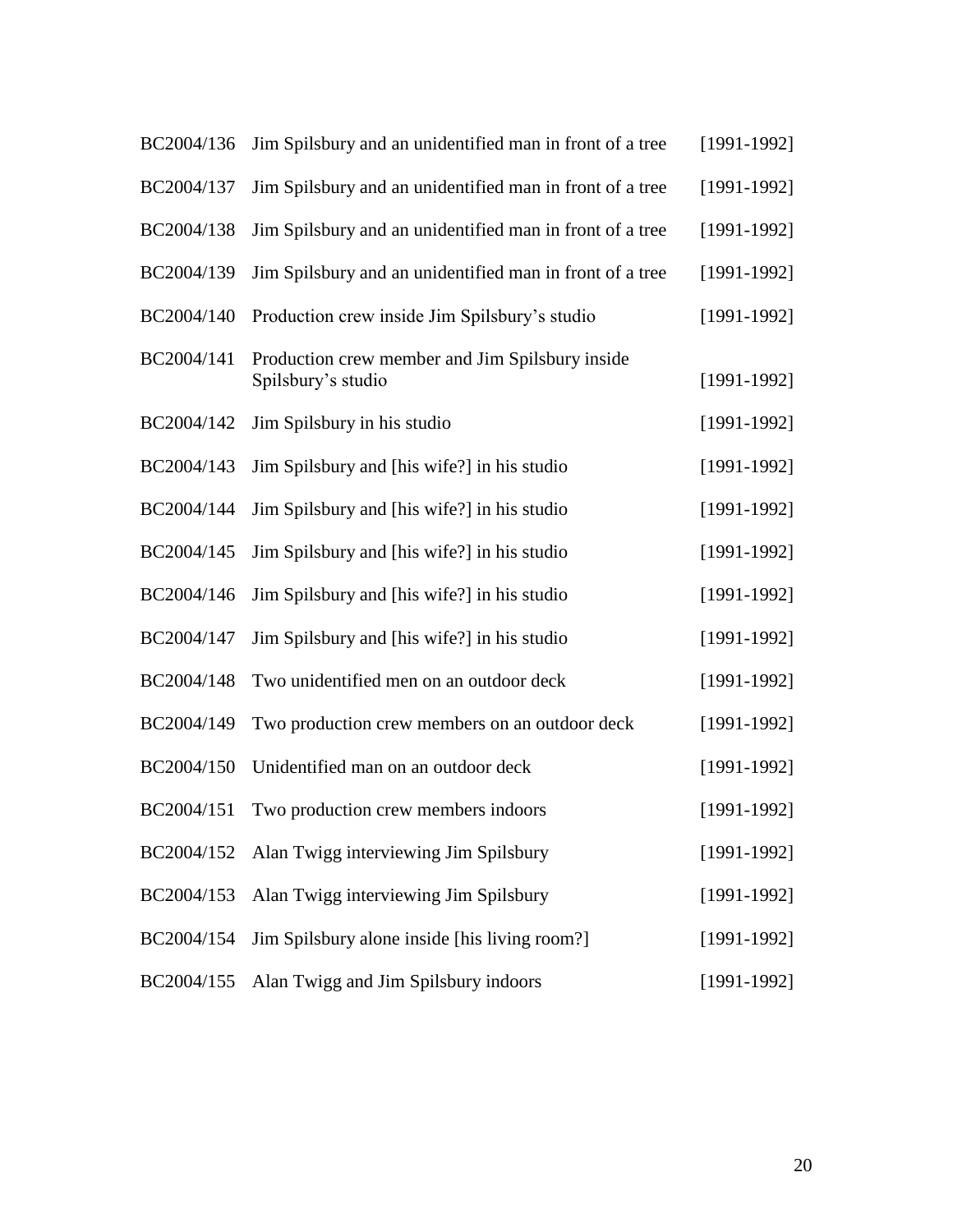# Colour photographs

# File 8-6

|            | BC2004/160 National Geographic Magazine cover                                               | $[1991-1992]$ |
|------------|---------------------------------------------------------------------------------------------|---------------|
| BC2004/161 | National Geographic Magazine photo of man operating<br>a radio                              | $[1991-1992]$ |
|            | BC2004/162 National Geographic Magazine photo of man operating<br>a radio                   | $[1991-1992]$ |
| BC2004/163 | National Geographic Magazine cover                                                          | $[1991-1992]$ |
| BC2004/164 | National Geographic Magazine cover                                                          | $[1991-1992]$ |
| BC2004/165 | National Geographic Magazine cover                                                          | $[1991-1992]$ |
| BC2004/166 | National Geographic Magazine cover                                                          | $[1991-1992]$ |
| BC2004/167 | Radio unit, front view                                                                      | $[1991-1992]$ |
| BC2004/168 | Radio unit, side view                                                                       | $[1991-1992]$ |
| BC2004/169 | Radio unit, side view                                                                       | $[1991-1992]$ |
|            | BC2004/170 Radio unit, side view                                                            | $[1991-1992]$ |
|            | Black and white photographs                                                                 |               |
| File 8-6   |                                                                                             |               |
| BC2004/171 | Jim Spilsbury – Award of Achievement from the B.C.<br>and Yukon Transportation Industry     | $[1991-1992]$ |
| BC2004/172 | Award of Achievement for an Innovative Contribution to<br><b>Transportation Development</b> | $[1991-1992]$ |
| BC2004/173 | Award of Achievement for an Innovative Contribution<br>to Transportation Development        | $[1991-1992]$ |
| BC2004/174 | Artwork on wall                                                                             | $[1991-1992]$ |
| BC2004/175 | Chair in front of a window                                                                  | $[1991-1992]$ |
| BC2004/176 | Children grouped around a table, looking at a picture                                       | $[1991-1992]$ |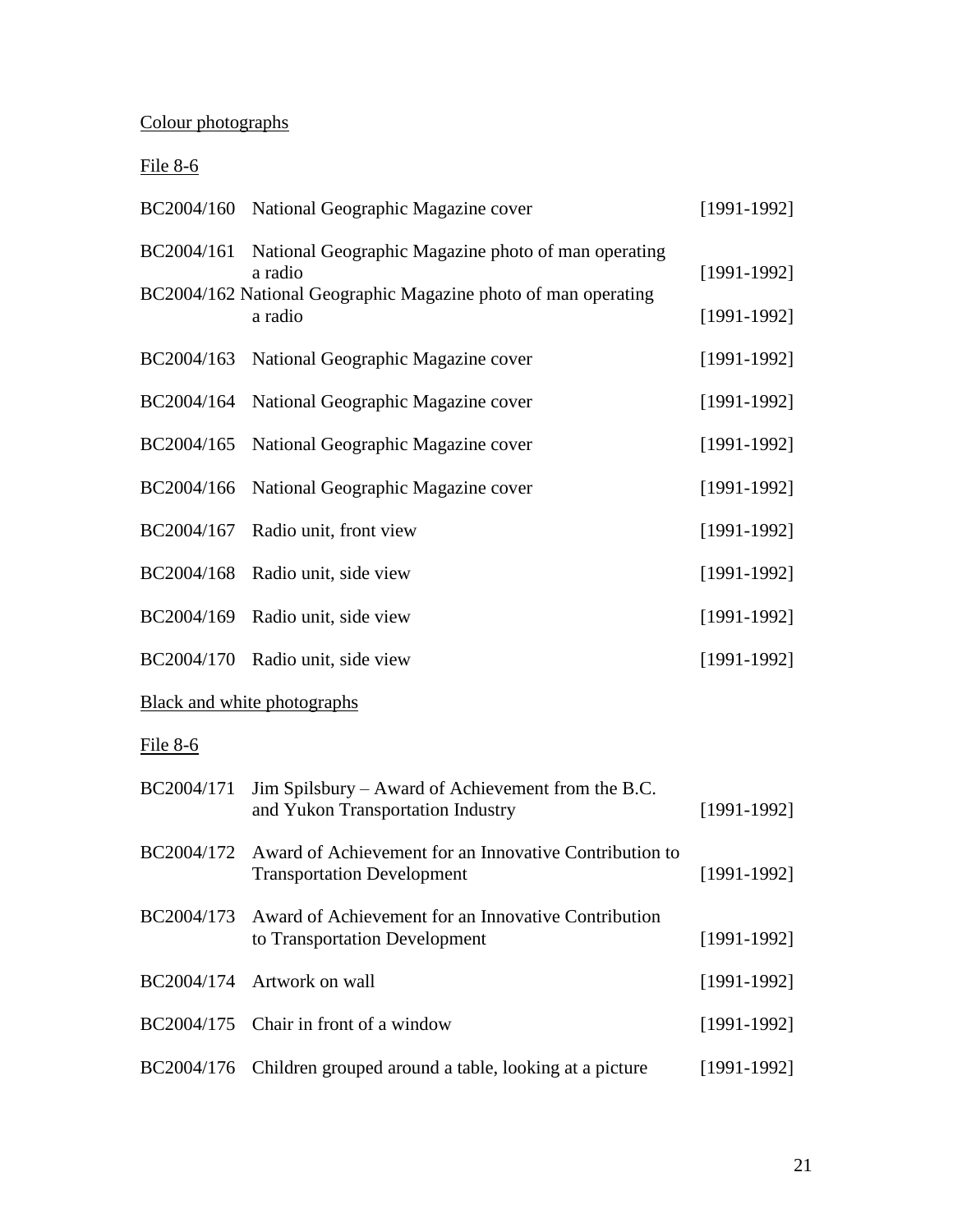| BC2004/177    | Children grouped around a table, looking at a picture                              | $[1991-1992]$ |
|---------------|------------------------------------------------------------------------------------|---------------|
| BC2004/178    | Magazine illustrations – radio advertisements                                      | $[1991-1992]$ |
| BC2004/179    | Magazine illustrations - radio advertisements                                      | $[1991-1992]$ |
| BC2004/180    | Magazine illustrations – radio advertisements                                      | $[1991-1992]$ |
| BC2004/181    | Magazine illustrations – radio advertisements                                      | $[1991-1992]$ |
| BC2004/182    | Magazine illustrations – radio advertisements                                      | $[1991-1992]$ |
| BC2004/183    | Magazine illustrations – radio advertisements                                      | $[1991-1992]$ |
| BC2004/184    | Magazine illustrations – radio advertisements                                      | $[1991-1992]$ |
| BC2004/185    | Magazine illustrations – radio advertisements                                      | $[1991-1992]$ |
| BC2004/186    | Magazine illustrations – radio advertisements                                      | $[1991-1992]$ |
| BC2004/187    | Magazine illustrations – radio advertisements                                      | $[1991-1992]$ |
| BC2004/188    | Magazine illustrations – radio advertisements                                      | $[1991-1992]$ |
| BC2004/189    | Magazine illustrations – radio advertisements                                      | $[1991-1992]$ |
| BC2004/190    | Advertisement from Powell River News, 1949, for<br><b>Queen Charlotte Airlines</b> | $[1991-1992]$ |
| BC2004/191    | Radio set                                                                          | $[1991-1992]$ |
| <b>Slides</b> |                                                                                    |               |
| File 7-8      |                                                                                    |               |
| BC2004/192    | Jim Spilsbury and unidentified woman on shoreline                                  | $[1991-1992]$ |
| BC2004/193    | Forest and trees, aerial view                                                      | $[1991-1992]$ |
| BC2004/194    | Production crew on shoreline                                                       | $[1991-1992]$ |
| BC2004/195    | Unidentified people on dock                                                        | $[1991-1992]$ |
| BC2004/196    | Unloading gear from CoVal Air plane                                                | $[1991-1992]$ |
| BC2004/197    | Alan Twigg                                                                         | $[1991-1992]$ |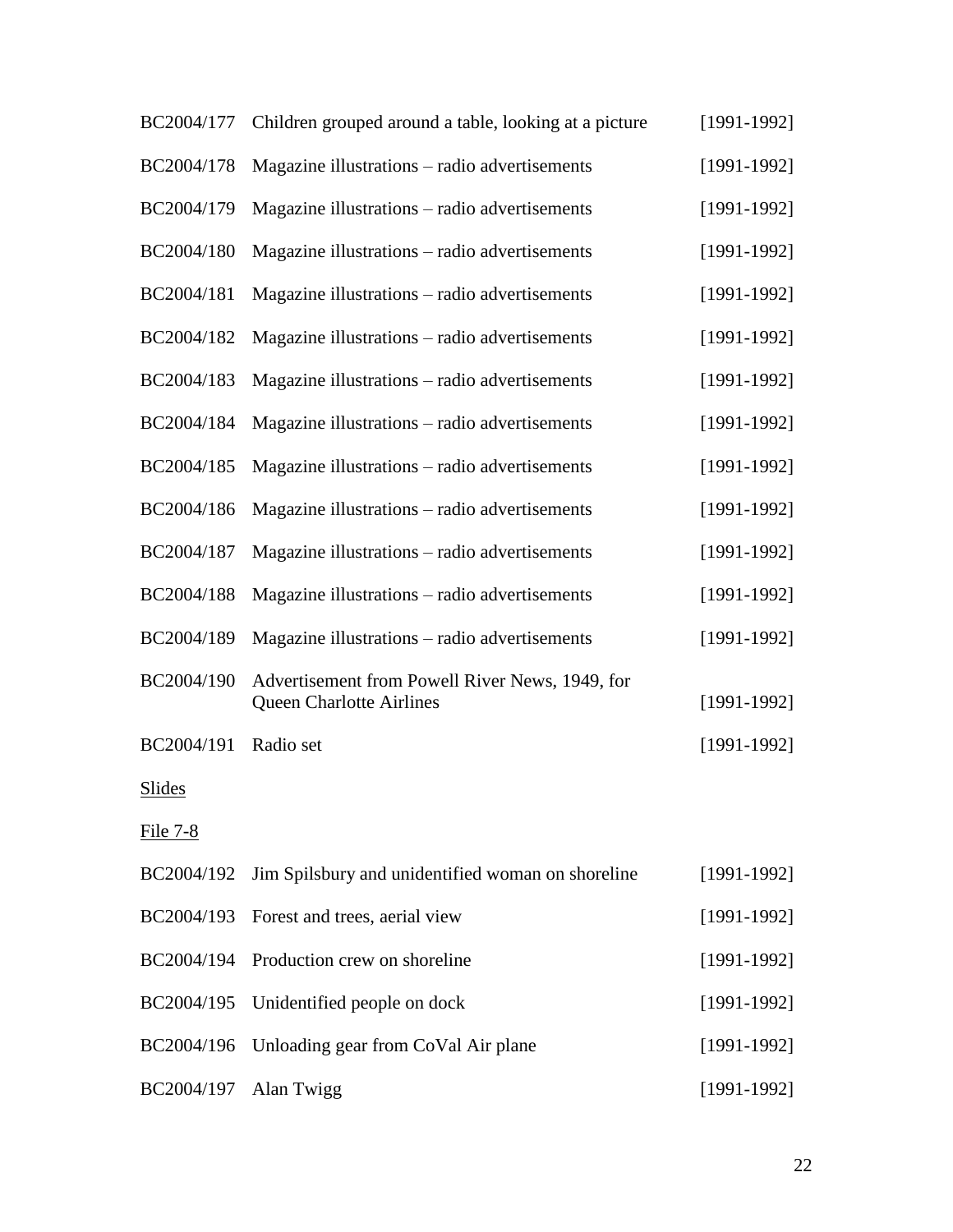| BC2004/198 | Jim Spilsbury and unidentified man                                     | $[1991-1992]$   |
|------------|------------------------------------------------------------------------|-----------------|
| BC2004/199 | Jim Spilsbury and unidentified man                                     | $[1991 - 1992]$ |
| BC2004/200 | Jim Spilsbury and unidentified man                                     | $[1991 - 1992]$ |
| BC2004/201 | Jim Spilsbury and unidentified man                                     | $[1991-1992]$   |
| BC2004/202 | Jim Spilsbury and unidentified man                                     | $[1991-1992]$   |
| BC2004/203 | Jim Spilsbury and unidentified man                                     | $[1991-1992]$   |
| BC2004/204 | Mountains and forest, aerial view                                      | $[1991-1992]$   |
| BC2004/205 | Jim Spilsbury and unidentified people with a<br>Spilsbury's Coast cake | $[1991 - 1992]$ |
| BC2004/206 | Ocean and coastline, aerial view                                       | $[1991-1992]$   |
| BC2004/207 | Unidentified man with seaplane at water's edge                         | $[1991-1992]$   |
| BC2004/208 | House and ocean                                                        | $[1991 - 1992]$ |
| BC2004/209 | Jim Spilsbury and seaplane, water and mountains in<br>background       | $[1991-1992]$   |
| BC2004/210 | Alan Twigg and Jim Spilsbury with seaplane                             | $[1991-1992]$   |
| BC2004/211 | Jim Spilsbury and seaplane, water and mountains in<br>background       | $[1991-1992]$   |
| BC2004/212 | Jim Spilsbury and seaplane, water and mountains in<br>background       | $[1991-1992]$   |
| BC2004/213 | Interior of seaplane                                                   | $[1991 - 1992]$ |
| BC2004/214 | Boat in water, mountains and seaplane                                  | $[1991-1992]$   |
| BC2004/215 | Jim Spilsbury in seaplane window                                       | $[1991-1992]$   |
| BC2004/216 | Interior of seaplane with production crew                              | $[1991-1992]$   |
| BC2004/217 | Jim Spilsbury and seaplane, water and mountains in<br>background       | $[1991-1992]$   |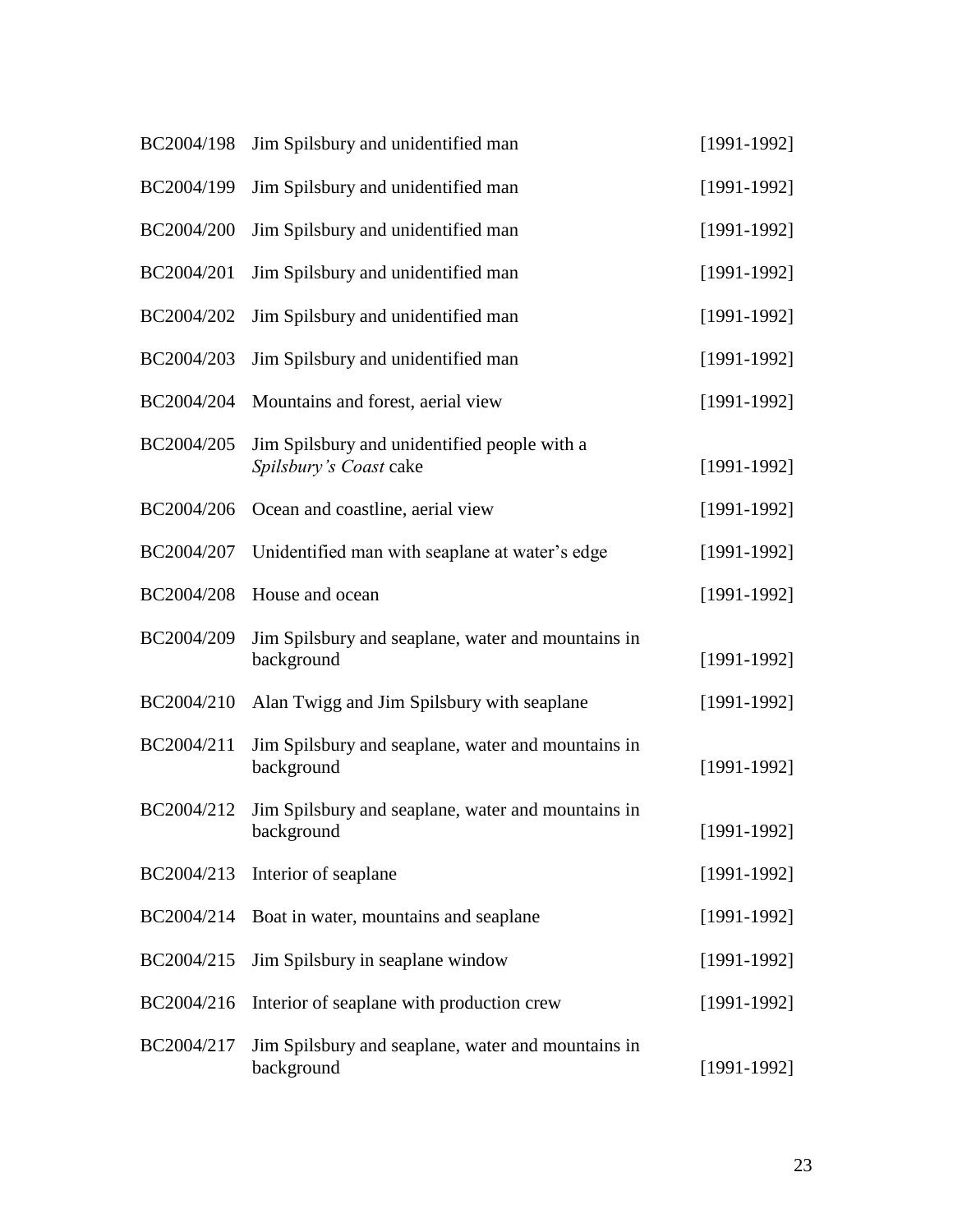| BC2004/218 | Jim Spilsbury with member of production crew                         | $[1991-1992]$   |
|------------|----------------------------------------------------------------------|-----------------|
| BC2004/219 | Camera crew on boat in the water                                     | $[1991-1992]$   |
| BC2004/220 | Seaplane with Alan Twigg and unidentified man in front               | $[1991-1992]$   |
| BC2004/221 | Jim Spilsbury and unidentified woman                                 | $[1991-1992]$   |
| BC2004/222 | Jim Spilsbury and seaplane, water and mountains in<br>background     | $[1991-1992]$   |
| BC2004/223 | Esso gas station and unidentified female at dock                     | $[1991-1992]$   |
| BC2004/224 | Jim Spilsbury and unidentified man in front of helicopter            | $[1991-1992]$   |
| BC2004/225 | Jim Spilsbury with unidentified people and<br>Spilsbury's Coast cake | $[1991-1992]$   |
| BC2004/226 | House at water's edge                                                | $[1991-1992]$   |
| BC2004/227 | Unidentified female in front of Refuge Cove Post Office              | $[1991-1992]$   |
| BC2004/228 | Unidentified man on dock                                             | $[1991 - 1992]$ |
| BC2004/229 | Clouds, coastline and ocean, aerial view                             | $[1991-1992]$   |
| BC2004/230 | Jim Spilsbury and production crew in front of seaplane               | $[1991-1992]$   |
| BC2004/231 | Jim Spilsbury and unidentified man                                   | $[1991-1992]$   |
| BC2004/232 | Camera crew in boat on the water                                     | $[1991-1992]$   |
|            | BC2004/233 Production crew inside seaplane                           | $[1991-1992]$   |
| BC2004/234 | Jim Spilsbury and unidentified man                                   | $[1991 - 1992]$ |
| File 7-9   |                                                                      |                 |
| BC2004/235 | Jim Spilsbury and unidentified man                                   | $[1991-1992]$   |
| BC2004/236 | Jim Spilsbury in seaplane window                                     | $[1991-1992]$   |
| BC2004/237 | Jim Spilsbury and unidentified man                                   | $[1991-1992]$   |
| BC2004/238 | Jim Spilsbury and unidentified man                                   | $[1991-1992]$   |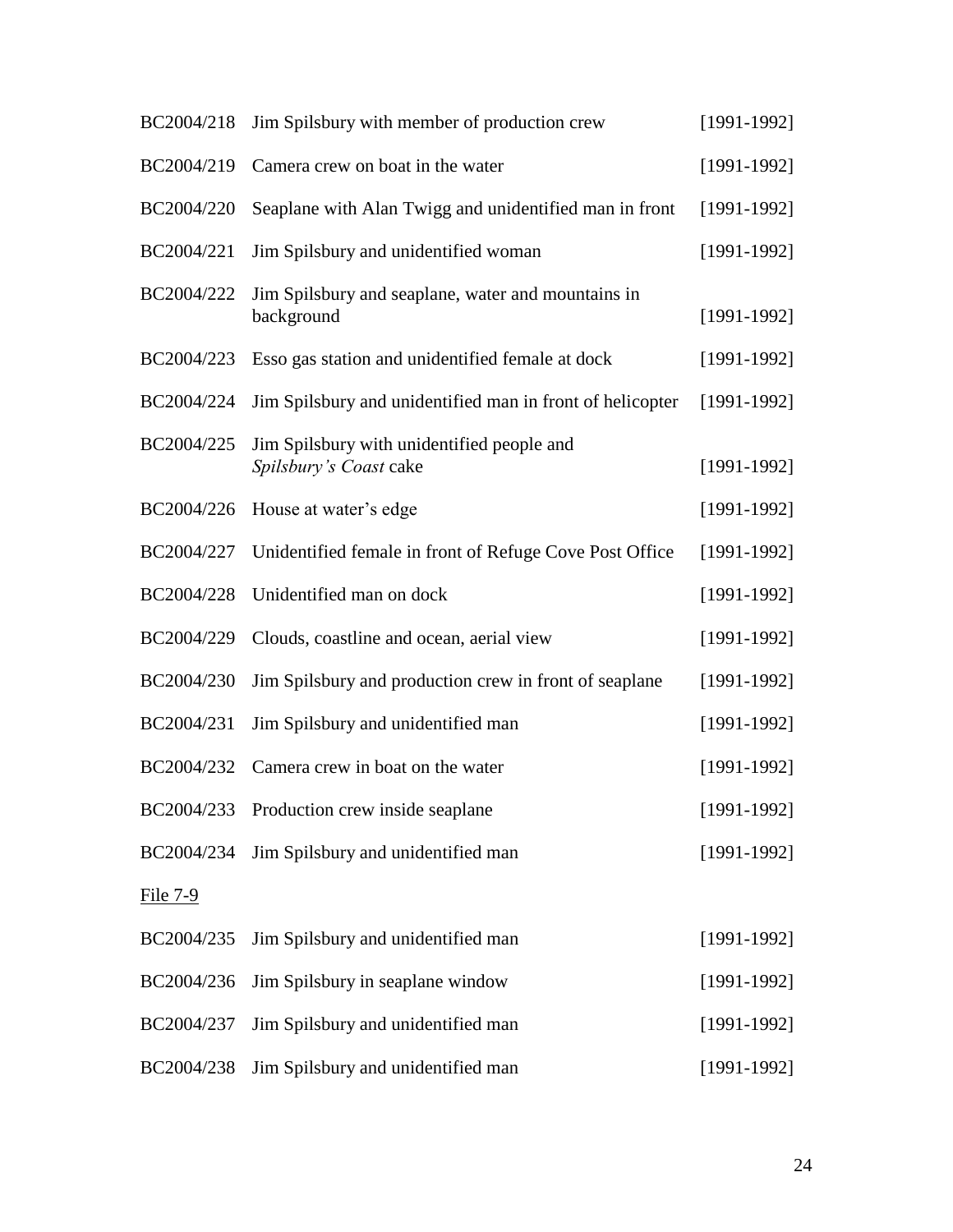| BC2004/239 | Jim Spilsbury and production crew                                   | $[1991-1992]$   |
|------------|---------------------------------------------------------------------|-----------------|
| BC2004/240 | Jim Spilsbury and unidentified man in front of helicopter           | $[1991-1992]$   |
| BC2004/241 | Camera crew in boat on the water                                    | $[1991-1992]$   |
| BC2004/242 | Scenic shot, water, mountain, trees                                 | $[1991-1992]$   |
| BC2004/243 | Seaplane at the dock                                                | $[1991-1992]$   |
| BC2004/244 | Clouds and coastline, aerial view                                   | $[1991 - 1992]$ |
| BC2004/245 | Jim Spilsbury and unidentified people and<br>Spilsbury's Coast cake | $[1991-1992]$   |
| BC2004/246 | Reflection of camera and operator                                   | $[1991-1992]$   |
| BC2004/247 | Jim Spilsbury and unidentified woman on shoreline                   | $[1991-1992]$   |
| BC2004/248 | Logging roads, aerial view                                          | $[1991-1992]$   |
| BC2004/249 | Seaplane at the dock                                                | $[1991 - 1992]$ |
| BC2004/250 | Two members of the production crew with equipment                   | $[1991-1992]$   |
| BC2004/251 | Unidentified man on shoreline                                       | $[1991-1992]$   |
| BC2004/252 | Seaplane at the dock                                                | $[1991-1992]$   |
| BC2004/253 | Seaplane at the dock                                                | $[1991-1992]$   |
| BC2004/254 | Jim Spilsbury in front of a seaplane                                | $[1991-1992]$   |
| BC2004/255 | Jim Spilsbury in seaplane window                                    | $[1991-1992]$   |
| BC2004/256 | Production crew in the rain                                         | $[1991-1992]$   |
| BC2004/257 | Production crew shooting off a boardwalk                            | $[1991 - 1992]$ |
| BC2004/258 | Unidentified man with ocean in the background                       | $[1991 - 1992]$ |
| BC2004/259 | Jim Spilsbury and unidentified woman                                | $[1991-1992]$   |
| BC2004/260 | Jim Spilsbury                                                       | $[1991-1992]$   |
| BC2004/261 | Jim Spilsbury and unidentified woman                                | $[1991-1992]$   |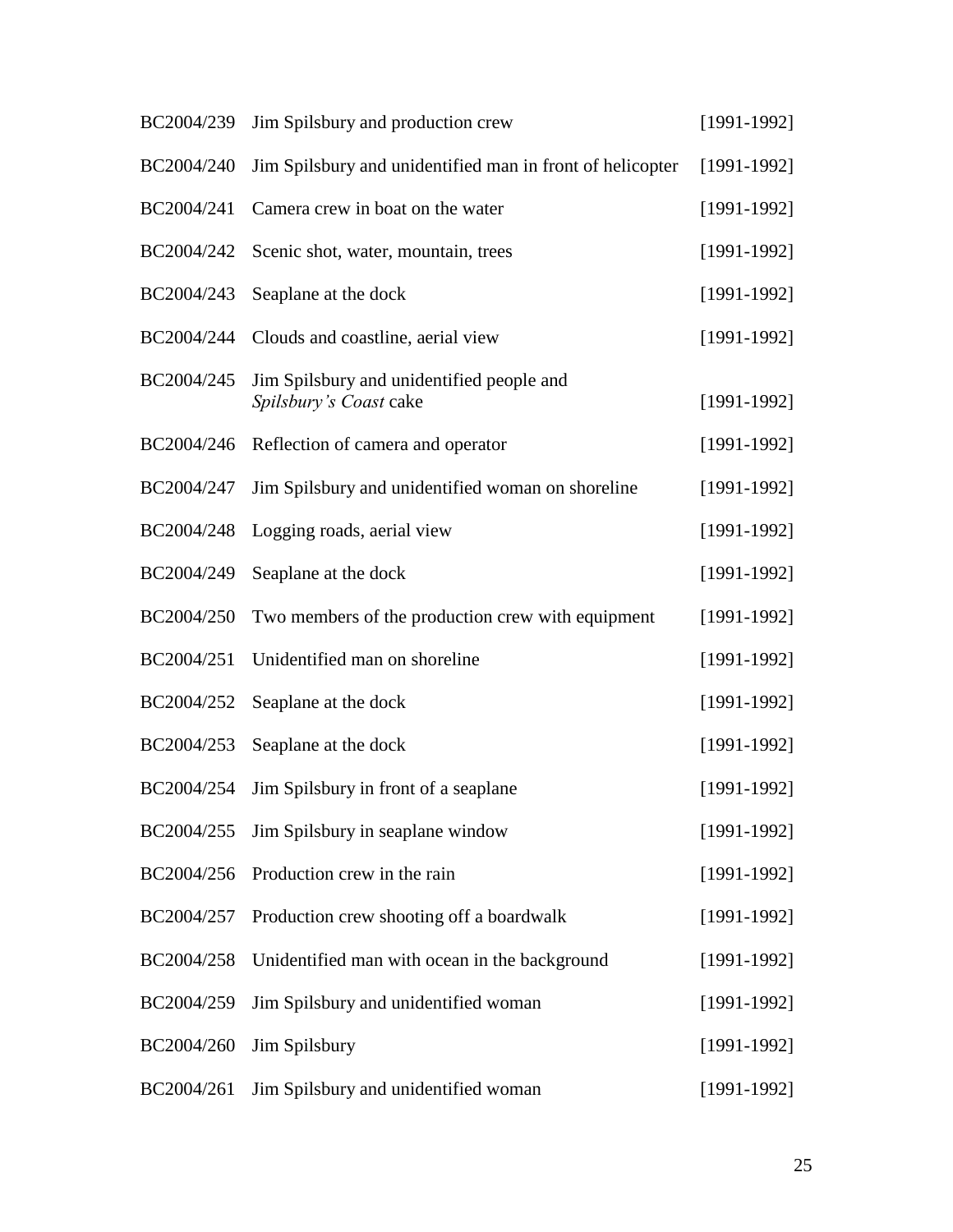|            | BC2004/262 Production crew shooting off the boardwalk     | $[1991-1992]$ |
|------------|-----------------------------------------------------------|---------------|
| BC2004/263 | Camera operator                                           | $[1991-1992]$ |
| BC2004/264 | Jim Spilsbury and unidentified men in front of helicopter | $[1991-1992]$ |
| BC2004/265 | Unidentified woman in front of Refuge Cove Post Office    | $[1991-1992]$ |
| BC2004/266 | Alan Twigg in front of Canadian Helicopters building      | $[1991-1992]$ |
| BC2004/267 | Unidentified man in front of helicopter                   | $[1991-1992]$ |
| BC2004/268 | Production crew and unidentified people with helicopter   | $[1991-1992]$ |
| BC2004/269 | Unidentified woman in front of Refuge Cove Post Office    | $[1991-1992]$ |
| BC2004/270 | Jim Spilsbury in the woods                                | $[1991-1992]$ |
| BC2004/271 | Production crew at the base of a large tree               | $[1991-1992]$ |
| BC2004/272 | Jim Spilsbury                                             | $[1991-1992]$ |
| BC2004/273 | Sound technician with boom microphone                     | $[1991-1992]$ |
| BC2004/274 | Production crew in the rain                               | $[1991-1992]$ |
| BC2004/275 | Jim Spilsbury and unidentified man in front of helicopter | $[1991-1992]$ |
| BC2004/276 | Jim Spilsbury taking a picture                            | $[1991-1992]$ |
| BC2004/277 | Unidentified man with ocean in background                 | $[1991-1992]$ |
|            | BC2004/278 Member of the production crew                  | $[1991-1992]$ |
| BC2004/279 | Jim Spilsbury in the woods                                | $[1991-1992]$ |
| BC2004/280 | Production crew shooting on the boardwalk                 | $[1991-1992]$ |
| BC2004/281 | Production crew in the rain                               | $[1991-1992]$ |

# Moving Images sub-series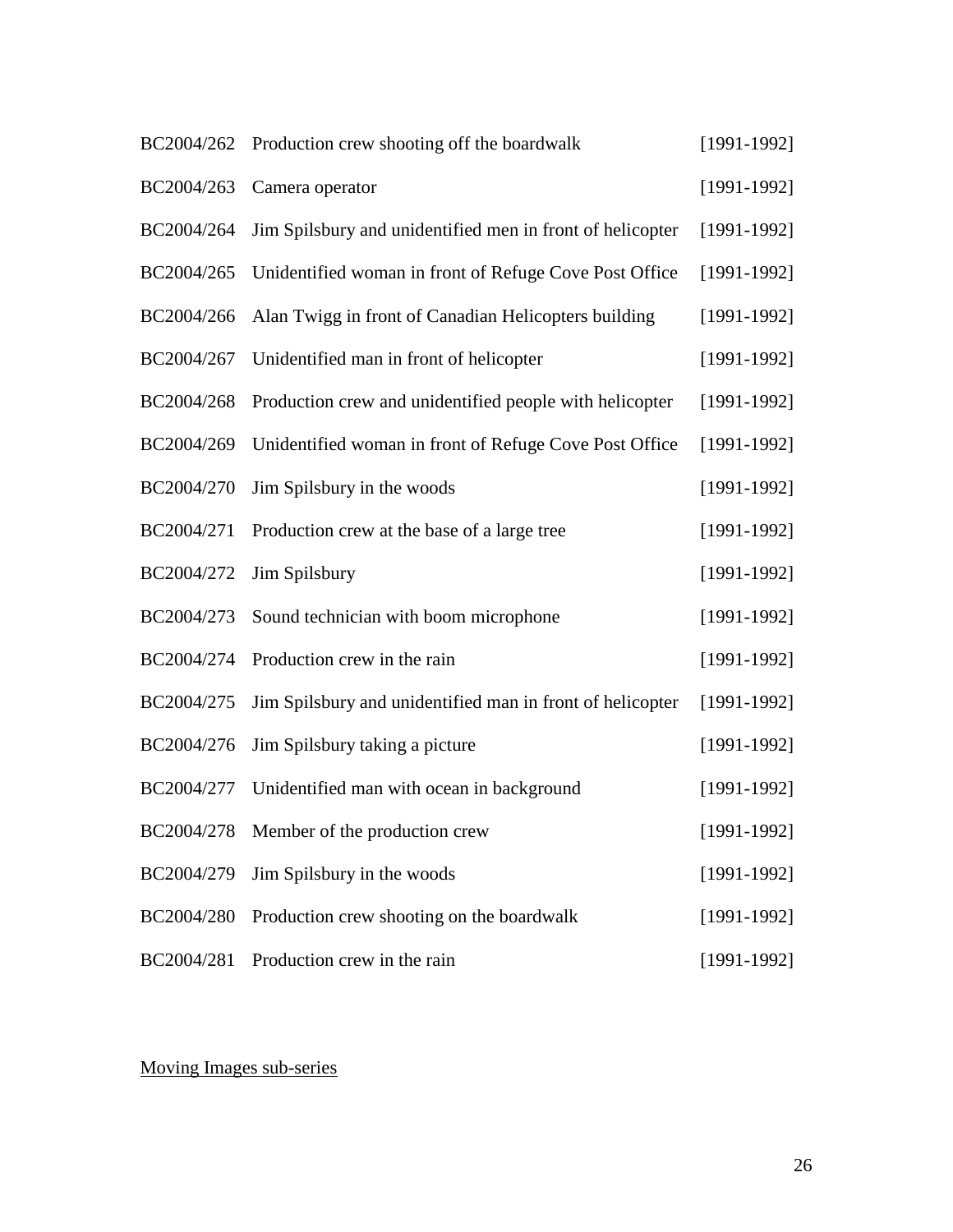# Video cassettes

| VT 18:16      | Spilsbury's Coast                                                                             | 1993          |
|---------------|-----------------------------------------------------------------------------------------------|---------------|
| VT 18:17      | Spilsbury's Coast                                                                             | 1993          |
|               | (Early West Coast Archival Tapes):                                                            |               |
| VT 18:18      | Alert Bay with QCA [Queen Charlotte Airlines] –<br>Aug[ust] 1989                              | [1989]        |
| VT 18:19      | Columbia Coast Mission, M.S. John Mantle (1990);<br>Stewart, BCD and Local Mines (1986)       | [ca. 1993]    |
| VT 18:20      | Our 1938 Summer Cruise in Toketie (1987); Our 1939<br>Summer Cruise (1987)                    | [1987]        |
| VT 18:21      | Toketie makes another cruise, summer 1940 (1987); Flying<br>Surveyors (1986)                  | [1987]        |
| VT 18:22      | Wings of Change (exhibit edit)                                                                | [ca. 1990?]   |
| Box 7         |                                                                                               |               |
| VT 18:29      | <sup>3/4</sup> inch video cassette, <i>Spilsbury's Coast</i> cutting copy<br>and mag track    | $[1991-1992]$ |
| VT 18:30      | Spilsbury's Coast rough cut October 1991                                                      | 1991          |
| VT 18:31      | Spilsbury's Coast fine cut January 1992                                                       | 1992          |
| VT 18:39      | Spilsbury's Coast                                                                             | 1992          |
| VT 18:40      | Spilsbury's Coast                                                                             | 1992          |
| Film reels    |                                                                                               |               |
| <b>Box 10</b> |                                                                                               |               |
| Film 1:1      | Roll 1, AA: Slide show: Spilsbury's Coast, ART Book<br>World Prod[uctions]                    | $[1991-1992]$ |
| Film $1:2$    | Roll 2, AB: Slide show: Book Signing, Spilsbury's Coast,<br><b>ART Book World Productions</b> | $[1991-1992]$ |
| Film $1:3$    | Roll 3, AC: Doris and Jim Clayton, Spilsbury's Coast,                                         |               |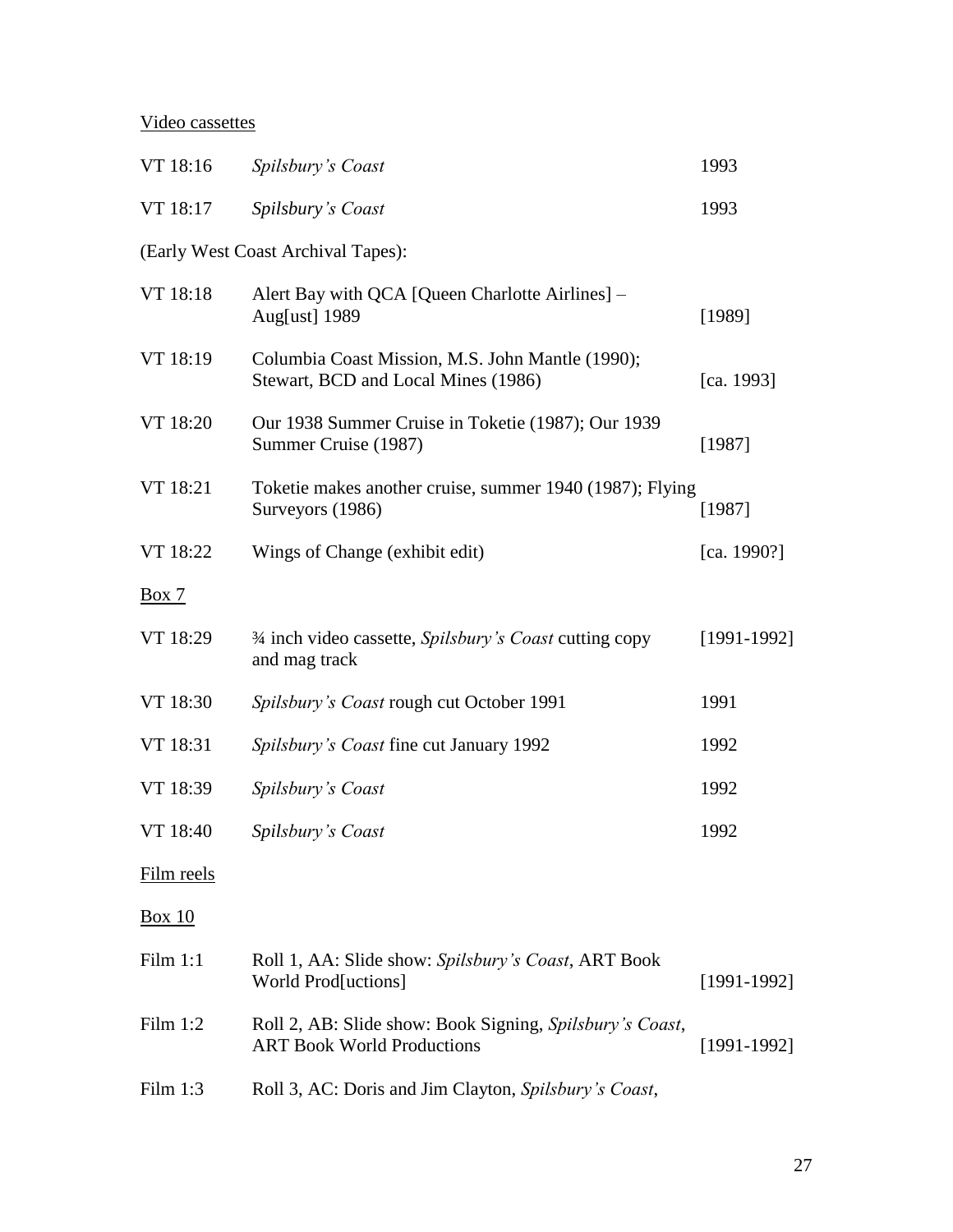|               | <b>ART Book World [Productions]</b>                                                                 | $[1991-1992]$ |
|---------------|-----------------------------------------------------------------------------------------------------|---------------|
| Film $1:4$    | Roll 4, AD: Jim on Savory, Spilsbury's Coast, ART Book<br>World                                     | $[1991-1992]$ |
| Film $1:5$    | Roll 5, AE: Jim and Flora, Spilsbury's Coast, ART Book<br>World Prod[uctions]                       | $[1991-1992]$ |
| Film 1:6      | Roll 6, AF: Howie, Spilsbury's Coast, ART Book World<br>Prod[uctions]                               | $[1991-1992]$ |
| <b>Box 11</b> |                                                                                                     |               |
| Film $1:7$    | Roll 7, AG: Jim Interview, Spilsbury's Coast, ART Book<br>World                                     | $[1991-1992]$ |
| Film $1:8$    | Roll 8: Jim Interview, Spilsbury's Coast, ART Book<br>World Prod[uctions]                           | $[1991-1992]$ |
| Film 1:9      | Roll 9: Ken, Frank, Tom, Spilsbury's Coast, ART Book<br>World Prod[uctions]                         | $[1991-1992]$ |
| Film 1:10     | Roll 10: Bob, Jim and wife, Jim painting, Spilsbury's Coast,<br><b>ART Book World Prod[uctions]</b> | $[1991-1992]$ |
| Film 1:11     | Rough Cut Roll 3 – SP. Coast – Running Airline                                                      | $[1991-1992]$ |
| Film 1:12     | Rough Cut 4 Radio mix, Spils [By?] Author                                                           | $[1991-1992]$ |
| <b>Box 12</b> |                                                                                                     |               |
| Film 1:13     | "S.P. Coast," Sp. Roll 2, Radio Days                                                                | $[1991-1992]$ |
| Film 1:14     | Spilsbury – Rough cut, Roll 1                                                                       | $[1991-1992]$ |
| Film 1:15     | <i>Spilsbury's Coast</i> – New interview material as per script,<br>$R-A14$                         | $[1991-1992]$ |
| Film 1:16     | Ambiences                                                                                           | $[1991-1992]$ |
| Film 1:17     | SR-A2 xFER R-1                                                                                      | $[1991-1992]$ |
| Film 1:18     | SR-A3 xFER R-2                                                                                      | $[1991-1992]$ |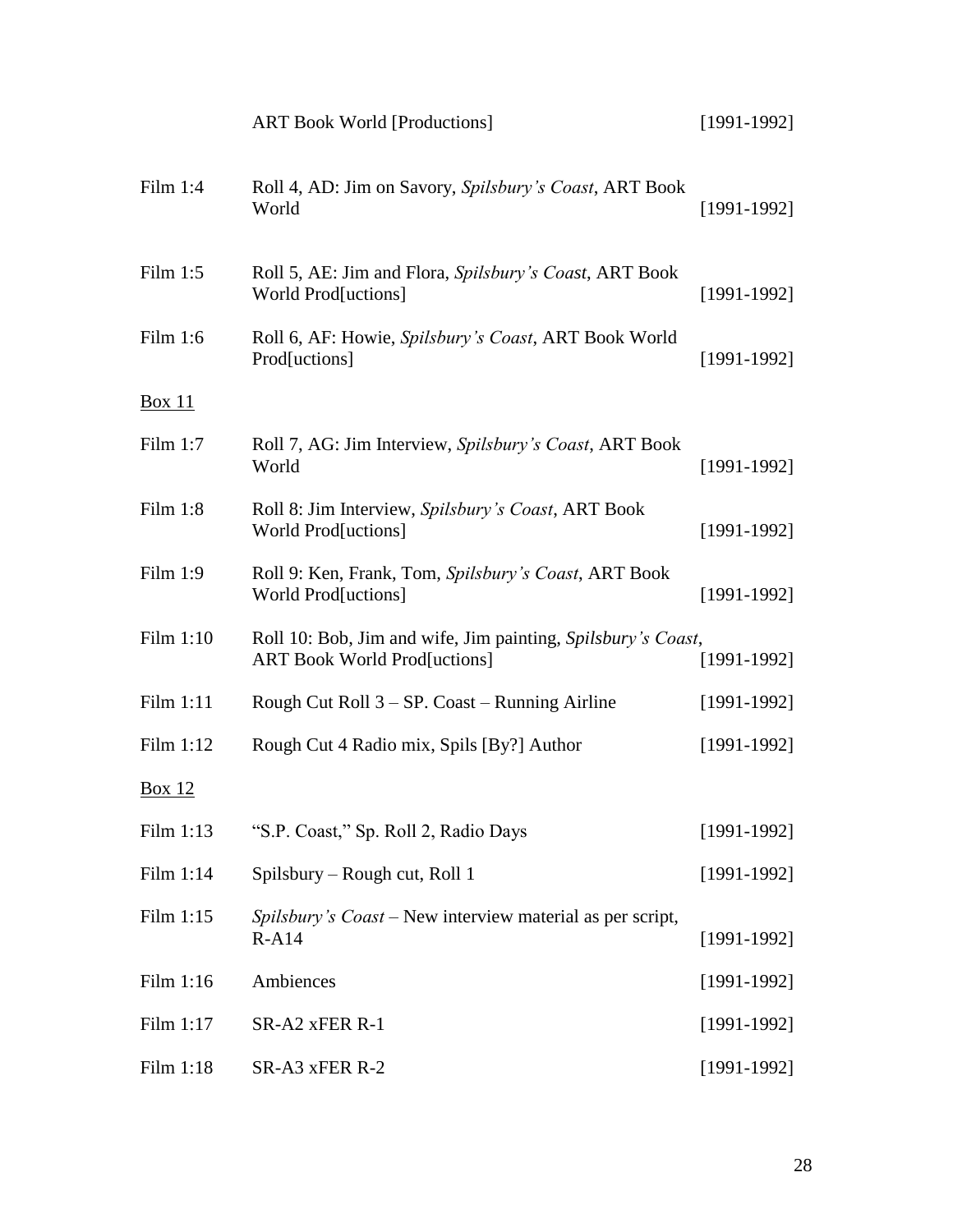| Film 1:19     | SR-A5 xFER R-28                                                                   | $[1991-1992]$ |
|---------------|-----------------------------------------------------------------------------------|---------------|
| Film 1:20     | $\frac{1}{4}$ R-5 xFER R-16 and $\frac{1}{4}$ R-6 xFER R-17                       | $[1991-1992]$ |
| <b>Box 13</b> |                                                                                   |               |
| Film 1:21     | <sup>1</sup> / <sub>4</sub> R-A6 xFER R-18 VO                                     | $[1991-1992]$ |
| Film 1:22     | <sup>1</sup> / <sub>4</sub> R-A7 xFER R-19 VO                                     | $[1991-1992]$ |
| Film 1:23     | 1/4 R-A8 xFER R-20 VO                                                             | $[1991-1992]$ |
| Film 1:24     | 1/4 R-A9 xFER R-21 VO                                                             | $[1991-1992]$ |
| Film $1:25$   | VO SD[sound] RL[roll] A13                                                         | $[1991-1992]$ |
| Film 1:26     | Wild SD[sound] Roll #1, #2, #3                                                    | $[1991-1992]$ |
| Film 1:27     | Wild Sound Roll #4, #5, #6                                                        | $[1991-1992]$ |
| Film 1:28     | SD[sound] RL[roll] #16, Wild Spilsbury, and VO<br>SD[sound] RL[roll] #17, Wild VO | $[1991-1992]$ |
| Film 1:29     | R-A13 xFER R-25, Retransferred Extensions                                         | $[1991-1992]$ |
| Film 1:30     | R-A12 xFER R-24 vo                                                                | $[1991-1992]$ |
| Film 1:31     | R-A11 xFER R-23 vo                                                                | $[1991-1992]$ |
| Film 1:32     | $R-A10$ xFER $R-22$ vo                                                            | $[1991-1992]$ |
| <b>Box 14</b> |                                                                                   |               |
| Film 1:33     | Magnetic track only: Closing Lines vo                                             | $[1991-1992]$ |
| Film 1:34     | Magnetic track only: Garibaldi story                                              | $[1991-1992]$ |
| Film 1:35     | Out-Pix Roll 1                                                                    | $[1991-1992]$ |
| Film 1:36     | Out-Pix Roll 2                                                                    | $[1991-1992]$ |
| Film 1:37     | Out-Pix Roll 3                                                                    | $[1991-1992]$ |
| Film 1:38     | Out-Pix Roll 4                                                                    | $[1991-1992]$ |
| Film 1:39     | Out-Pix Roll 5                                                                    | $[1991-1992]$ |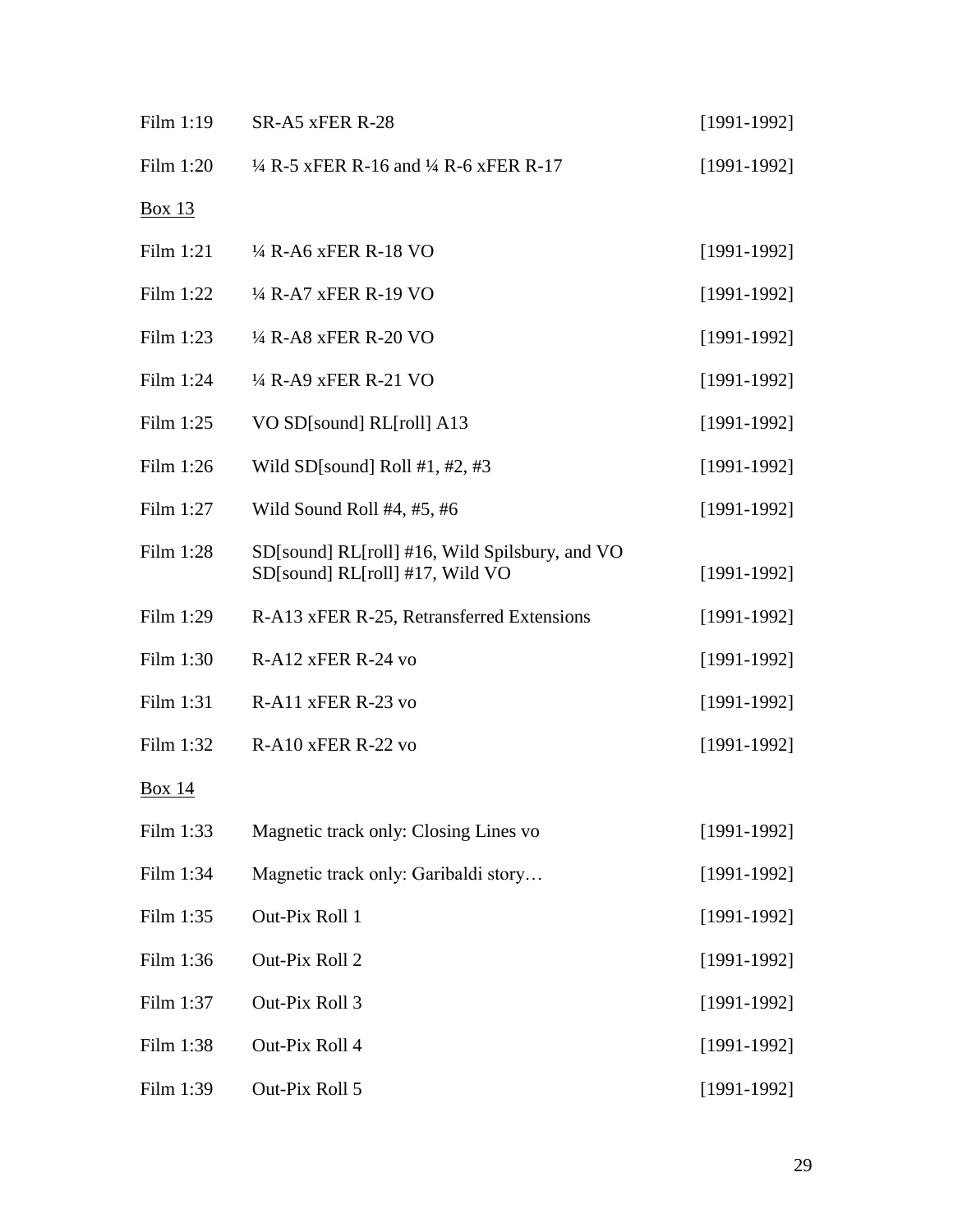| Film 1:40                  | Out-Pix Roll 6                                     | $[1991 - 1992]$ |
|----------------------------|----------------------------------------------------|-----------------|
| Film 1:41                  | Out-Pix Roll 7                                     | $[1991-1992]$   |
| Film 1:42                  | Out-Pix Roll 8                                     | $[1991 - 1992]$ |
| Box 9                      |                                                    |                 |
| Film 1:43                  | <b>Archive Stills</b>                              | $[1991-1992]$   |
| Film 1:44                  | S. Slide show, Slate 44                            | $[1991-1992]$   |
|                            | <b>Spilsbury's Coast original colour negatives</b> |                 |
|                            | <u>Box 15</u> (contains Tin 1 & 2)                 |                 |
| $\overline{\text{T}}$ in 1 |                                                    |                 |
| Film $1:45$                | $15443$ ; cr.1                                     | [1991]          |
| Film 1:46                  | CR. S.C. 2i, 7248-354-2002; cr.2                   | [1991]          |
| Film 1:47                  | 154415, CR's $1 \& 2$ ; cr.3/ cr. 4                | [1991]          |
| Film 1:48                  | 154429, $CR's - SC 3if4$ ; cr. 5 / cr. 6           | [1991]          |
| Film 1:49                  | 154352 "Alignment test"; cr. 7                     | [1991]          |
| Film 1:50                  | $154342$ ; cr. 8                                   | [1991]          |
| Film 1:51                  | $154303$ ; cr. 9                                   | [1991]          |
| Film 1:52                  | $151487$ ; cr. $10$                                | [1991]          |
| Film 1:53                  | $151025$ ; cr. 11                                  | [1991]          |
| Film 1:54                  | $152860$ , RI – cr. 1; cr. 12                      | [1991]          |
| Film 1:55                  | $152860$ , RI – cr. 2; cr. 13                      | [1991]          |
| Film 1:56                  | 152860, RII – cr. 3; cr. 14                        | [1991]          |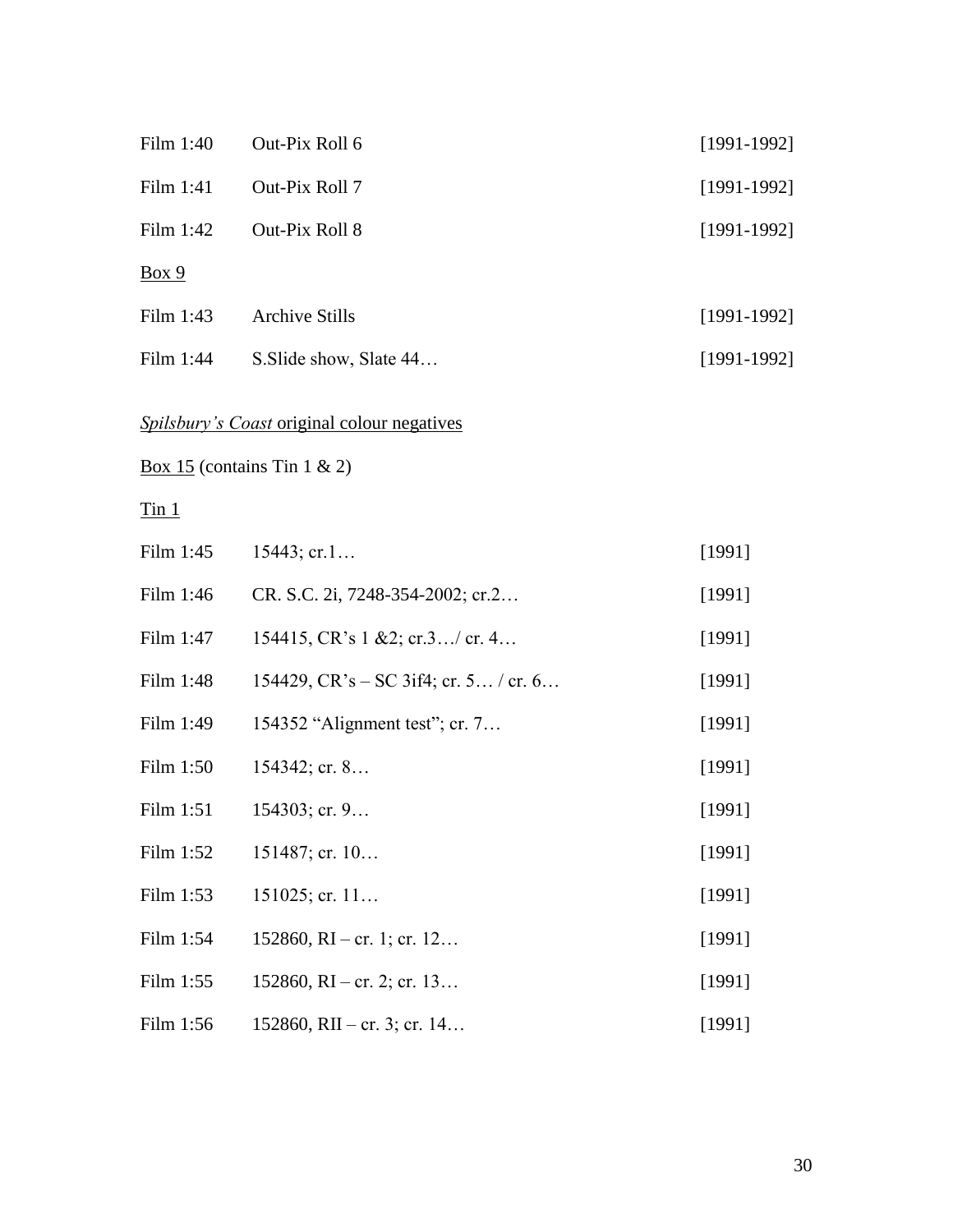# $\overline{\text{I}}$ in 2

| Film 1:57   | $152860$ RII – cr. 4; cr. 15             | [1991] |
|-------------|------------------------------------------|--------|
| Film 1:58   | $150916 - \text{test}$ ; cr. 16 / cr. 17 | [1991] |
| Film $1:59$ | NFB 006198 cr. 13; cr. 18                | [1991] |
| Film 1:60   | NFB 006198 cr. 14; cr. 19                | [1991] |
| Film 1:61   | NFB 006198 cr. 15; cr. 20                | [1991] |
| Film 1:62   | NFB 006204 cr. 21; cr. 21                | [1991] |
| Film 1:63   | NFB 006204 cr. 22; cr. 22                | [1991] |
| Film 1:64   | NFB 006204 cr. 23; cr. 23                | [1991] |
| Film 1:65   | NFB 006206 cr. 33; cr. 24                | [1991] |
| Film 1:66   | NFB 006200 cr. 30; cr. 25                | [1991] |
| Film 1:67   | NFB 006200 cr. 31; cr. 26                | [1991] |
|             |                                          |        |

Box 16 (contains Tin 3 & 4)

 $\overline{\text{I}}$ in 3

| Film 1:68   | NFB 00620[1?] cr.'s 25-26; cr. 27 | [1991] |
|-------------|-----------------------------------|--------|
| Film 1:69   | NFB 00620[1?] cr.'s 25-26; cr. 28 | [1991] |
| Film 1:70   | NFB 00620[1?] cr.'s 25-26; cr. 29 | [1991] |
| Film 1:71   | NFB 00620[1?] cr.'s 25-26; cr. 30 | [1991] |
| Film $1:72$ | NFB 00620[1?] cr.'s 25-26; cr. 31 | [1991] |
| Film 1:73   | NFB 006203 cr.'s 17-19; cr. 32    | [1991] |
| Film 1:74   | NFB 006203 cr.'s 17-19; cr. 33    | [1991] |
| Film 1:75   | NFB 006203 cr.'s 17-19; cr. 34    | [1991] |
| Film 1:76   | NFB 006202 cr.'s 6, 7, 16; cr. 35 | [1991] |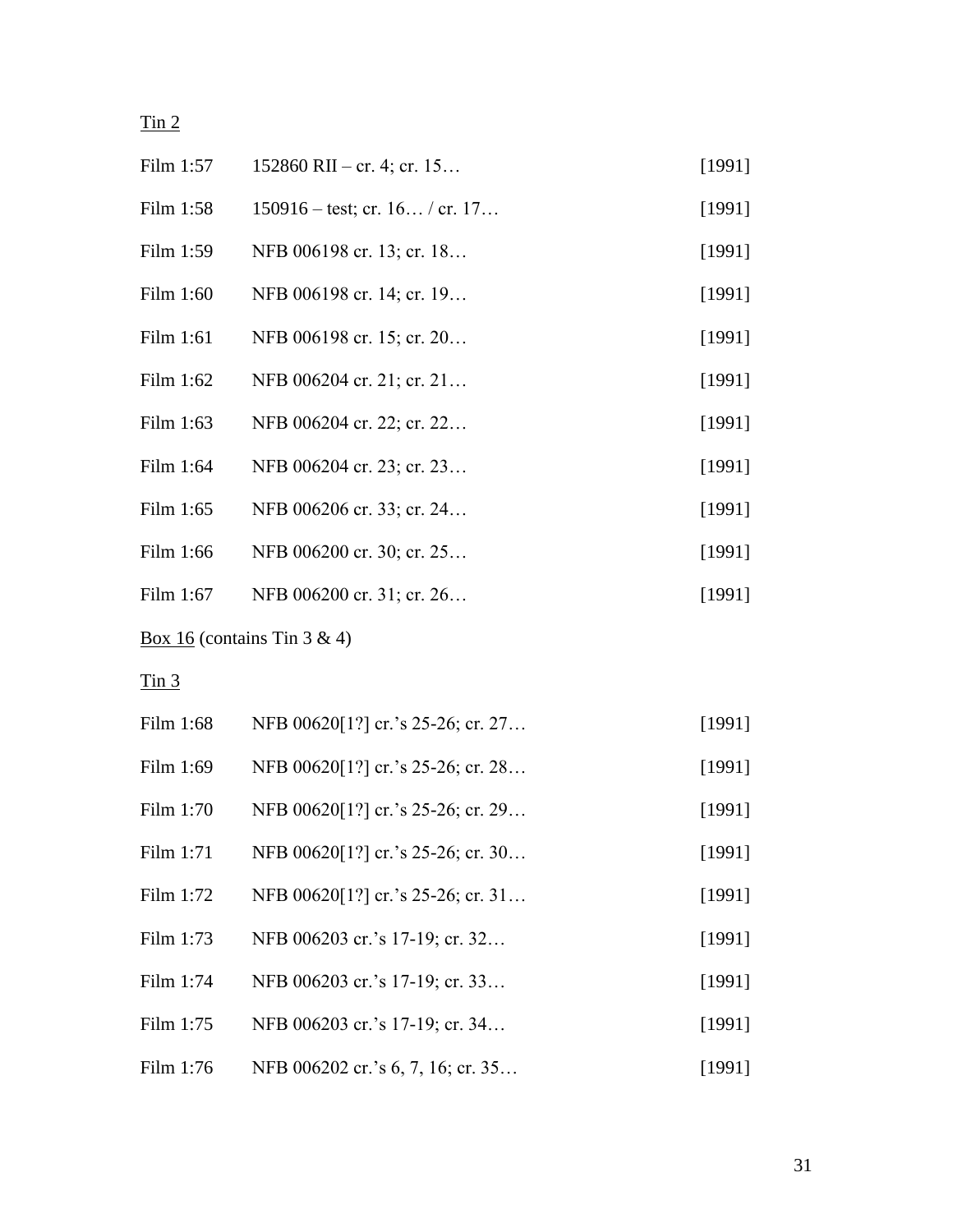| Film 1:77                  | NFB 006202 cr.'s 6, 7, 16; cr. 36       | [1991] |
|----------------------------|-----------------------------------------|--------|
| $\overline{\text{I}}$ in 4 |                                         |        |
| Film 1:78                  | NFB 006197 cr.'s 10-12; cr. 37          | [1991] |
| Film 1:79                  | NFB 006197 cr.'s 10-12; cr. 38          | [1991] |
| Film 1:80                  | NFB 006197 cr.'s 10-12; cr. 39          | [1991] |
| Film 1:81                  | NFB 006197 cr.'s 10-12; cr. 40          | [1991] |
| Film 1:82                  | NFB 006205 cr.'s 23, 24, 32; cr. 41     | [1991] |
| Film 1:83                  | NFB 006205 cr.'s 23, 24, 32; cr. 42     | [1991] |
| Film 1:84                  | NFB 006199 cr.'s 27-29; cr. 44          | [1991] |
| Film 1:85                  | NFB 006199 cr.'s 27-29; cr. 45          | [1991] |
| Film 1:86                  | NFB 006199 cr.'s 27-29; cr. 46          | [1991] |
| Film 1:87                  | NFB 006199 cr.'s 27-29; cr. 47 / cr. 48 | [1991] |

Box 17 (contains Tins 5 & 6)

 $\overline{\text{I}}$ in 5

| Film 1:88 | NFB 006205 cr.'s 23, 24, 32; cr. 43            | [1991] |
|-----------|------------------------------------------------|--------|
| Film 1:89 | cr. $49 /$ cr. $50$                            | [1991] |
| Film 1:90 | cr. 51                                         | [1991] |
| Film 1:91 | cr. $52$                                       | [1991] |
| Film 1:92 | 154478 B-Wind Interneg.; cr. 51B               | [1991] |
| Film 1:93 | 154478 B-Wind Interneg.; cr. 52B               | [1991] |
| Film 1:94 | 154404 Int.; cr. 53                            | [1991] |
| Film 1:95 | 154169 Int.; cr. 54 / cr. 55 / cr. 56 / cr. 57 | [1991] |
| Film 1:96 | 154289 B-Wind Int.; cr. 58                     | [1991] |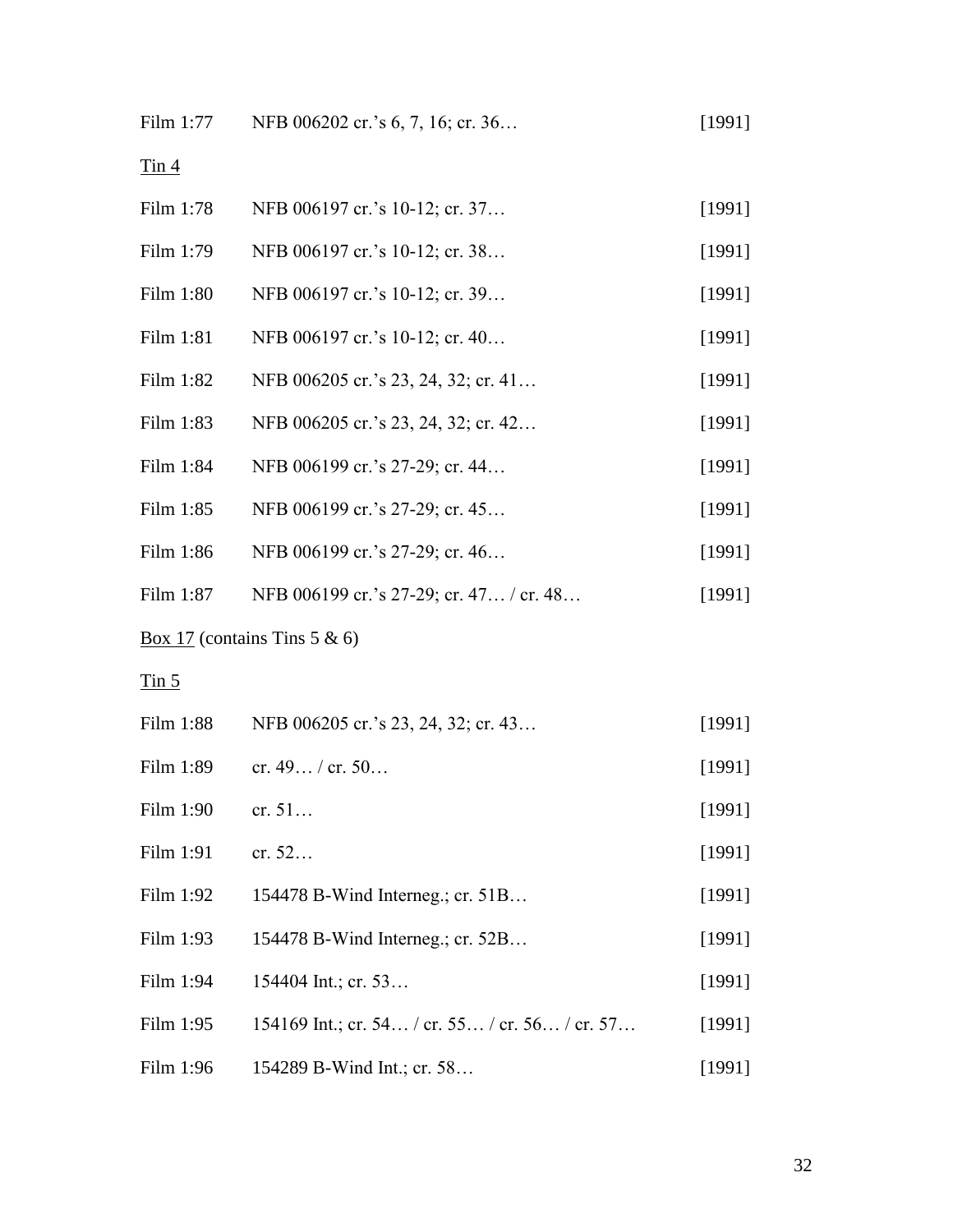| Film 1:97  | 153486; cr. 59                                             | [1991]    |
|------------|------------------------------------------------------------|-----------|
| Tin 6      |                                                            |           |
| Film 1:98  | 153480 B-Wind Int; cr. 60                                  | [1991]    |
| Film 1:99  | 153480 B-Wind Int; cr. 61 / cr. 62                         | [1991]    |
| Film 1:100 | 153480 B-Wind Int; cr. 63                                  | [1991]    |
| Film 1:101 | 154496; cr. 64                                             | [1991]    |
| Film 1:102 | $154513$ ; cr. 65                                          | [1991]    |
| Film 1:103 | cr. 66                                                     | [1991]    |
| Film 1:104 | cr. 67                                                     | [1991]    |
| Film 1:105 | cr. 68                                                     | [1991]    |
| Box 6      |                                                            |           |
| Film 1:106 | Spilsbury's Coast title shot and original colour negatives | [1991]    |
| Box 7      |                                                            |           |
| Film 1:108 | Spilsbury's Coast cutting copy and title shot              | [1991]    |
| Box 9      |                                                            |           |
| Film 1:109 | 16mm duplicate negative and work print                     | [1991]    |
| Film 1:110 | 16mm duplicate negative and work print                     | [1991]    |
| Film 1:111 | 16 mm duplicate negative and working copy                  | [1991]    |
| Film 1:112 | AB rolls and collected negatives                           | [1991]    |
|            | <b>Accompanying textual records</b>                        |           |
| $4 - 2$    | Shooting guide                                             | 1991-1992 |
| $4 - 3$    | Film reels and edit lists and camera negative reports      | 1991      |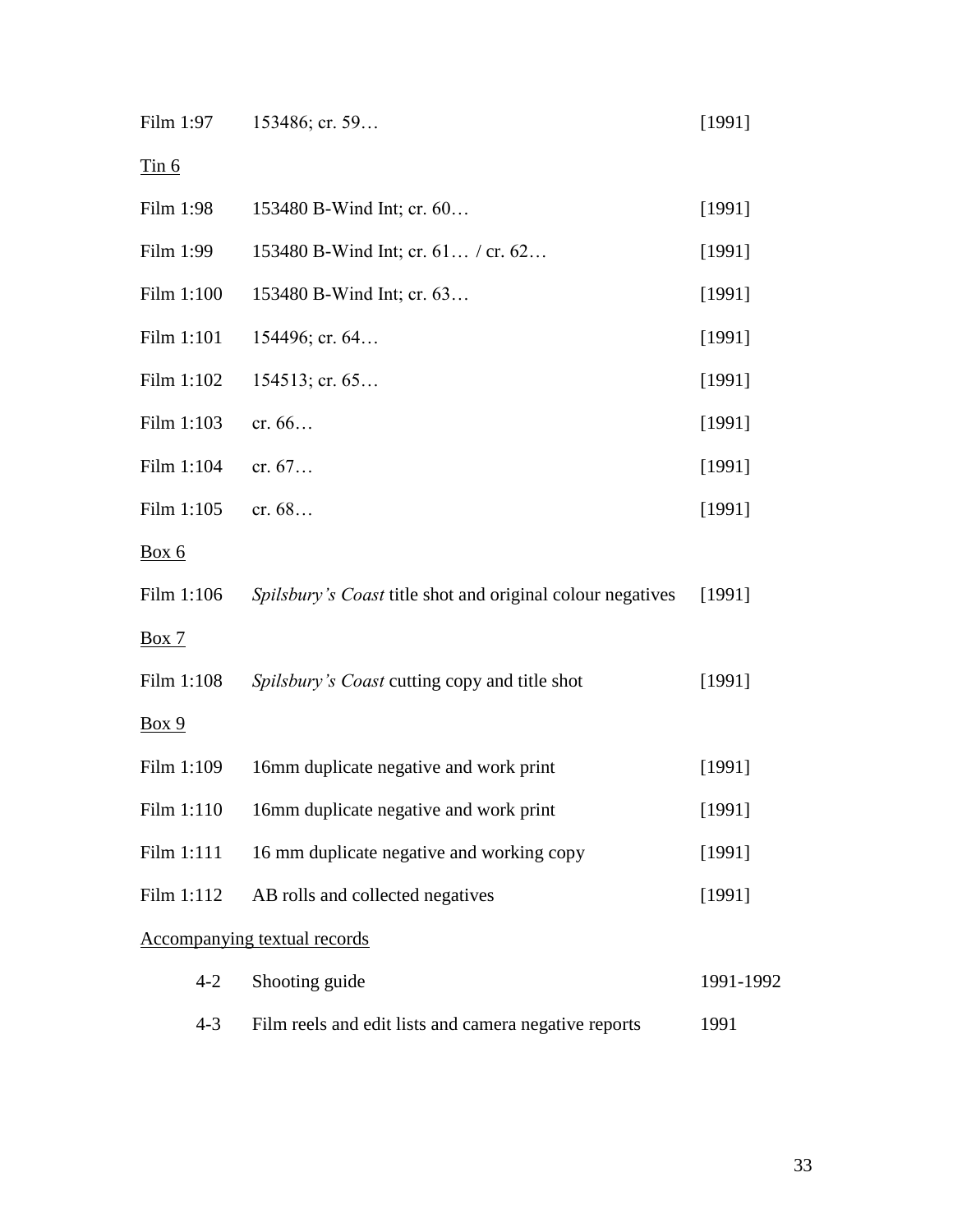# Sound recordings sub-series

# **Cassettes**

| SP 92:2     | <b>BC Coast Logging and Fishing Songs</b>                   | [ca. 1991]      |
|-------------|-------------------------------------------------------------|-----------------|
| SP 92:3     | SFX Ham radio                                               | [ca. 1991]      |
| SP 92:4     | Spilsbury's Coast, Audio Only Interview, Tapes A1<br>and A2 | $[1991-1992]$   |
| SP 92:5     | Spilsbury's Coast, Audio Only Interview, Tapes A2<br>and A3 | $[1991 - 1992]$ |
| SP 92:6     | Rolls A3 and A4                                             | $[1991-1992]$   |
| SP 92:7     | [Spilsbury's Coast, rolls] A7 and A8                        | $[1991-1992]$   |
| SP 92:8     | Spilsbury, Rolls 7 and 8                                    | $[1991 - 1992]$ |
| SP 92:9     | Spilsbury, Rolls 9 and 10                                   | $[1991 - 1992]$ |
| SP 92:10    | [Spilsbury's Coast, rolls] A9 and A10                       | $[1991 - 1992]$ |
| SP 92:11    | Spilsbury's Coast, Rolls A10 and A11                        | $[1991 - 1992]$ |
| SP 92:12    | [Spilsbury's Coast, rolls] A11 and A12                      | $[1991 - 1992]$ |
| SP 92:13    | [Spilsbury's Coast, rolls A]13                              | $[1991 - 1992]$ |
| SP 92:14    | Spilsbury: George Benson / B. Sanchez                       | $[1991-1992]$   |
| Audio reels |                                                             |                 |
| SP 92:15    | Spilsbury, Roll 1 (Slide Show)                              | $[1991-1992]$   |
| SP 92:16    | Spilsbury, Roll 2 (Slide Show)                              | $[1991 - 1992]$ |
| SP 92:17    | Spilsbury, Roll 3 (Slide Show)                              | $[1991 - 1992]$ |
| SP 92:18    | Spilsbury, Roll 4 (Slide Show)                              | $[1991-1992]$   |
| SP 92:19    | Spilsbury, Roll 5 (Slide Show)                              | $[1991-1992]$   |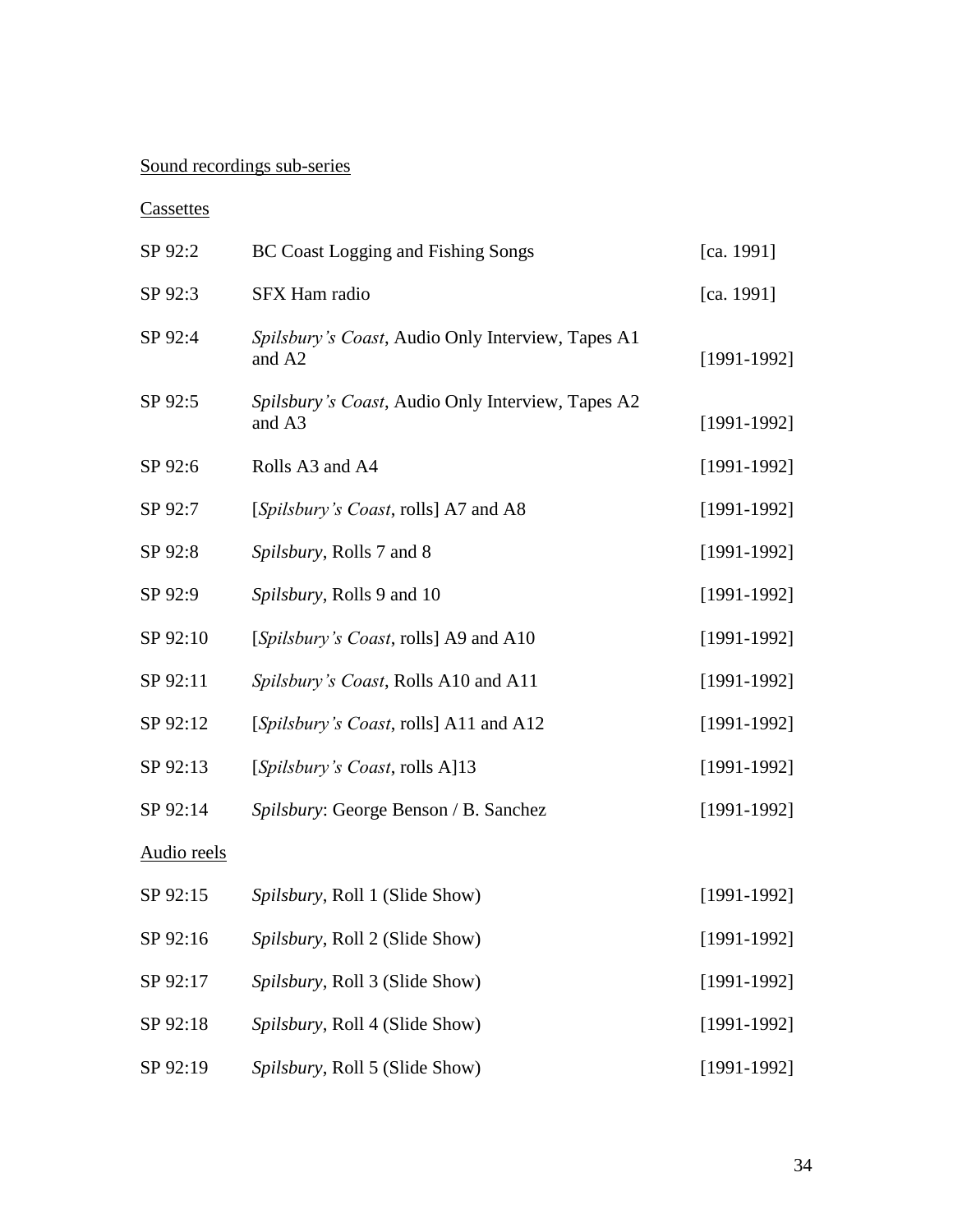| SP 92:20 | Spilsbury, Roll 6 (Slide Show)  | $[1991-1992]$ |
|----------|---------------------------------|---------------|
| SP 92:21 | Spilsbury, Roll 7 (Slide Show)  | $[1991-1992]$ |
| SP 92:22 | Spilsbury, Roll 8 (Slide Show)  | $[1991-1992]$ |
| SP 92:23 | Spilsbury, Roll 9 (Slide Show)  | $[1991-1992]$ |
| SP 92:24 | Spilsbury, Roll 10 (Slide Show) | $[1991-1992]$ |
| SP 92:25 | Spilsbury, Roll 11 (Slide Show) | $[1991-1992]$ |
| SP 92:26 | Spilsbury, Roll 12 (Slide Show) | $[1991-1992]$ |
| SP 92:27 | Spilsbury, Roll 13 (Slide Show) | $[1991-1992]$ |
| SP 92:28 | Spilsbury, Roll 14 (Slide Show) | $[1991-1992]$ |
| SP 92:29 | Spilsbury, Roll 15 (Slide Show) | $[1991-1992]$ |
| SP 92:30 | Spilsbury, Roll 16 (Slide Show) | $[1991-1992]$ |
| SP 92:31 | Spilsbury, Roll 17 (Slide Show) | $[1991-1992]$ |
| SP 92:32 | Spilsbury's Coast, A1           | $[1991-1992]$ |
| SP 92:33 | Spilsbury's Coast, A2           | $[1991-1992]$ |
| SP 92:34 | Spilsbury's Coast, A3           | $[1991-1992]$ |
| SP 92:35 | Spilsbury's Coast, A4           | $[1991-1992]$ |
| SP 92:36 | Spilsbury's Coast, A5           | $[1991-1992]$ |
| SP 92:37 | Spilsbury's Coast, A6           | $[1991-1992]$ |
| SP 92:38 | Spilsbury's Coast, A7           | $[1991-1992]$ |
| SP 92:39 | Spilsbury's Coast, A8           | $[1991-1992]$ |
| SP 92:40 | Spilsbury's Coast, A9           | $[1991-1992]$ |
| SP 92:41 | Spilsbury's Coast, A10          | $[1991-1992]$ |
| SP 92:42 | Spilsbury's Coast, A11          | $[1991-1992]$ |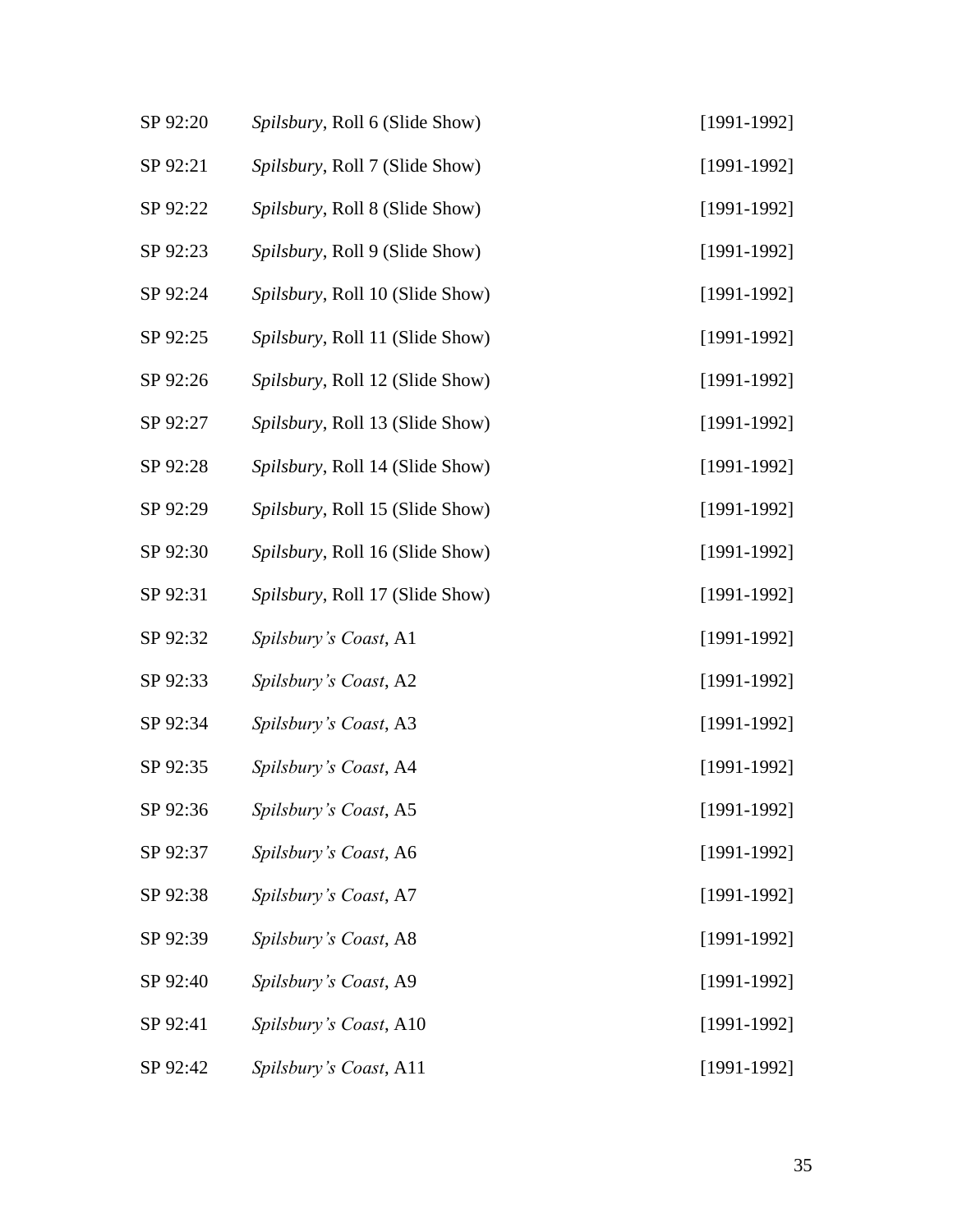| SP 92:43                     | Spilsbury's Coast, A12 | $[1991-1992]$ |
|------------------------------|------------------------|---------------|
| SP 92:44                     | Spilsbury's Coast, A13 | $[1991-1992]$ |
| SP 92:45                     | Spilsbury's Coast, A14 | $[1991-1992]$ |
| SP 92:46                     | "The Stranny" – Outs   | $[1991-1992]$ |
| Accompanying textual records |                        |               |

# $2-(10-11)$

| $2 - 10 - 11$ . | 4-1 Transcriptions of sound recordings of Spilsbury's Coast [1992] |      |
|-----------------|--------------------------------------------------------------------|------|
|                 | 4-4 Location sound report                                          | 1991 |

# *BC BOOKWORLD* (TV SERIES) SERIES

# Subject file sub-series

| $5 - 12$ | Funding applications                                                                                      | 1994      |
|----------|-----------------------------------------------------------------------------------------------------------|-----------|
| $5-13$   | <b>Budgets</b>                                                                                            | 1994      |
| $5 - 14$ | Donations                                                                                                 | 1994      |
| $5-15$   | Expenses and receipts                                                                                     | 1994      |
| $5-16$   | Profile – George Ryga                                                                                     | [1994]    |
| $5-17$   | <b>B.C. Book Prize</b>                                                                                    | 1994      |
| $5-18$   | Personnel resumes                                                                                         | [1994]    |
| $5-19$   | Television show proposals                                                                                 | 1994      |
| $5 - 20$ | Applications (with supporting letters) to the Canadian<br><b>Studies and Special Projects Directorate</b> | 1994-1995 |
| $5 - 21$ | Funding correspondence                                                                                    | 1994      |
| $5 - 22$ | C.B.C. Television co-production information, correspondence<br>and transcripts                            | 1994      |
| $5 - 23$ | Errors and Omissions insurance information and                                                            |           |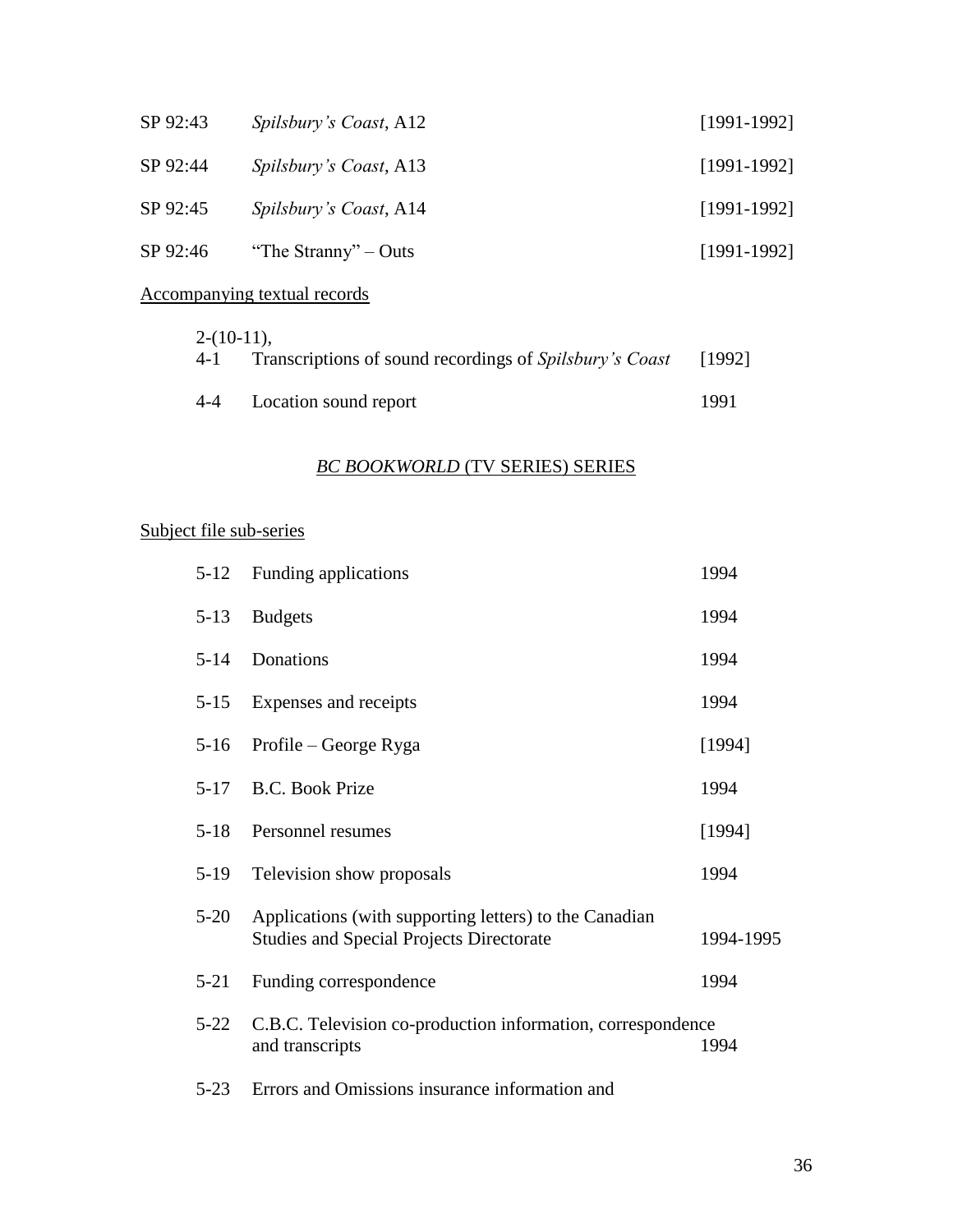|                          | correspondence                                                                                  | 1995      |  |
|--------------------------|-------------------------------------------------------------------------------------------------|-----------|--|
| $5 - 24$                 | Television expenditures                                                                         | 1995      |  |
| $5-26$                   | <b>Banking</b> statements                                                                       | 1995      |  |
| $5 - 27$                 | Business account deposit book                                                                   | 1990-2000 |  |
| $5 - 28$                 | Biographical information, background on featured<br>authors and producers, photographs included | [1994]    |  |
| $5-29$                   | Miscellaneous handwritten notes                                                                 | [1994]    |  |
| Photographs sub-series   |                                                                                                 |           |  |
| <u>File 5-28</u>         |                                                                                                 |           |  |
| BC2004/155               | George Woodcock illustration                                                                    | [1994]    |  |
| BC2004/156               | Jeannette Christine Armstrong with Doug Sjoquish<br>of C.B.C.                                   | [1994]    |  |
| BC2004/157               | Jeannette Christine Armstrong and camera                                                        | [1994]    |  |
| BC2004/158               | [Peter Trower?] with Doug Sjoquish outside the<br>CBC building in Vancouver                     | [1994]    |  |
| BC2004/159               | Eric Nicol and Mary Razzell                                                                     | [1994]    |  |
| Moving Images sub-series |                                                                                                 |           |  |
| Video cassettes          |                                                                                                 |           |  |
| Box 5                    |                                                                                                 |           |  |
| VT 18:23                 | George Woodcock "The Anarchist of Cherry Street"<br><b>CBC-TV 1995</b>                          | 1995      |  |
| VT 18:24                 | George Woodcock "The Anarchist of Cherry Street"<br><b>CBC-TV 1995</b>                          | 1995      |  |
| VT 18:25                 | Peter Trower "The Men There Were Then"<br><b>CBC-TV 1995</b>                                    | 1995      |  |
| VT 18:26                 | Jeannette Armstrong: Knowledge Keeper of the<br>Okanagan CBC-TV 1995                            | 1995      |  |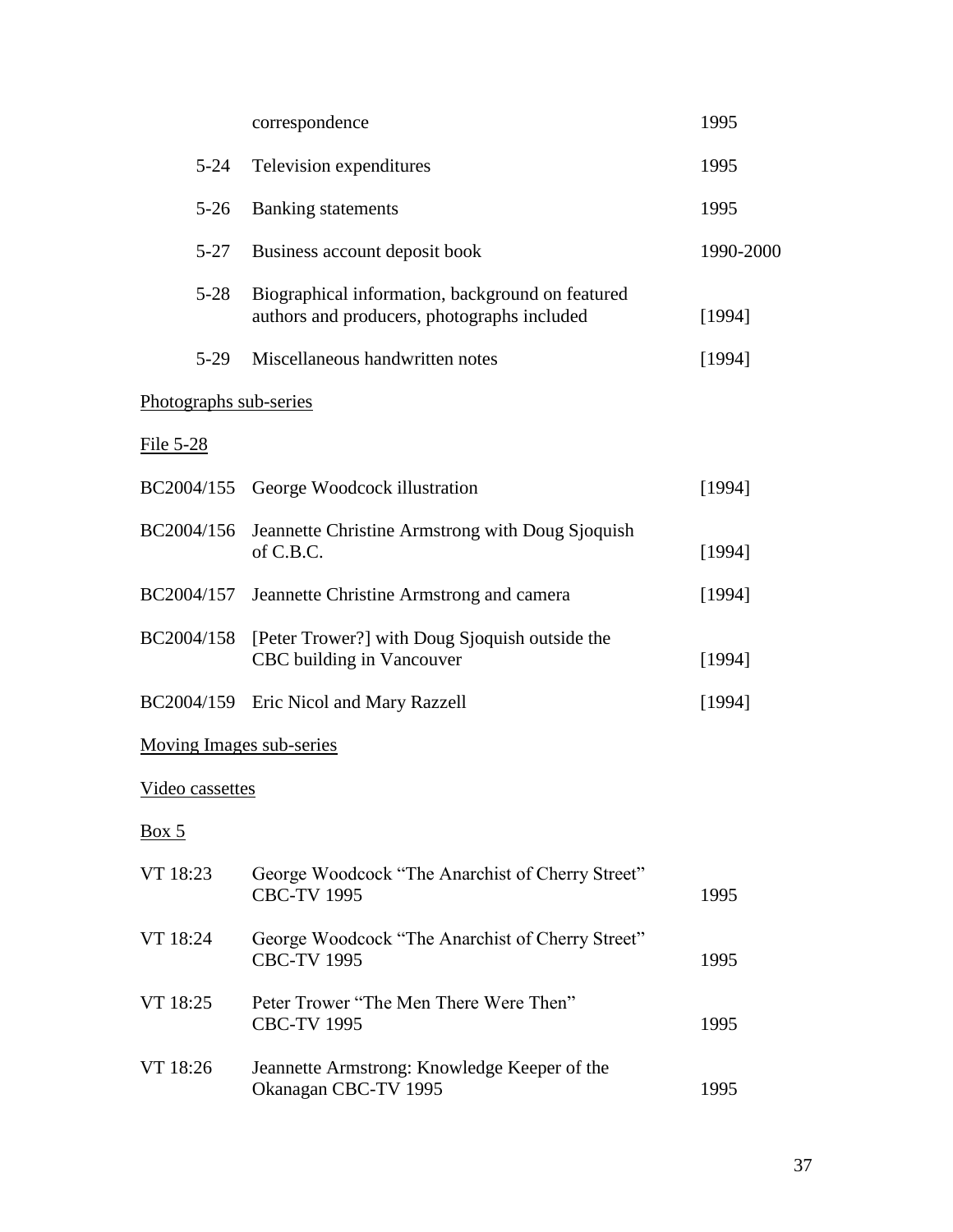| VT 18:27 | Eric Nicol: Look Back in Humour CBC-TV 1995 | 1995          |
|----------|---------------------------------------------|---------------|
| VT 18:32 | <b>Eric Nicol interview</b>                 | $[1994-1995]$ |
| VT 18:33 | B.C. Book Prizes 1993                       | [1993]        |

# MISCELLANEOUS SERIES

# Moving images sub-series

## Video cassettes

# $Box 5$

| VT 18:34   | Fishing in the 30s: Homer Stevens                           | $[1991-1995]$ |
|------------|-------------------------------------------------------------|---------------|
| VT 18:35   | <b>Hubert Evans</b>                                         | $[1991-1995]$ |
| VT 18:36   | <b>Close Quarters Reunion</b>                               | $[1991-1995]$ |
| VT 18:37   | Navigating the Heart                                        | $[1991-1995]$ |
| VT 18:38   | Where Territories Collide: The Geology of Western<br>Canada | $[1991-1995]$ |
|            | Box 5 also contains four unlabelled VHS videocassettes.     |               |
| Box 6      |                                                             |               |
| VT 18:28   | A.R.T. Bookworld "Gateway to Asia – Select Scenes"          | $[1991-1995]$ |
| Film Reels |                                                             |               |
| Box 6      |                                                             |               |
| Film 1:107 | <b>British Pathe Titanic</b>                                | $[1991-1995]$ |

# **Appendix 1:** List of Correspondents (not exhaustive)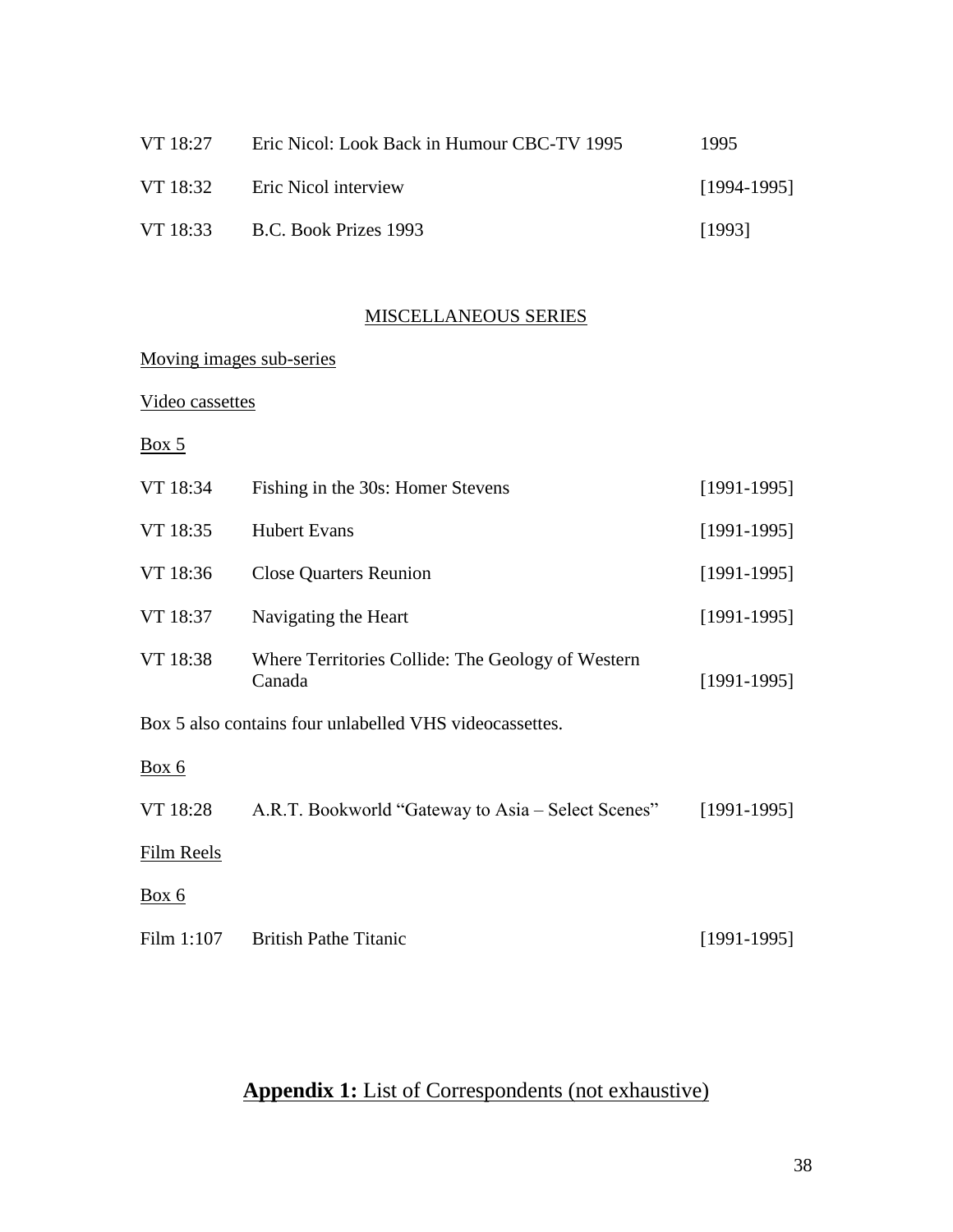#### George Woodcock series, Subject files sub-series

Berton, Pierre Berger, Thomas Cameron, Silver Donald Campbell, Gordon (as Leader of the Opposition) Carrier, Roch Cohen, Matt Comfort, Dr. Alex Dharlo, Rinchen (representative of the Dalai Lama) Eyre, Ivan Findley, Timothy Fitzhenry, Robert Grosskurth, Phyllis Galt, George Helwig, David Le Guin, Ursula K. McWhirter, George Morris, Jan New, Bill Newton, Norman Robinson, Svend (M.P.) Skelton, Robin Smith, Gordon Strangway, David (President of UBC) Suzuki, David Symons, Julia Toye, William Verigin, John J. (Honourary Chairman, Doukhobours of Canada) Watmough, David Wright, Eric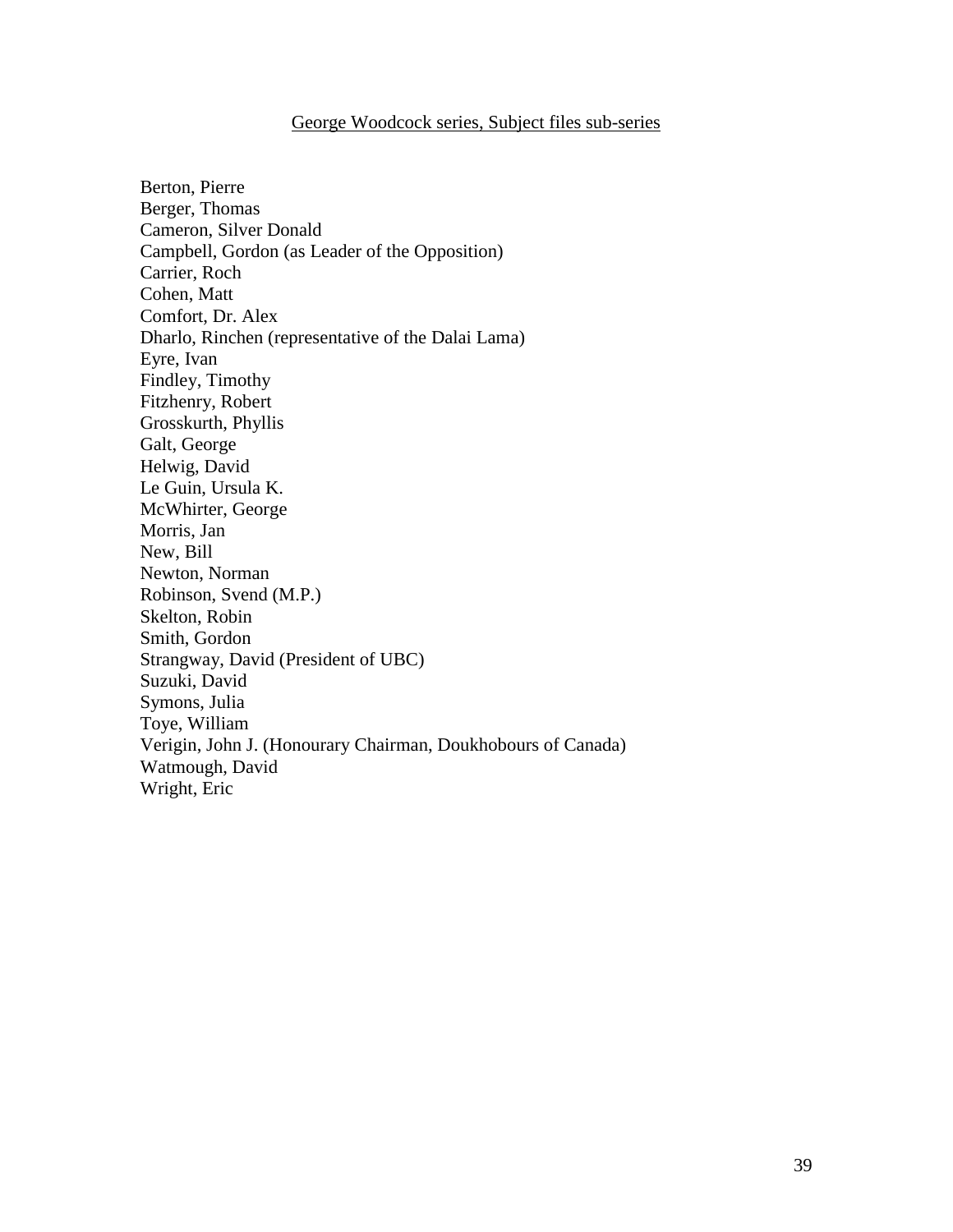# Alan Twigg fonds RBSC-ARC-1567

*Addendum*

UBC Library – Rare Books and Special Collections

Prepared by James Goldie

February 2019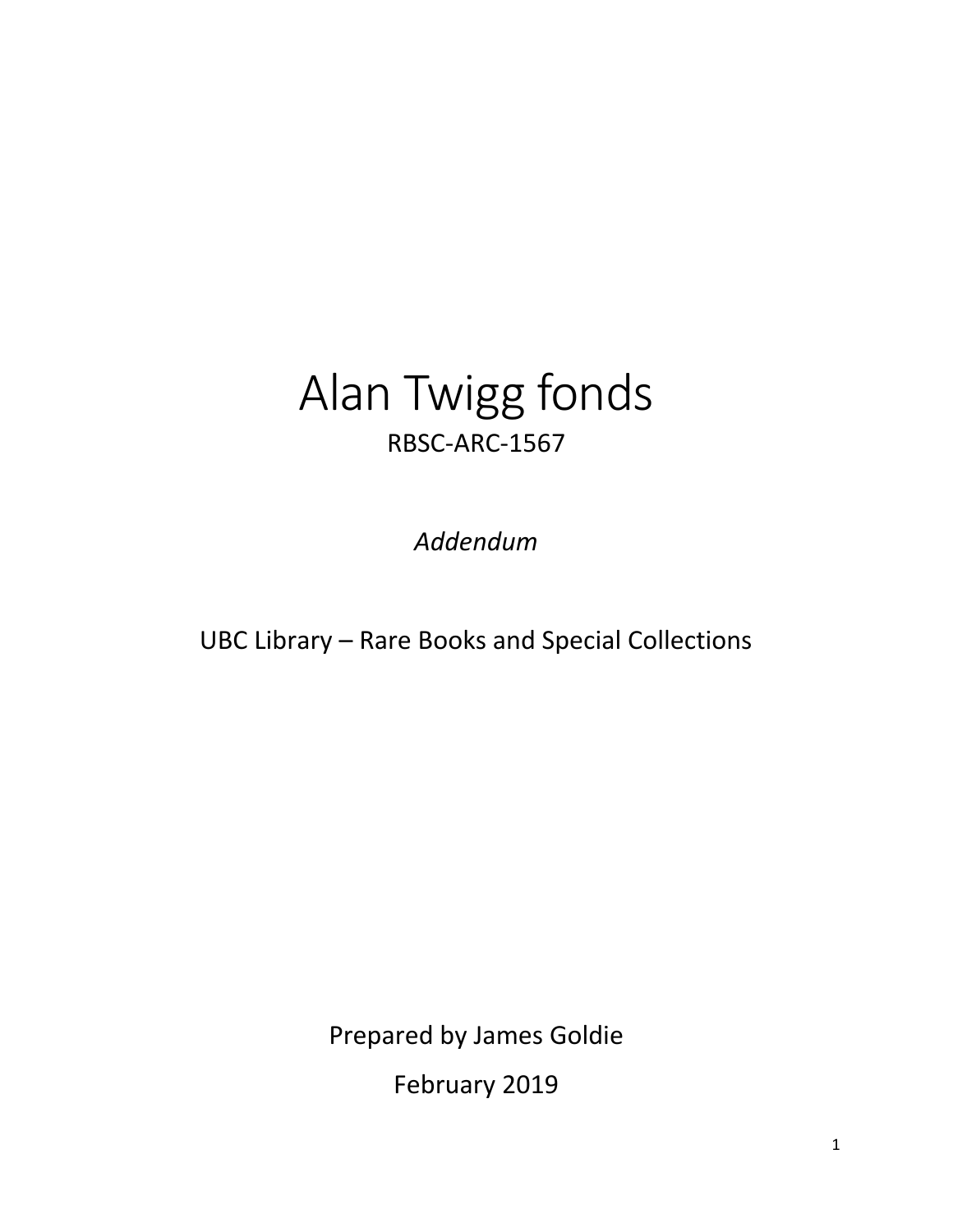# 2018 Accession Description

**Title proper**: The Alan Twigg fonds

**Title notes—source of title proper:** Title based on the contents of the fonds.

**Dates of creation:** 1939 - 2015, predominate 1984 - 2005

**Extent:** 84 cm of textual records and other materials

#### **Scope and content:**

This accrual (arranged as one series: *B.C. Authors Subject Files and Photographs*) consists of textual materials, photographs, negatives, and ephemera created and collected by Alan Twigg in his capacity as publisher of BC Book World, a trade newspaper for the book publishing world in B.C. These materials relate to subject files (made up of textual and photographic materials), which Twigg kept on a large number of British Columbian writers. Twigg also maintained large files of author photographs organized by subject surname.

#### **Notes**

**Physical description:** Contains 84 cm of textual records, 2563 photographs, 1388 photographic negatives, 22 slides

**Conservation:** Textual and photographic materials are in good condition. Some photographs have ink residue impressed on the surface of an image due to time spent pressed against the reverse of another photographs, on which notes had been written in pen.

**Immediate source of acquisition:** Acquired directly from the creator.

**Arrangement:** Accrual maintains the creator's original order at the time of donation. Photograph envelopes bear the name(s) inscribed on the back of the photograph exactly as they were written by the creator.

**Restriction on access:** There are no restrictions on access.

**Finding Aid:** The original accession for this fonds features records from 1977-1997. An inventory of that accession was prepared in 2002 and updated in 2005; see attached PDF finding aid for more information. The finding aid was updated to reflect the most recent accrual in January 2019.

**Accruals:** Further accruals are expected.

#### **Access Points**

Name access points: Alan Twigg (creator)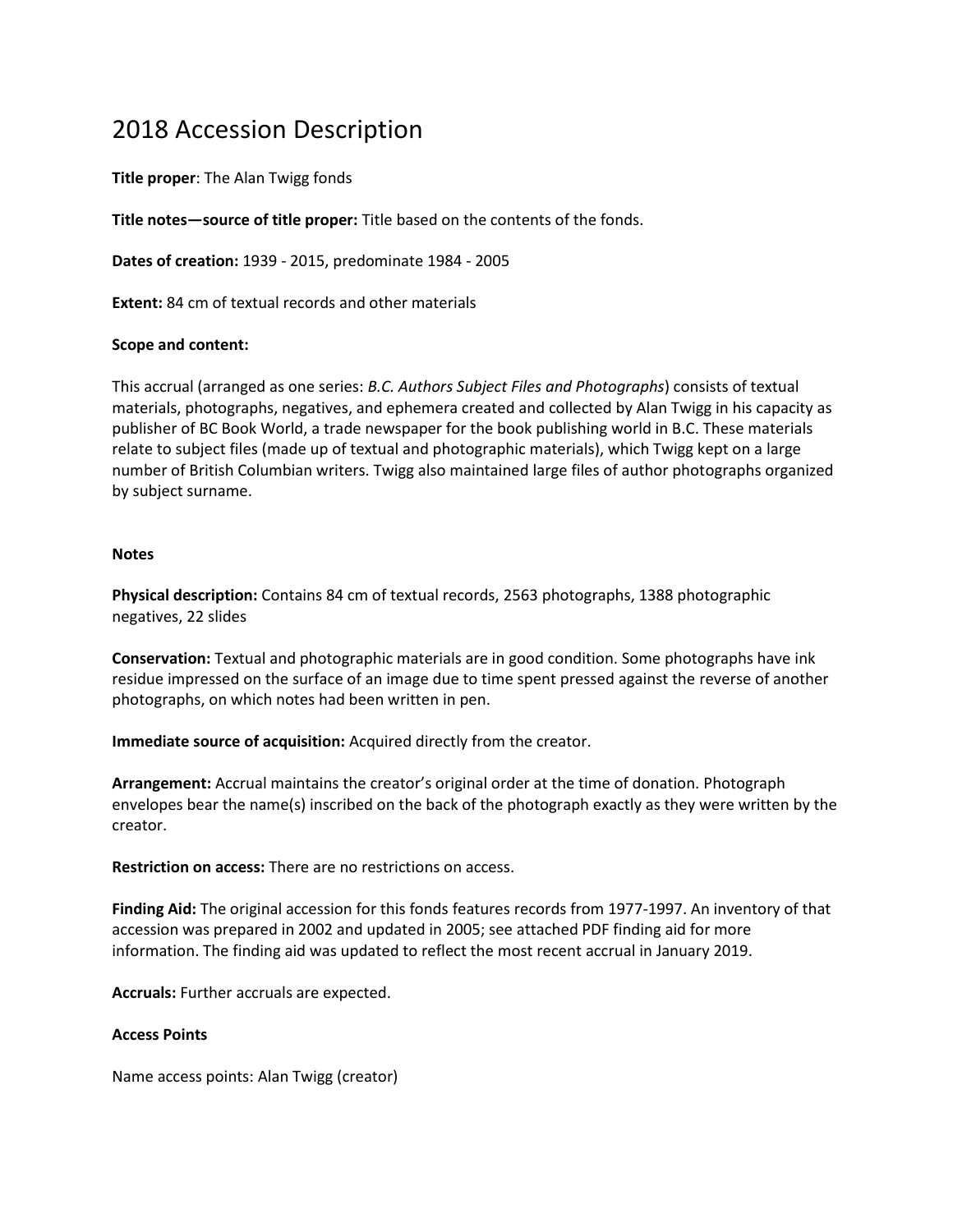#### **Control Area**

The accrual was arranged and described by James Goldie between October 2018 and January 2019.

# *B.C. Authors Subject Files – Series*

| Box-File | File Name and contents                                                                                                                                                                                             | Dates     | Description                                                                                          |
|----------|--------------------------------------------------------------------------------------------------------------------------------------------------------------------------------------------------------------------|-----------|------------------------------------------------------------------------------------------------------|
| Number   |                                                                                                                                                                                                                    |           |                                                                                                      |
| 18-01    | [Akrigg, Helen and G.P.V. (Philip)] Contains<br>publication clippings, photographs, and ephemera<br>pertaining to Helen and Philip Akrigg.                                                                         | 1991-2001 | 4 small photographs                                                                                  |
| 18-02    | [Allister, William] Contains press releases, clippings,<br>a resume, and other documents pertaining to the<br>life and career of William Allister. Also contains two<br>photographs.                               | 1961-2001 | 2 small photographs                                                                                  |
| 18-03    | [Anderson-Daratz, Gail] Contains article clippings,<br>photographs, ephemera, and other materials<br>pertaining to the life and career of Gail Anderson-<br>Daratz.                                                | 1996-2007 | 8 small photographs                                                                                  |
| 18-04    | [Armstrong, Jeannette] Contains a print copy of a<br>keynote address by Jeanette Armstrong, an<br>interview transcript, and other materials pertaining<br>to her life and career.                                  | 1984-1993 | 1 med. photograph,<br>19 small photographs                                                           |
| 18-05    | [Rau Badami, Anita] Contains clippings of article<br>about Anita Rau Badami and reviews of her work, as<br>well as photographs and at least one piece of<br>printed email correspondence between her and<br>Twigg. | 1995-2000 | 1 med. photograph,<br>3 small photographs                                                            |
| 18-06    | [Bantock, Nick] Article clippings and other materials<br>pertaining to the life and career of Nick Bantock.                                                                                                        | 1991-2000 | 1 small photograph                                                                                   |
| 18-07    | [Barlee, Bill] Clippings, background notes, and<br>photographs pertaining to the life and career of Bill<br>Barlee.                                                                                                | 1988      | 2 small photographs,<br>1 med. photograph                                                            |
| 18-08    | [Beardsley, Doug] A resume, books reviews, and<br>other materials pertaining to the life of Doug<br>Beardsley.                                                                                                     | 1977-2001 | 1 small photograph                                                                                   |
| 18-09    | [Birney, Earle] Correspondence, articles,<br>photographs, and other materials pertaining to the<br>life and career of Earle Birney.                                                                                | 1980-2003 | 3 small photographs,<br>3 med photographs,<br>13 b&w slides,<br>10 b&w negatives,<br>1 col. negative |
| 18-10    | [Bowering, George] Clippings, ephemera, and other<br>material pertaining to life and career of George<br>Bowering, including photographs, negatives, and a<br>November 1987 edition of Books in Canada.            | 1987-2015 | 33 small photographs,<br>8 med. photographs<br>28 col. negatives,<br>22 b&w negatives                |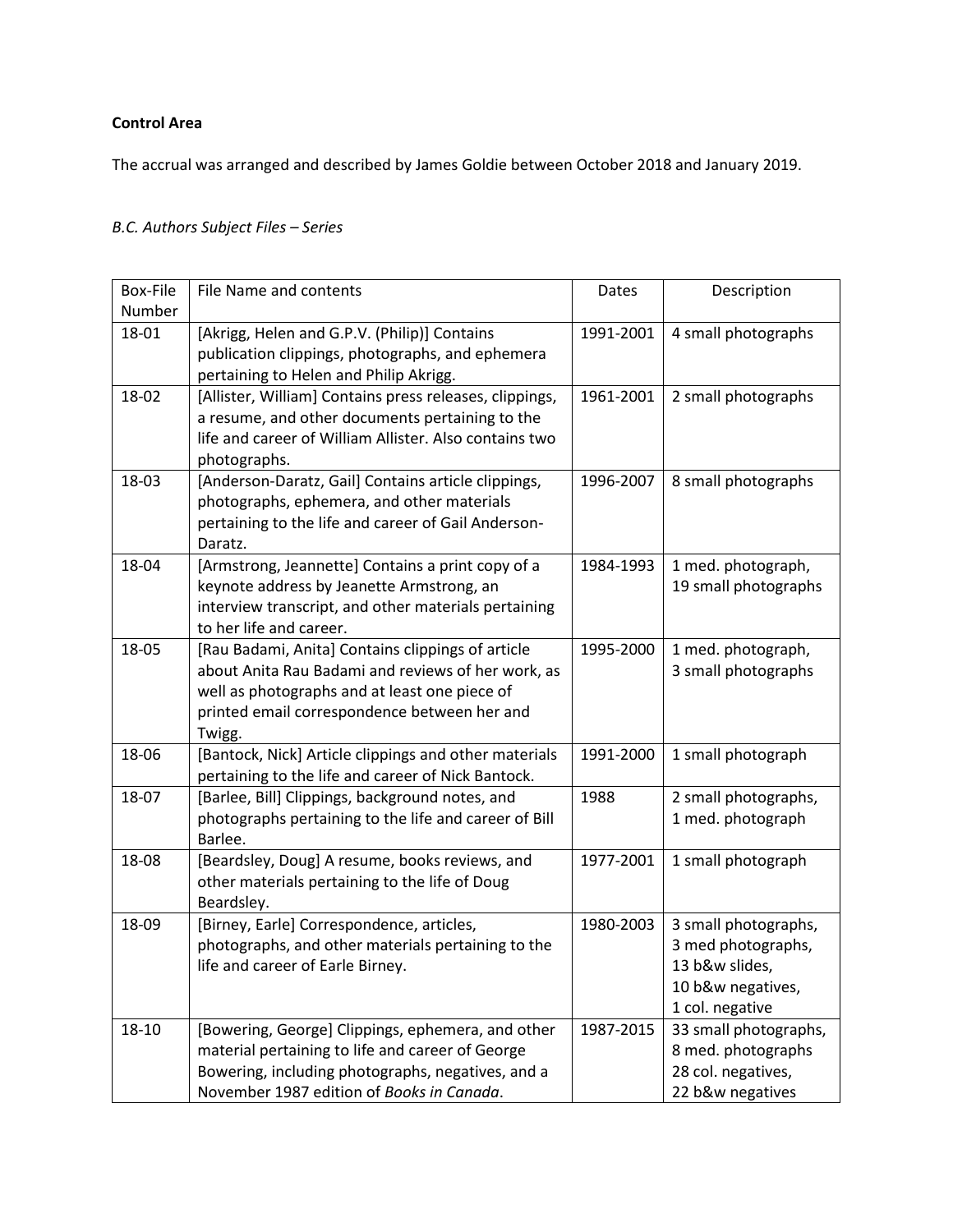| 18-11 | [Bowering, Marilyn] Clippings, resumes, press         | 1981-2001 |                          |
|-------|-------------------------------------------------------|-----------|--------------------------|
|       | releases, and other materials pertaining to the life  |           |                          |
|       | and career of Marilyn Bowering.                       |           |                          |
| 18-12 | [Bringhurst, Robert] Clippings, ephemera, and         | 1988-2006 | 5 small photographs      |
|       | photographs pertaining to the life and career of      |           |                          |
|       | Robert Bringhurst.                                    |           |                          |
| 18-13 | [Bullock, Michael] Contains correspondence related    | 1998-2008 | 8 small photographs,     |
|       | to an application for a 2001 lifetime achievement     |           | 2 med. photographs,      |
|       | award, as well as a chapbook created in his memory    |           | 25 col. negatives        |
|       | following his death in 2008 and other materials.      |           |                          |
| 18-14 | [Cameron, Anne text] Contains correspondence,         | 1991-2010 | 1 small photograph       |
|       | newspaper clippings, and other materials pertaining   |           |                          |
|       | to the life and career of Anne Cameron.               |           |                          |
| 18-15 | [Cameron, Anne photos] Contains photographs,          | 1987-2002 | 33 small photographs,    |
|       | clippings, and minor documents pertaining to the      |           | 4 med. photographs,      |
|       | life and career of Anne Cameron.                      |           | 48 col. negatives,       |
|       |                                                       |           | 5 b&w negatives          |
| 18-16 | [Campbell, Gray] Contains clippings, a publication    | 1982-2001 | 14 small photographs,    |
|       |                                                       |           |                          |
|       | list, ephemera, and photographic materials related    |           | 2 med. photographs,      |
|       | to the life and career of Gray Campbell.              |           | 22 b&w negatives,        |
|       |                                                       |           | 48 col. negatives        |
| 18-17 | [Biography of R. Wayne Campbell] Contains a ring-     | 1998      |                          |
|       | bound copy of "Biography of R. Wayne Campbell"        |           |                          |
|       | from January 1998.                                    |           |                          |
| 18-18 | [Carolan, Trevor] Contains press releases,            | 1988-2010 | 1 small photograph,      |
|       | correspondence, ephemera, and other materials         |           | 1 med. photograph        |
|       | pertaining to the life and career of Trevor Carolan.  |           |                          |
| 18-19 | [Carr, Emily] Contains clippings and photographs      | 1984-2003 | 1 small photograph,      |
|       | pertaining to works related to the artist Emily Carr. |           | 2 med. photographs       |
| 18-20 | [Chinook] Contains photocopies of pages from "The     | 2005      | <b>Textual materials</b> |
|       | Chinook Jargon and How to Use It" by Geo C. Shaw;     | photocopy |                          |
|       | and substantial photocopies of "Dictionary of the     | of items  |                          |
|       | Chinook Jargon".                                      | from 1889 |                          |
|       |                                                       | and 1909  |                          |
| 18-21 | [Cohen] Contains the cover of a Fall 1996 Random      | 19 -1996  | 4 small;                 |
|       | House catalog which features image of Leonard         |           |                          |
|       | Cohen. File also contains other images of Cohen.      |           |                          |
| 18-22 | [Coupey, Pierre L.M.] Contains two small collection   | 1999      | <b>Textual materials</b> |
|       | of poetry by Pierre Coupey, as well as copies of past |           |                          |
|       | resumes.                                              |           |                          |
| 18-23 | [Coupland, Doug] Contains clippings, nomination       | 1978-2015 | 9 small photographs,     |
|       | forms, correspondence, ephemera, photographs,         |           | 2 med. photographs       |
|       | and other materials pertaining to the life and career |           |                          |
|       | of Douglas Coupland.                                  |           |                          |
| 19-01 |                                                       |           |                          |
|       | [Cyr, Helene] Contains publication clippings,         | 1998-2002 | <b>Textual materials</b> |
|       | correspondence, and other materials pertaining to     |           |                          |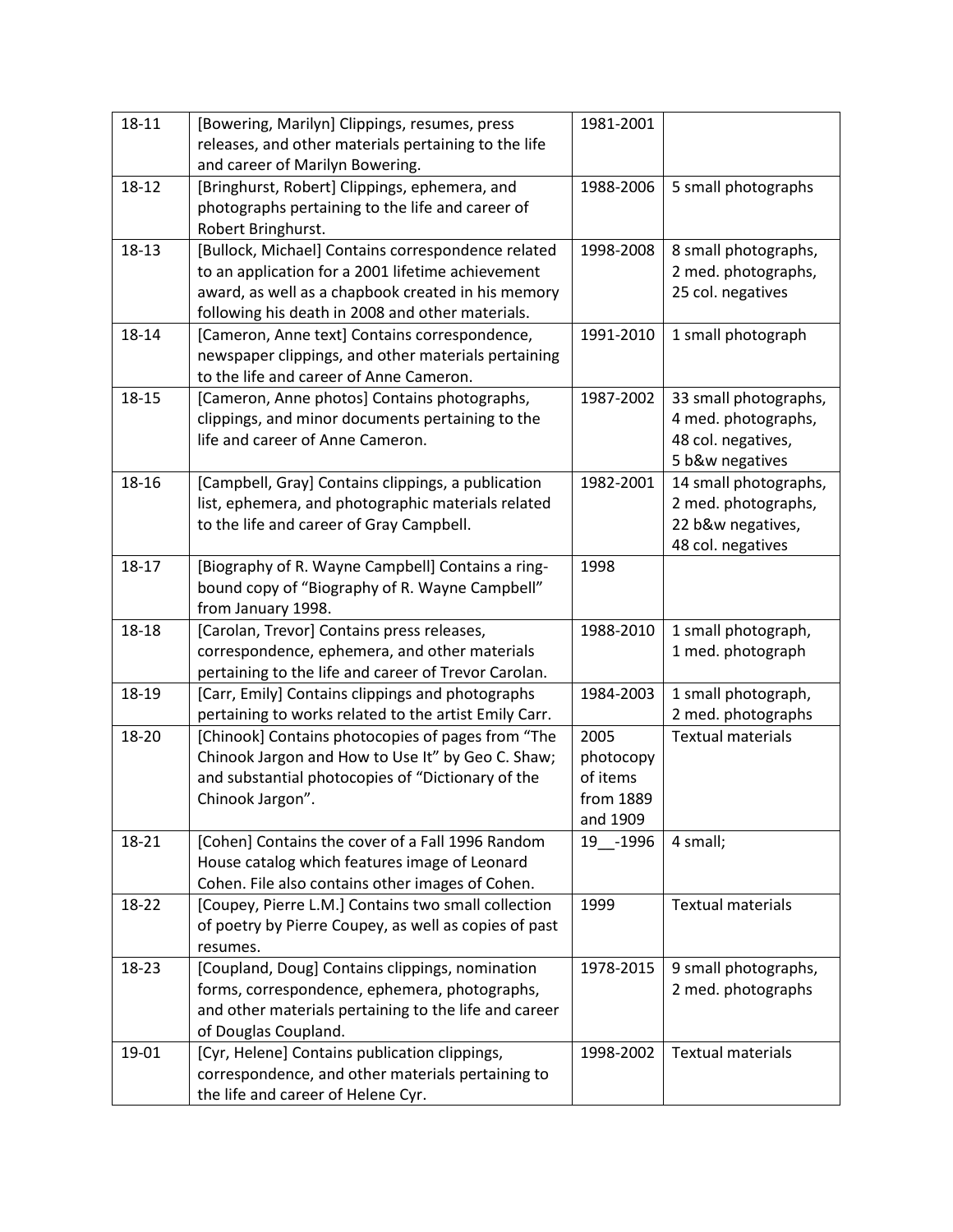| 19-02 | [Davis, Chuck] Contains publication clippings,<br>ephemera, photographs, and other materials                                                                              | 1991-2010 | 13 small photographs,<br>2 med. photographs, |
|-------|---------------------------------------------------------------------------------------------------------------------------------------------------------------------------|-----------|----------------------------------------------|
|       | pertaining to the life and career of Chuck Davis.                                                                                                                         |           | 31 negatives                                 |
| 19-03 | [Deverell, William H]. Contains clippings, press<br>releases, and photographs pertaining to the life and<br>career of William Deverell.                                   | 1979-1997 | 3 small photographs,<br>2 med. photographs   |
| 19-04 | [Donnelly, Louise] Contains press releases and<br>photographs pertaining to the life and career of<br>Louise Donnelly.                                                    | 1992      | 8 small photographs                          |
| 19-05 | [Duff, Wilson] Contains correspondence and press<br>released pertaining to the life and career of Wilson<br>Duff.                                                         | 1998-2005 | <b>Textual materials</b>                     |
| 19-06 | [Gordon Raymond Elliott] Contains a plastic-bound<br>copy of "Gordon Raymond Elliott" - a collection of<br>messages and remembrances from people who<br>knew him in life. | ca. 2007  | <b>Textual materials</b>                     |
| 19-07 | [Fawcett, Brian] Contains photographs,<br>correspondence, and clippings pertaining to the life<br>and career of Brian Fawcett.                                            | 1987-1998 | 5 small photographs,<br>2 med. photographs   |
| 19-08 | [Fetherling, George] Contains press releases,<br>clippings, ephemera, and other materials pertaining<br>to life of George Fetherling.                                     | 2001-2010 | <b>Textual materials</b>                     |
| 19-09 | [Fraser, D.M.] Contains photographs, an obituary,<br>and other materials pertaining to the life and career<br>of D.M. Fraser.                                             | ca. 1983  | 2 small photographs,<br>2 med. photographs   |
| 19-10 | [Garner, Joe] Contains a press release about the<br>book "Never Chop Your Rope" by Joe Garner, and a<br>printed speech Garner delivered to UBC students<br>in1992.        | 1992      | <b>Textual materials</b>                     |
| 19-11 | [Garner, Joe] Contains correspondence, book<br>jackets, and more of Joe Garner.                                                                                           | 1984-2001 | <b>Textual materials</b>                     |
| 19-12 | [Geddes, Gary] Contains press releases, book<br>jackets, ephemera, photographs, and other<br>materials pertaining to the life and career of Gary<br>Geddes.               | 1980-2006 | 3 small photographs                          |
| 19-13 | [Gilbert, Gerry] Contains a resume and<br>correspondence of Gerry Gilbert.                                                                                                | 1978-1998 | <b>Textual materials</b>                     |
| 19-14 | [Gibson, William] Contains magazine and newspaper<br>clippings pertaining to the life and career of William<br>Gibson.                                                    | 1987-2003 | 4 small photographs,<br>4 med. photographs   |
| 19-15 | [Givner, Joan] Contains correspondence, clippings,<br>press releases, photographs, and other materials<br>pertaining to the life and career of Joan Givner.               | 1993-2010 | 10 small photographs                         |
| 19-16 | [Godwin, George] Contains correspondence and<br>other materials pertaining to the life and career of<br>George Godwin.                                                    | 2002      | 1 small photograph                           |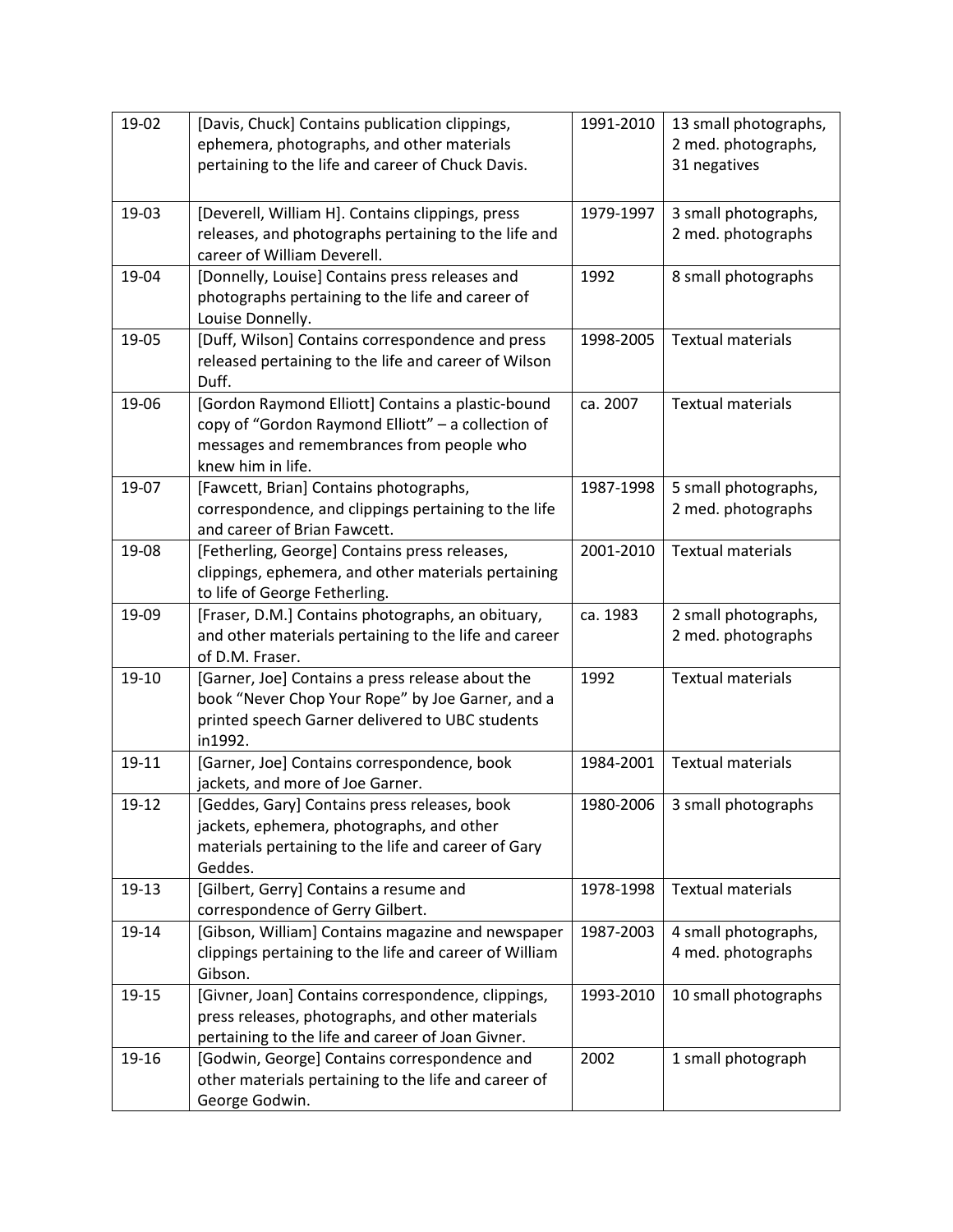| 19-17     | [Gray, John] Contains press releases, clippings, an   | 1979-2003 | 11 small photographs,    |
|-----------|-------------------------------------------------------|-----------|--------------------------|
|           | interview transcript, and other materials pertaining  |           | 2 med. photographs,      |
|           | to the life and career of John Gray, including        |           | 10 b&w negatives         |
|           | photographs and negatives.                            |           |                          |
| 19-18     | [Greenwood, L.B.] Contains correspondence,            | 1986-2001 | 1 small photograph       |
|           | clippings, and other materials pertaining to the life |           |                          |
|           | and career of L.B. Greenwood.                         |           |                          |
| 19-19     | [Gough, Barry] Contains correspondence and            | 1992-2007 | <b>Textual materials</b> |
|           | ephemera pertaining to the life and career of Barry   |           |                          |
|           | Gough.                                                |           |                          |
| 19-20     | [Haig-Brown, Roderick] Contains correspondence, a     | 1986-2003 | 8 small photographs,     |
|           | book jacket, photographs, and other materials         |           | 1 med. photographs       |
|           | pertaining to the life and career of Roderick Haig-   |           |                          |
|           | Brown.                                                |           |                          |
| 19-21     | [Hancock, Lyn] Contains correspondence, clippings,    | 1981-2001 | 1 med. photograph        |
|           | press releases, and other materials pertaining to the |           |                          |
|           | life and career of Lyn Hancock.                       |           |                          |
| 19-22     | [Hekkanen, Ernest] Contains correspondence, press     |           | 4 small photographs      |
|           | releases, photographs, and other materials            |           |                          |
|           | pertaining to the life and career of Ernest Hekkanen. |           |                          |
| 19-23     | [Kaufman, Brian] Contains a resume and a press        | 1988-???  | 3 small photographs,     |
|           | release pertaining to the life and career of Brian    |           | 1 med. photograph        |
|           | Kaufman, as well as several photographs.              |           |                          |
| 19-24     | [Keller, Betty Carol] Contains clippings and press    | 1989-2009 | 11 small photographs,    |
|           | released pertaining to the life and career of Betty   |           | 3 med. photographs,      |
|           | Carol Keller.                                         |           | 16 b&w negatives         |
| 19-25     | [Kelly, Russell] Contains resumes, ephemera, and      | 1993-1998 | 8 small photographs,     |
|           | other materials pertaining to the life and career of  |           | 11 b&w negatives,        |
|           | Russell Kelly.                                        |           | 11 col. negatives        |
| 19-26     | [Kipling, Rudyard] Contains copies of                 | 1948      | <b>Textual materials</b> |
|           | correspondence about Rudyard Kipling, as well as a    |           |                          |
|           | photocopy from a book on that subject.                |           |                          |
| 19-27     | [Kogawa, Joy] Contains clippings, correspondence,     | 1992-2008 | 7 small photographs,     |
|           | and ephemera pertaining to the life and career of     |           | 1 med. photograph        |
|           | Joy Kogawa.                                           |           |                          |
| 20-01     | [Lander, Tim] Contains chapbooks, clippings, and      | 1998-2007 | <b>Textual materials</b> |
|           | other materials pertaining to the life and career of  |           |                          |
|           | Tim Lander.                                           |           |                          |
| $20 - 02$ | [Lane, Patrick] Contains clippings and ephemera       | 1992-2009 | <b>Textual materials</b> |
|           | pertaining to the life and career of Patrick Lane.    |           |                          |
| $20 - 03$ | [Lindsay, F.W.] Contains extension newspaper          | 1942-1967 | <b>Textual materials</b> |
|           | clippings and notes pertaining to the life and career |           |                          |
|           | of F.W. Lindsay.                                      |           |                          |
| 20-04     | [Livesay, Dorothy] Clippings, photographs, and other  | 1975-1997 | 5 small photographs      |
|           | materials pertaining to the life and career of        |           |                          |
|           | Dorothy Livesay.                                      |           |                          |
|           |                                                       |           |                          |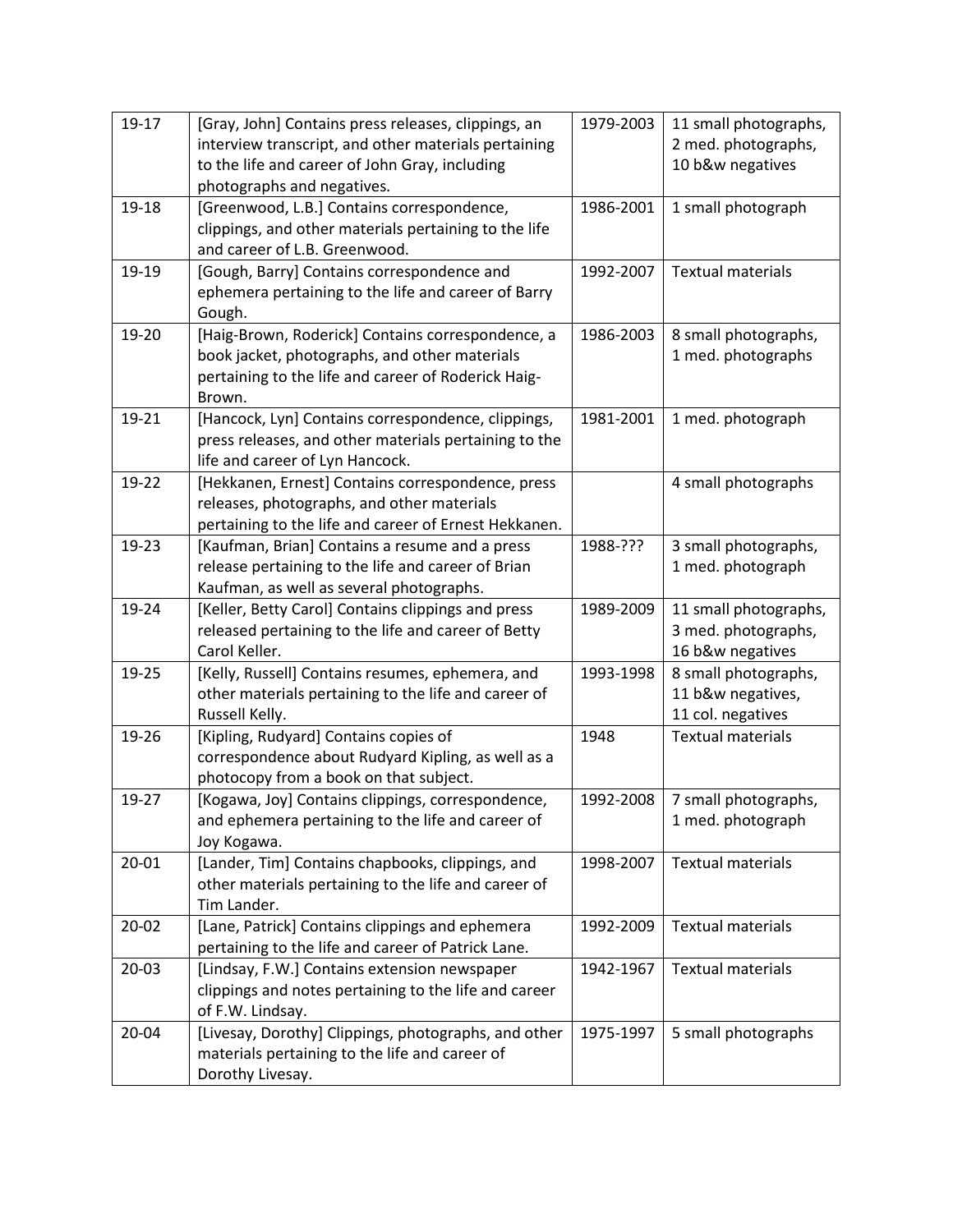| $20 - 05$ | [Lillard, Charles] Contains correspondence,                                            | 1987-1997 | 1 small photograph       |
|-----------|----------------------------------------------------------------------------------------|-----------|--------------------------|
|           | clippings, and other materials pertaining to the life                                  |           |                          |
|           | and career of Charles Lillard.                                                         |           |                          |
| $20 - 06$ | [Lester, David] Contains correspondence, clippings,                                    | 1990-2006 | 8 small photographs,     |
|           | and other materials pertaining to the life and career<br>of David Lester.              |           | 4 col. negatives         |
| $20 - 07$ | [Lowery, Malcolm] Contains photographs and                                             | 1999      | 2 small photographs,     |
|           | clippings pertaining to the life and career of                                         |           | 3 med. photographs       |
|           | Malcolm Lowery.                                                                        |           |                          |
| $20 - 08$ | [Munro, Alice 2005] Contains some amount of                                            | 2001-2005 | <b>Textual materials</b> |
|           | clippings and ephemera pertaining to the life and                                      |           |                          |
|           | career of Alice Munro.                                                                 |           |                          |
| 20-09     | [Moir, Rita] Contains correspondence, press                                            | 1994-2001 | <b>Textual materials</b> |
|           | releases, clippings, and other materials pertaining to                                 |           |                          |
|           | the life and career of Rita Moir.                                                      |           |                          |
| $20 - 10$ | [Millar, Thomas P.] Contains press releases,                                           | 1986-2002 | <b>Textual materials</b> |
|           | clippings, written work, and other materials                                           |           |                          |
|           | pertaining to the life and career of Thomas Millar.                                    |           |                          |
| $20 - 11$ | [Matheson, George] Contains correspondence,                                            | 1994-2008 | <b>Textual materials</b> |
|           | drawings, and other materials pertaining to the life<br>and career of George Matheson. |           |                          |
| $20 - 12$ | [Munro, Alice] Contains clippings, an interview                                        | 1994-2009 | 1 small photograph       |
|           | transcript, and other materials pertaining to the life                                 |           |                          |
|           | and career of Alice Munro.                                                             |           |                          |
| $20-13$   | [McNaughton, Margaret] Contains a typed copy "An                                       |           | <b>Textual materials</b> |
|           | Eventful Journey of Canadian Pioneers to the Gold-                                     |           |                          |
|           | Fields of British Columbia in 1862" by Margaret                                        |           |                          |
|           | McNaughton.                                                                            |           |                          |
| $20 - 14$ | [Nicol, Eric] Contains clippings pertaining to the life                                | 2011      | <b>Textual materials</b> |
|           | and career of Eric Nicol, and the transcript of an                                     |           |                          |
|           | interview with him.                                                                    |           |                          |
| $20 - 15$ | [Nicol, Eric] Contains clippings, photographs, and                                     | 1959-2004 | 11 small photographs,    |
|           | other materials pertaining to the life and career of                                   |           | 15 med, photographs,     |
|           | Eric Nicol.                                                                            |           | 4 col. negatives         |
| $20 - 16$ | [Page, P.K.] Contains clippings, ephemera,                                             | 1976-2010 | 3 small photographs,     |
|           | photographs, and other materials pertaining to the                                     |           | 2 med. photographs       |
|           | life and career of P.K. Page, including a copy of a                                    |           |                          |
|           | paper written about her work by a university<br>student.                               |           |                          |
| $20 - 17$ | [Panych, Morris] Contains clippings, press releases,                                   | 1989-2005 | 1 small photograph,      |
|           | photographs, and other materials pertaining to the                                     |           | 5 med. photographs       |
|           | life and career of Morris Panych.                                                      |           |                          |
| $20 - 18$ | [Richardson, Bill] Contains clippings and press                                        | 1988-2001 | 3 small photographs,     |
|           | releases pertaining to the life and career of Bill                                     |           | 2 med. photographs       |
|           | Richardson.                                                                            |           |                          |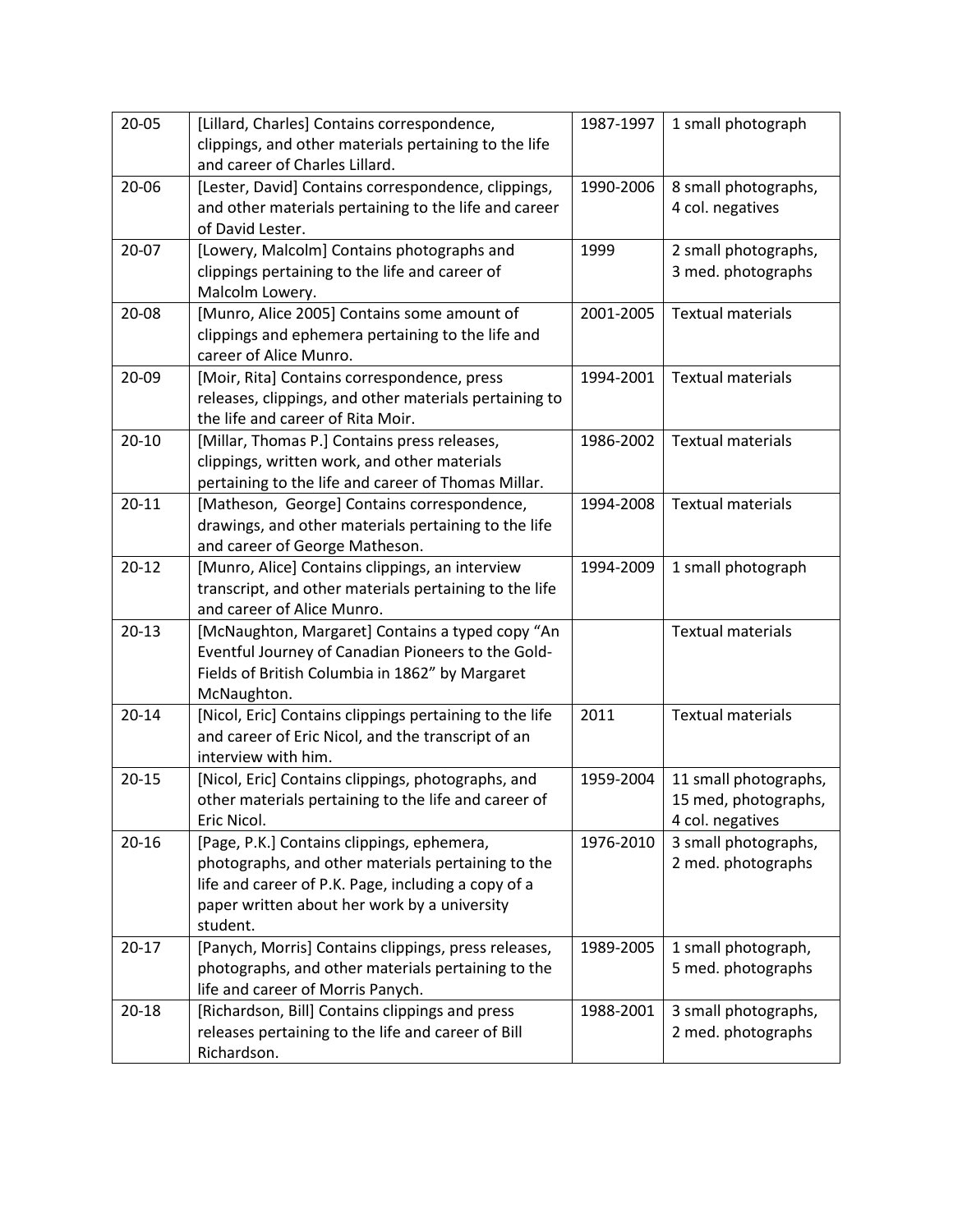| $21-01$   | [Rogers, Linda] Contains correspondence, clippings,                                              | 1991-2010 | 4 small photographs,     |
|-----------|--------------------------------------------------------------------------------------------------|-----------|--------------------------|
|           | ephemera, and other materials pertaining to the life                                             |           | 1 med. photograph        |
|           | and career of Linda Rogers.                                                                      |           |                          |
| $21-02$   | [Writers, Romance] Contains correspondence,                                                      | 1987-1999 | 2 small photographs,     |
|           | clippings, and biographical information pertaining to                                            |           | 1 med. photograph        |
|           | the live and writing of British Columbian romance                                                |           |                          |
|           | novelists.                                                                                       |           |                          |
| 21-03     | [Safarik, Allan] Contains press releases and writing                                             | ca.1991-  | <b>Textual materials</b> |
|           | samples pertaining to Allan Safarik.                                                             | 2008      |                          |
| $21 - 04$ | [Salloum, Sheryl] Contains award application                                                     | 2001      | <b>Textual materials</b> |
|           | documents pertaining to Sheryl Salloum.                                                          |           |                          |
| 21-05     | [Schroeder, Andreas] Contains clippings, notes,                                                  | 1981-2009 | 4 small photographs      |
|           | correspondence, an interview transcript, and other                                               |           |                          |
|           | materials pertaining to the life and career of                                                   |           |                          |
|           | Andreas Schroeder.                                                                               |           |                          |
| 21-06     | [Shields, Carol] Contains clippings and press releases                                           | 1981-2003 | 2 small photographs      |
|           | pertaining to the life and career of Carol Shields.                                              |           |                          |
|           | Also contains part of the jacket from one of Shields'                                            |           |                          |
|           | books.                                                                                           |           |                          |
| 21-07     | [Skelton, Robin] Contains correspondence, press                                                  | 1988-1997 | 3 small photographs      |
|           | releases, clippings, photographs, and other                                                      |           |                          |
|           | materials pertaining to the life and career of Robin                                             |           |                          |
|           | Skelton.                                                                                         |           |                          |
| 21-08     | [Slater, Ian] Correspondence and clippings                                                       | 1981-2001 | 4 small photographs,     |
|           | pertaining to the life and career of Ian Slater, as well                                         |           | 1 med. photograph        |
|           | as one book jacket.                                                                              |           |                          |
| 21-09     | [Smith, Ron] Contains correspondence, clippings,                                                 | 1979-2009 | <b>Textual materials</b> |
|           | and other materials pertaining to the life and career                                            |           |                          |
|           | of Ron Smith.                                                                                    |           |                          |
| $21 - 10$ | [Steele, Bob] Contains correspondence and other                                                  | 1998-2004 | <b>Textual materials</b> |
|           | materials pertaining to the life and career of Bob                                               |           |                          |
|           | Steele.                                                                                          |           |                          |
| $21 - 11$ | [St. Pierre, Paul] Contains press releases,                                                      | 1989-2000 | <b>Textual materials</b> |
|           | correspondence, and other materials pertaining to                                                |           |                          |
|           | the life and career of Paul St. Pierre, including two                                            |           |                          |
|           | book jackets.                                                                                    |           |                          |
| $21 - 12$ | [Suzuki, David] Contains clippings pertaining to the                                             | 1976-2001 | 5 small photographs      |
|           | life and career of David Suzuki.                                                                 |           |                          |
| $21 - 13$ | [Svendsen, Linda] Contains correspondence, press                                                 | 1991-1992 | 2 small photographs      |
|           | releases, clippings, and other materials pertaining to<br>the life and career of Linda Svendsen. |           |                          |
|           |                                                                                                  |           |                          |
| $21 - 14$ | [Taylor, Timothy] Contains press releases and                                                    | 2000-2008 | <b>Textual materials</b> |
|           | clippings pertaining to the life and career of Timothy                                           |           |                          |
| $21 - 15$ | Taylor.<br>[Teather, Robert G.] Contains correspondence and                                      | 1994-2001 |                          |
|           | clippings pertaining to the life and career of Robert                                            |           | 1 small photograph       |
|           |                                                                                                  |           |                          |
|           | Teather, including a book jacket proof.                                                          |           |                          |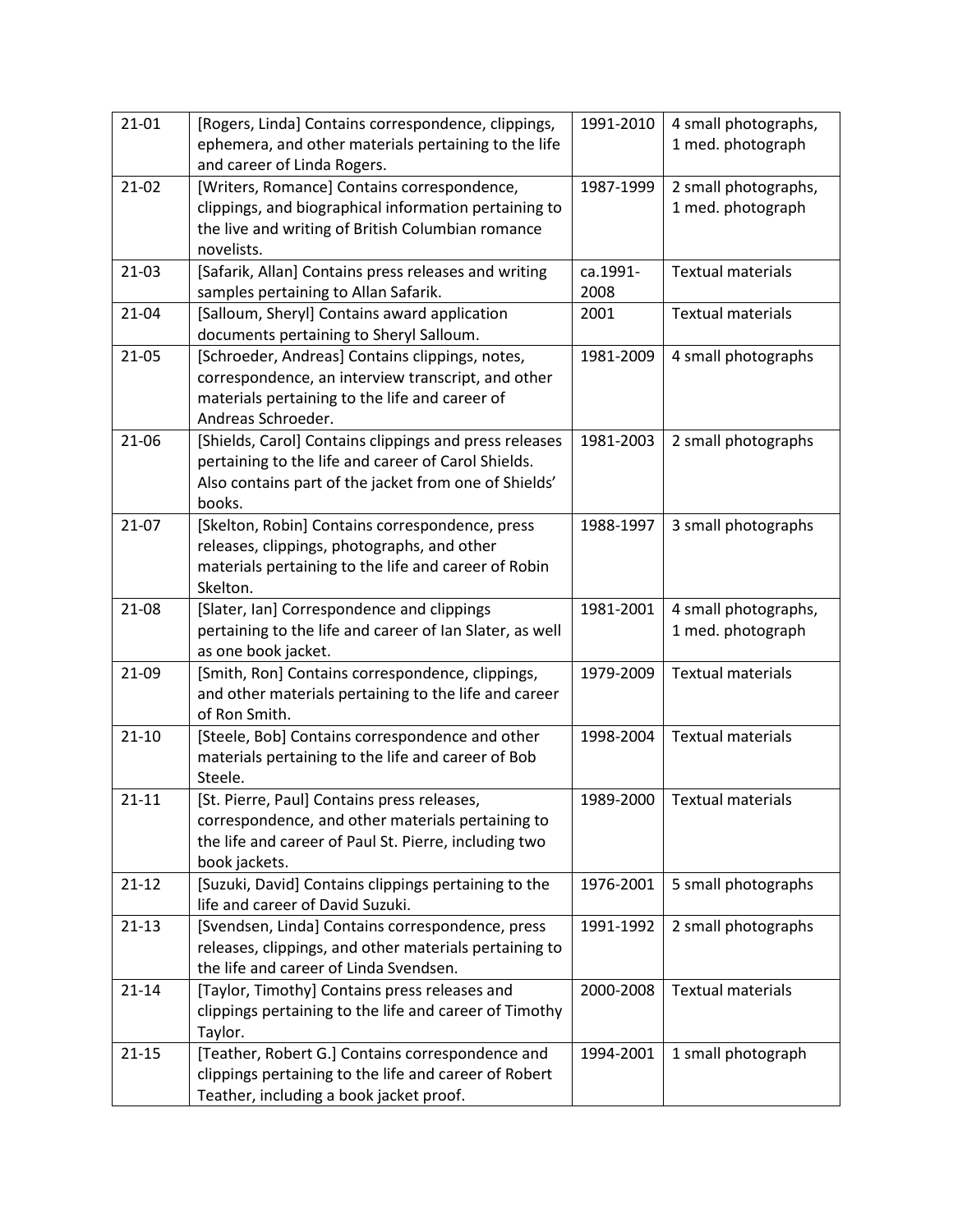| $21 - 16$ | [Teit, James] Contains clippings pertaining to the life                                  | 1998-2007 | 1 med. photograph        |
|-----------|------------------------------------------------------------------------------------------|-----------|--------------------------|
|           | and career of James Teit.                                                                |           |                          |
| $21 - 17$ | [Thomas, Audrey] Contains press releases, clippings,                                     | 1981-2005 | 4 small photographs,     |
|           | notes, correspondence, and other materials                                               |           | 1 med. photograph        |
|           | pertaining to the life and career of Audrey Thomas.                                      |           |                          |
| $21 - 18$ | [Thomas, Dylan] Contains photocopies of                                                  | 1950-1985 | <b>Textual materials</b> |
|           | newspaper clippings pertaining to a visit the poet                                       |           |                          |
|           | Dylan Thomas once made to Vancouver.                                                     |           |                          |
| $21-19$   | [Trower, Peter] Contains press releases, clippings,                                      | 1993-2003 | 12 small photographs,    |
|           | and other materials pertaining to the life and career                                    |           | 1 med. photograph        |
|           | of Peter Trower.                                                                         |           |                          |
| $21 - 20$ | [Tulchinsky, Karen X.] Contains press releases,                                          | 1996-2003 | 1 small photograph,      |
|           | clippings, and ephemera pertaining to the life and                                       |           | 1 med. photograph        |
|           | career of Karen X. Tulchinsky.                                                           |           |                          |
| $21 - 21$ | [Turner, Michael] Contains notes, clippings, press                                       | 1993-2009 | 1 small photograph,      |
|           | releases, and other materials pertaining to the life                                     |           | 1 med. photograph        |
|           | and career of Michael Turner.                                                            |           |                          |
| $21 - 22$ | [Twain, Mark] Contains a single clipping of a                                            | 1993      | <b>Textual materials</b> |
|           | published photograph of Mark Twain during a visit                                        |           |                          |
|           | to Vancouver in 1895.                                                                    |           |                          |
| $21 - 23$ | [Varney, Ed] Contains press releases, ephemera, and                                      | 1992-2007 | <b>Textual materials</b> |
|           | other materials pertaining to the life and career of                                     |           |                          |
|           | Ed Varney.                                                                               |           |                          |
| $21 - 24$ | [Vennewitz, Leila] Contains clippings, notes,                                            | 2010      | <b>Textual materials</b> |
|           | correspondence, and other materials pertaining to                                        |           |                          |
|           | the life and career of Leila Vennewitz.                                                  |           |                          |
| $21 - 25$ | [Vizinczey, Stephen] Contains press releases,                                            | 1992-2006 | <b>Textual materials</b> |
|           |                                                                                          |           |                          |
|           | clippings, and correspondence pertaining to the life<br>and career of Stephen Vizinczey. |           |                          |
|           |                                                                                          | 1992-2006 |                          |
| $22 - 01$ | [Vrba, Rudy] Contains clippings and ephemera                                             |           | <b>Textual materials</b> |
|           | pertaining to the life and career of Rudy Vrba.                                          |           |                          |
| $22 - 02$ | [Watmough, David] Correspondence, clippings, and                                         | 1981-2009 | 5 small photographs,     |
|           | other materials pertaining to the life and career of                                     |           | 1 med. photograph        |
|           | David Watmough, including a notice from his                                              |           |                          |
|           | funeral.                                                                                 |           |                          |
| 22-03     | [Wayman, Tom] Contains clippings, press releases,                                        | 1990-2007 | <b>Textual materials</b> |
|           | and other materials pertaining to the life and career                                    |           |                          |
|           | of Tom Wayman.                                                                           |           |                          |
| $22 - 04$ | [Webb, Phyllis] Contains notes, correspondence,                                          | 1990-1999 | <b>Textual materials</b> |
|           | clippings, press releases, and other materials                                           |           |                          |
|           | pertaining to the life and career of Phyllis Webb.                                       |           |                          |
| 22-05     | [Whyte, Jack] Contains press releases, clippings, and                                    | 1998-2000 | <b>Textual materials</b> |
|           | other materials pertaining to the life and career of                                     |           |                          |
|           | Jack Whyte.                                                                              |           |                          |
| 22-06     | [Wickwire, Wendy] Contains clippings and                                                 | 1990-2004 | 2 small photographs      |
|           | photographs pertaining to the life and career of                                         |           |                          |
|           | Wendy Wickwire, including a draft of a history                                           |           |                          |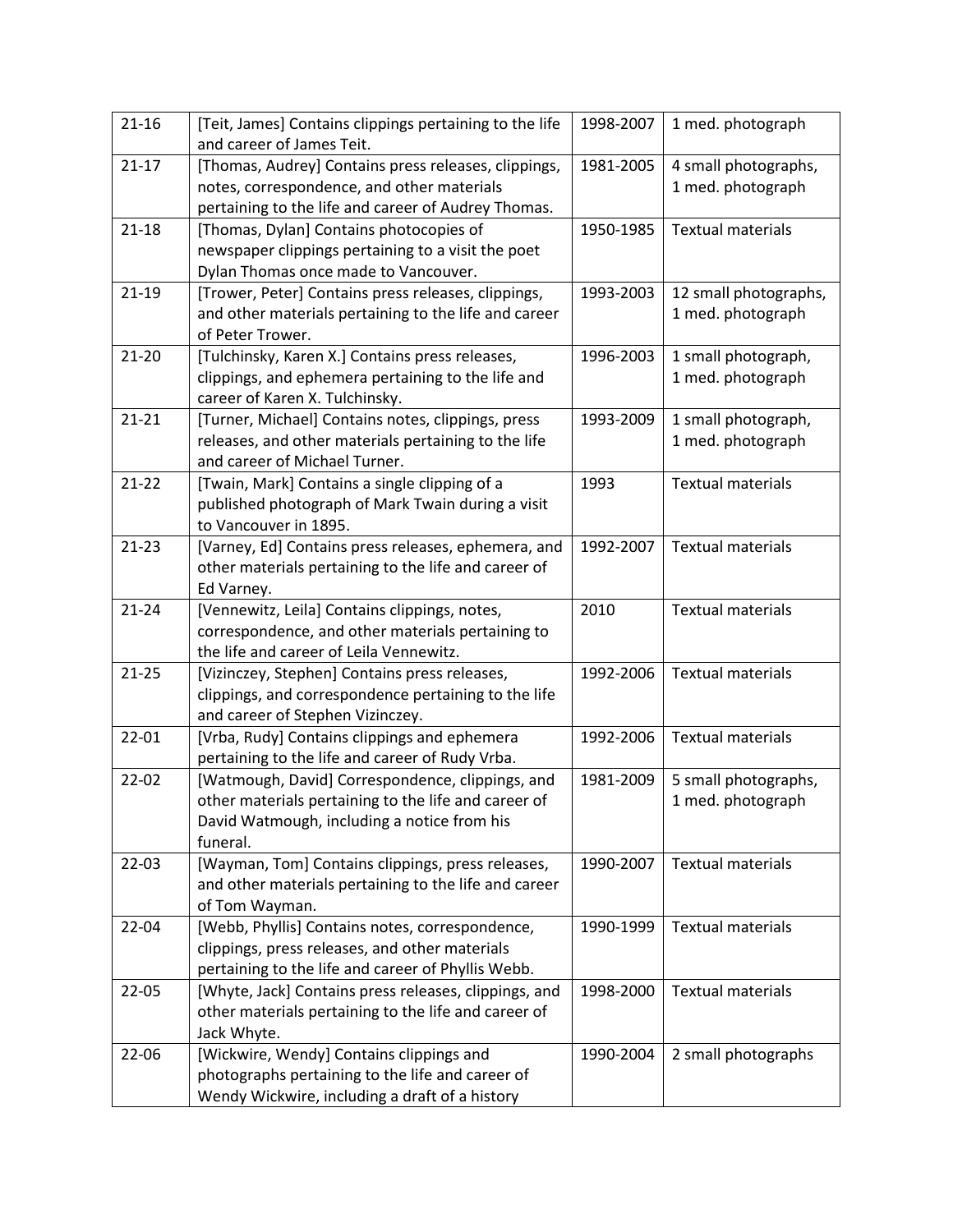|           | paper she wrote for a course at the University of                                                |           |                          |
|-----------|--------------------------------------------------------------------------------------------------|-----------|--------------------------|
|           | British Columbia.                                                                                |           |                          |
| $22 - 07$ | [Wilson, Sheri-D] Contains clippings, press releases,                                            | 1990-2008 | 3 small photographs      |
|           | notes, and ephemera pertaining to the life and                                                   |           |                          |
|           | career of Sheri-D Wilson.                                                                        |           |                          |
| 22-08     | [Woods, Elizabeth] Contains ephemera, press                                                      | 1981-2004 | 1 small photograph       |
|           | releases, and other materials pertaining to the life                                             |           |                          |
|           | and career of Elizabeth Woods.                                                                   |           |                          |
| 22-09     | [L.R. Wright] Contains correspondence, press                                                     | 1985-1999 | 2 small photographs,     |
|           | releases, and other materials pertaining to the life                                             |           | 1 med. photograph        |
|           | and career of L. R. Wright, including an interview                                               |           |                          |
|           | transcript.                                                                                      |           |                          |
| $22 - 10$ | [Wright, L.R.] Contains clippings and press releases                                             | 1981-2001 | <b>Textual materials</b> |
|           | pertaining to the life and career of L. R. Wright.                                               |           |                          |
| $22 - 11$ | [Photos for Author Bank "A"] Contains photographs                                                | ca.1993-  | 17 small photographs     |
|           | depicting B.C. authors whose surnames begin with                                                 | 1996      |                          |
|           | "A", including: Ann Alma, Mel Ames, Robert Amos,                                                 |           |                          |
|           | Sue Ann Alderson, Kay Anderson, Hellen and Philip                                                |           |                          |
|           | Akriggs, Neil Aitken, Michael Aird, Caroline                                                     |           |                          |
|           | Adderson, Howard Adams, Alison Acheson, Bruce                                                    |           |                          |
|           | Alexander, Allen Andrews, Agnes Toews Andrews,                                                   |           |                          |
|           | and Robyn Allan. There is also one photograph of                                                 |           |                          |
|           | Marie Annharte Baker.                                                                            |           |                          |
|           |                                                                                                  |           |                          |
|           |                                                                                                  |           |                          |
| $22 - 12$ | ["B" photos] Contains photographs depicting B.C.                                                 | 1939-2006 | 124 small                |
|           | authors whose surnames begin with "B", including:                                                |           | photographs,             |
|           | Neil Boyd, Theresa Lennon Blunt, Arthur Black,                                                   |           | 11 med. photographs,     |
|           | Bonnie Bowman, Guy Babineau, David Boswell,                                                      |           | 101 col. negatives,      |
|           | Lillian Boraks-Nemetz, Dennis Bolen, Christine                                                   |           | 61 b&w negatives         |
|           | Boehringer, Diane Bodnar, Myles K. Blank, Michael                                                |           |                          |
|           | Blades, Margaret Blackwood, Kate Braid, Anita Rau                                                |           |                          |
|           | Badami, Diane Babcock, D.F. Bailey, Linda Bailey,                                                |           |                          |
|           | Sheila Baxter, Joel Bakan, Winona Baker, Gloria                                                  |           |                          |
|           | Barkley, Betty Baldry, Jacqueline Baldwin, Jane                                                  |           |                          |
|           | Barker-Wright, Bill Barlee, Jean Barman, G.W.                                                    |           |                          |
|           | Gartram, Monty Bassett, Doug Beardsley, Elizabeth                                                |           |                          |
|           | Beguin, Catherin Bennett, Leon Berger, Judy Bertoia,                                             |           |                          |
|           | Pierre Burton, Barry Beyerstein, Mary Billy, Earle                                               |           |                          |
|           | Birney, Esther Birney, Lisa Hobbs Birney, Val                                                    |           |                          |
|           | Bianason, Palma Bianason, Paul Bianason,                                                         |           |                          |
|           | Persimmon Blackbridge, Clint Burnham, Kristin                                                    |           |                          |
|           | Butcher, Margo Button, Victoria Brooks, Lorane                                                   |           |                          |
|           | Brown, Lynne Marie Bryant, Grant Buday, Michael                                                  |           |                          |
|           | Buckley, Ken Budd, Peter Buitenhuis, Sheila Baxter,                                              |           |                          |
|           | Pleuke Boyce, Vivien Bowers, Elizabeth Bowers,                                                   |           |                          |
|           | Lynne Bowen, Judith Bowen, Winona Baker, Carellih<br>Brooks, Brenda Brooks, Joan Brockman, Barry |           |                          |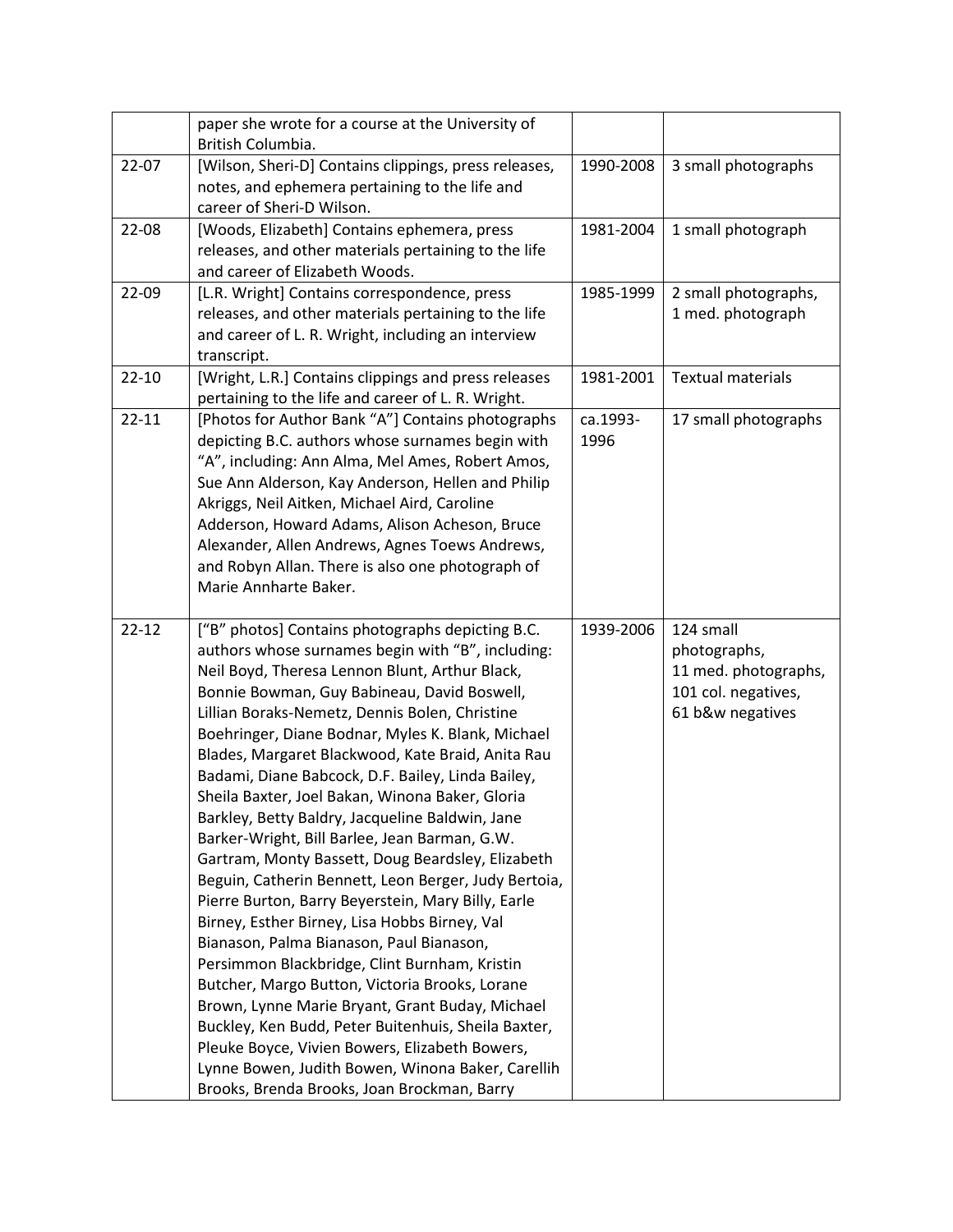|           | Broadfoot, Constance Briddenden, Fraser Bridges,      |           |                       |
|-----------|-------------------------------------------------------|-----------|-----------------------|
|           | Brian Brett, and Jim Breingan. There are also         |           |                       |
|           | photographs of Ikuko Atsumi, Liz Cowley, Margaret     |           |                       |
|           | Crosland, Carlotta Makins, Jessie MacPhail, and       |           |                       |
|           | David Dolsen.                                         |           |                       |
|           |                                                       |           |                       |
|           | A number of photographs are not labelled and          |           |                       |
|           | consequently feature unidentified subjects.           |           |                       |
| $22 - 13$ | ["C" photos] Contains photographs depicting B.C.      | 1996-2003 | 138 small             |
|           | authors whose surnames begin with "C", including:     |           | photographs,          |
|           | Wayson Choy, Allison Cohee, Sandy Cameron, Lynn       |           | 15 med. photographs,  |
|           | Coady, Bob Collins, Peter Coleman, Sydney Cole,       |           | 15 b&w negatives,     |
|           | Douglas Cole, Maria Coffey, Martin Cohen, Claudia     |           | 38 col. negatives     |
|           | Cornwall, Stanley Coren, Kathy and Craig Copeland,    |           |                       |
|           | William Cleveland, Cathy Converse, Karen Connelly,    |           |                       |
|           |                                                       |           |                       |
|           | Donald C. Cutter, Linda Cullen, Dara Culhane Speck,   |           |                       |
|           | David Cruise, Julie Cruikshank, Lorna, Crozier, John  |           |                       |
|           | Crouch, Jackie Crossland, Marion Crook, Marion        |           |                       |
|           | Crook, Su Croll, Carole Chambers, Jim Christy, Jack   |           |                       |
|           | Christie, Jim Challenger, Chris Caldwell, Denise      |           |                       |
|           | Chong, Norma Charles, Cecil Cragg, Silver David       |           |                       |
|           | Cameron, Richard Cannings, Sydney Cannings, Keith     |           |                       |
|           | Thor Carlson, Michael Carroll, Olive J. Carroll,      |           |                       |
|           | Claudia Casper, Nicholas Catanoy, Ira Chaikin, Leza   |           |                       |
|           | Chaikin, Wayde Compton, Greg Campbell, D.M.           |           |                       |
|           | Clark, Jazna Crowie, Erine Crey, Doug Collins, Mary   |           |                       |
|           | Ellen Lang Collura, Lee Clarke, Jay Clarke, Marie     |           |                       |
|           | Clements, and Linda Cullins. There are also           |           |                       |
|           | photographs of or featuring Alison Griffiths,         |           |                       |
|           | Suzanne Fourner, John Banks, Kathy Paruer, and        |           |                       |
|           | Bob Robertson.                                        |           |                       |
|           |                                                       |           |                       |
|           | A number of photographs are not labelled and          |           |                       |
|           | consequently feature unidentified subjects.           |           |                       |
| $22 - 14$ | ["D" photos] Contains photographs depicting B.C.      | 1981-2003 | 23 small photographs, |
|           | authors whose surnames begin with "D", including:     |           | 5 med. photographs    |
|           | Lynette Dueck, Jim Douglas, Lilia D'Acres, Sandy      |           |                       |
|           | Duncan, Phinder Dulai, Marilyn Dumont, Ken            |           |                       |
|           | Drushka, Jan Drabek, Margaret Dragu, Pat Dobie,       |           |                       |
|           | Sandra Djwa, Don Dickinson, Marc Diamond,             |           |                       |
|           | William Deverell, Lorne Dufour, Linda Doherty, Jeff   |           |                       |
|           | Derksen, Jeff Derksen, James Delgado, Ann Decter,     |           |                       |
|           | Dirk De Gussem, Andrea Deakin, Wade Davis, and        |           |                       |
|           | Guy Dauncey. There is also a photograph of Linda      |           |                       |
|           | Cullen and Bob MacDonald.                             |           |                       |
| $22 - 15$ | ["E" photos] Contains photographs depicting B.C.      | 1992-2005 | 13 small photographs  |
|           | authors whose surnames begin with "E", including:     |           |                       |
|           | Gillian Telford Eades, Van Egan, Sheila Egoff, Gordon |           |                       |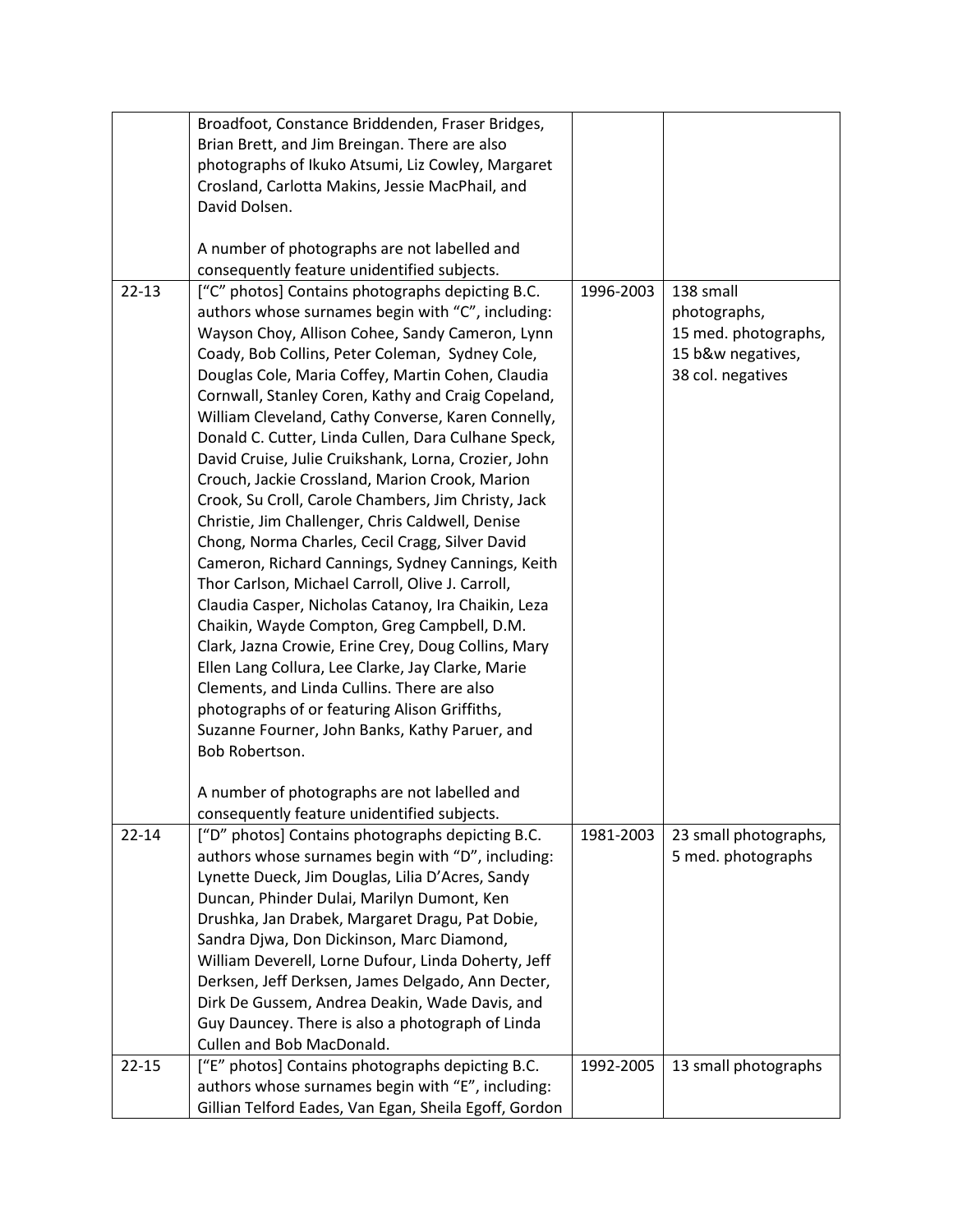|           | Elliot David Ellis, Sarah Ellis, Crispin Elsted, Hubert                                                  |           |                       |
|-----------|----------------------------------------------------------------------------------------------------------|-----------|-----------------------|
|           | Evans, Henry Ewart, and Earl Einarson.                                                                   |           |                       |
| $22 - 16$ | ["F" photos] Contains photographs depicting B.C.                                                         | ca.1998-  | 17 small photographs, |
|           | authors whose surnames begin with "F", including:                                                        | 2006      | 2 med. photographs    |
|           | George Fetherling, Marya Fiamengo, Gary Fieghan,                                                         |           |                       |
|           | Bo Filter, P. Fleming, Dan Francis, Cynthia Flood,                                                       |           |                       |
|           | Lucia Frangione, Keath Fraser, Randy Fred, Betty                                                         |           |                       |
|           | Gordon Funke, Sherri Farrell, Allen Farrell, Karlene                                                     |           |                       |
|           | Faith, and M.A.C. Farrant.                                                                               |           |                       |
|           |                                                                                                          |           |                       |
|           | A number of photographs are not labelled and                                                             |           |                       |
|           | consequently feature unidentified subjects.                                                              |           |                       |
| $22 - 17$ | ["G" photos] Contains photographs depicting B.C.                                                         | 1985-2005 | 44 small photographs, |
|           | authors whose surnames begin with "G", including:                                                        |           | 5 med. photographs    |
|           | Joe Garner, Zsuzi Gartner, Bill Gaston, Don Gayton,                                                      |           |                       |
|           | Gary Geddes, Ellen Gee, Dan George, T. William                                                           |           |                       |
|           | Geishardt, Gerry Gilbert, Lakshmi Gill, Larry Gillies,                                                   |           |                       |
|           | Givner Joan, Terry Glavin, Ellen Godfrey, Marketa                                                        |           |                       |
|           | Goetz-Stankiewicz, E.M. Goldman, Leona Gom, Joe                                                          |           |                       |
|           | Gosnell, Garry Gottfriedson, Laurence Gough, Ed                                                          |           |                       |
|           | Gould, Eric Grace, Dyan Grant-Francis, John Gray,                                                        |           |                       |
|           | Grace Green, Ed Griffin, Kay Gregory, Stephen                                                            |           |                       |
|           | Guppy, Paul Gresco, Nan Gregory, Birute Goldikas,                                                        |           |                       |
|           | and Joe Garner.                                                                                          |           |                       |
|           | A number of photographs are not labelled and                                                             |           |                       |
|           | consequently feature unidentified subjects.                                                              |           |                       |
| $22 - 18$ | ["H" photos] Contains photographs depicting B.C.                                                         | 1985-2007 | 139 small             |
|           | authors whose surnames begin with "H", including:                                                        |           | photographs,          |
|           | Jim Heneghan, Thom Henley, Herschel Hardin,                                                              |           | 11 med. photographs,  |
|           | Dakota Hamilton, Martha Douglas Harris, Keith                                                            |           | 91 b&w negatives,     |
|           | Harrison, Maurice Halperin, Jurgen Hesse, Amanda                                                         |           | 65 col. negatives     |
|           | Hale, Robert D. Hare, Lyn Hancock, Mike Harcourt,                                                        |           |                       |
|           | J.A. Hamilton, Rosemary Hamilton, Herb Hammond,                                                          |           |                       |
|           | Keith Harrison, Jo Hammond, K. Harrison, Robert                                                          |           |                       |
|           | Harlow, Sterling Haynes, S.C. Heal, Victoria Harrison,                                                   |           |                       |
|           | Bradley Harris, Chris Harris, Tom Henry, Kim                                                             |           |                       |
|           | Herdman, and Ernest Hekkanen.                                                                            |           |                       |
|           |                                                                                                          |           |                       |
|           | A number of photographs are not labelled and                                                             |           |                       |
|           | consequently feature unidentified subjects.                                                              |           |                       |
| $22 - 19$ | ["K" photos] Contains photographs depicting B.C.                                                         | 1991-2005 | 35 small photographs, |
|           | authors whose surnames begin with "K", including:                                                        |           | 6 med. photographs,   |
|           | Cliff Kopas, Des Kennedy, Betty Shiver Krawczyk,                                                         |           | 16 b&w negatives,     |
|           | Robert Kroetsch, Stan Krumm, Euegen Kaellis, David                                                       |           | 19 col. negatives     |
|           | Kwan, Charles Kohn, Crawford Kilian, Deanna                                                              |           |                       |
|           | Kawatski, Adeena Karasick, Lionel Kearns, Betty<br>Keller, Anne M. Kelly, Eileen Kernaghan, Luella Kerr, |           |                       |
|           |                                                                                                          |           |                       |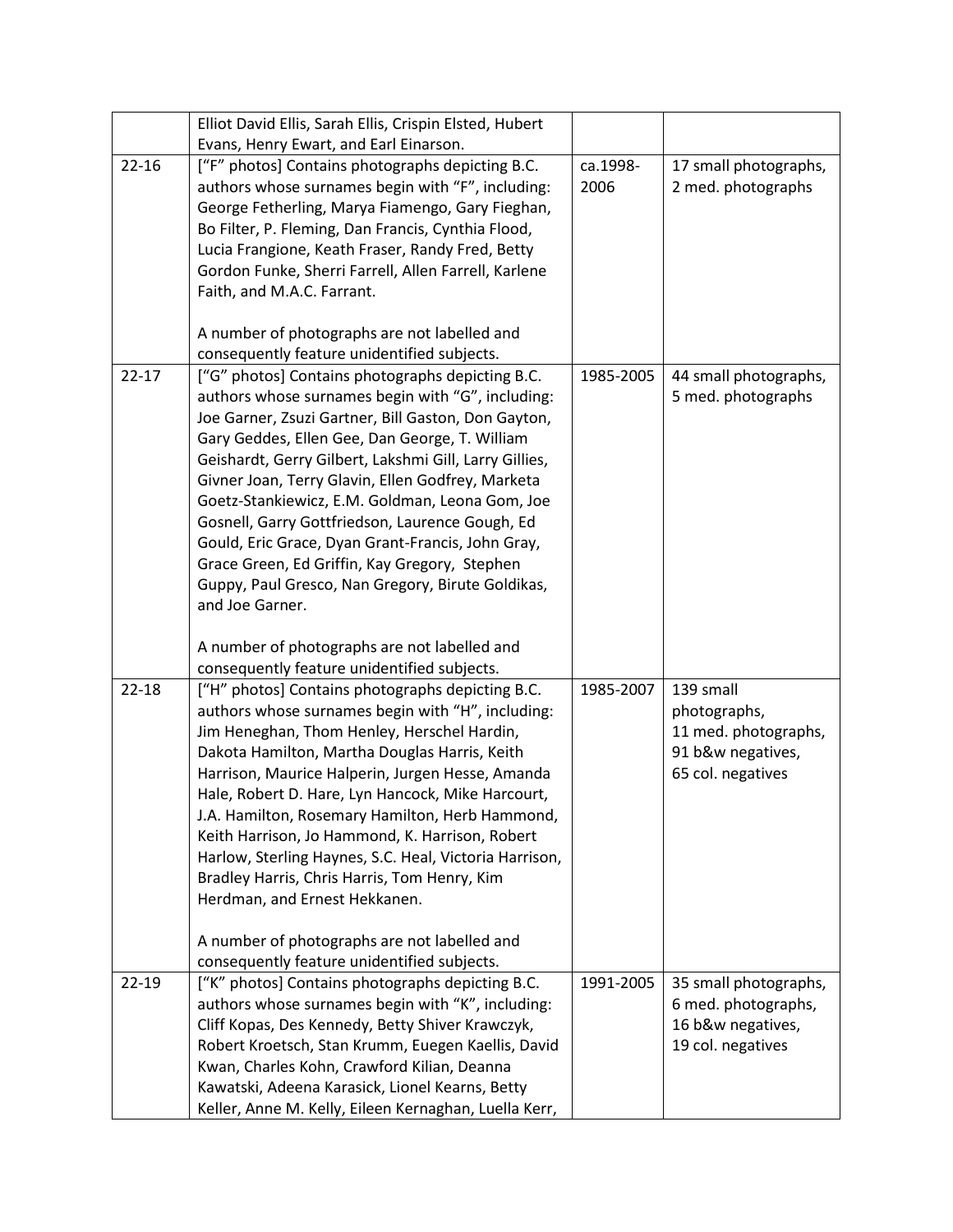|           | Celia King, Teresa Kishkan, Dan Kishkan, Bonnie                                        |           |                       |
|-----------|----------------------------------------------------------------------------------------|-----------|-----------------------|
|           | Sherr Klein, Allan Klenman, Joe Koerner, George                                        |           |                       |
|           | Knap, and Debra Purdy Kong. There is also a                                            |           |                       |
|           | photograph featuring Paul Tennant and Alan Haig-                                       |           |                       |
|           | Brown.                                                                                 |           |                       |
|           |                                                                                        |           |                       |
|           | A number of photographs are not labelled and                                           |           |                       |
|           | consequently feature unidentified subjects.                                            |           |                       |
| $22 - 20$ | ["L" photos] Contains photographs depicting B.C.                                       | 1990-2005 | 79 small photographs, |
|           | authors whose surnames begin with "L", including:                                      |           | 8 med. photographs,   |
|           | Larissa Lai, Barbara Lambert, Betty Lambert, Tim                                       |           | 37 b&w negatives      |
|           | Laadar, Patrick Lane, Catherine Lang, Ernest                                           |           |                       |
|           | Langford, Fay Lapka, Zoe Lardak, Evelyn Lau, Mary                                      |           |                       |
|           | Lawrence, Julie Lawson, Annette LeBox, Jeff                                            |           |                       |
|           | Lederman, Sky Lee, Mark Leiren-Young, John LeKich,                                     |           |                       |
|           | John Lent, Cyril E. Leonoff, Shar Levine, France                                       |           |                       |
|           | Liberte, Charles Lillard, Sylvia Lim, Rhodri Liscombe,                                 |           |                       |
|           | Dorothy Livesay, David Lam, Miles Lowry, Billie                                        |           |                       |
|           | Livingston, Ruth Loomis, Rowland Lormier, Brian                                        |           |                       |
|           | Lovig, John Lowman, Jodi Lundgren, and Annabel                                         |           |                       |
|           | Lyon. Also includes photographs of or featuring "The                                   |           |                       |
|           | Black Cat Collective" (Anne Jew, Rob Howatson, Lisa                                    |           |                       |
|           | Marr), Ken Smedley, Cyril E. Leonoff, Michael                                          |           |                       |
|           | Harcourt, Neil Aitken.                                                                 |           |                       |
|           |                                                                                        |           |                       |
|           | A number of photographs are not labelled and                                           |           |                       |
|           | consequently feature unidentified subjects.                                            |           |                       |
| $22 - 21$ | ["M" photos] Contains photographs depicting B.C.                                       | 1986-2005 | 330 small             |
|           | authors whose surnames begin with "M", including:                                      |           | photographs,          |
|           | Pete McCormack, Marilyn McCrimmon, Allan                                               |           |                       |
|           |                                                                                        |           |                       |
|           |                                                                                        |           | 35 med. photographs,  |
|           | Mackie, Richard Mackie, Ken MadsenRoy Mah, Keith                                       |           | 29 b&w negatives,     |
|           | Maillard, David Manicom, Jeane Manning, Ainslie                                        |           | 251 col. Negatives    |
|           | Manson, Vera Manvel, Lee Maracle, Rasunah                                              |           |                       |
|           | Marsden, Jim McDowell, Susan McCaslin, Len                                             |           |                       |
|           | McCann, Paddy McCallum, Ian McAllister, Karen                                          |           |                       |
|           | McAllister, Robert MacLean, Lewis MacKenzie,                                           |           |                       |
|           | Isabel Ecclestone MacKay, Charles Montgomery,                                          |           |                       |
|           | Scott McIntyre, Tom MacInnes, Judy MacInnes,                                           |           |                       |
|           | Janice MacDonald, Bruce MacDonald, Alex                                                |           |                       |
|           | MacDonald, Susan Musgrave, Rona Murray, Nev                                            |           |                       |
|           | Munro, John Munro, Alice Munro, Shiela Munro,                                          |           |                       |
|           | Phyllis Munday, Mourning Dove, June Moulton,                                           |           |                       |
|           | Alexandra Morton, Nancy Morrison, Nicola Morgan,                                       |           |                       |
|           | J. Gordon Mumford, Bridget Moran, Shani Mootoo,                                        |           |                       |
|           | Adrienne Mason, George Matheson, Shirlee                                               |           |                       |
|           | Matheson, Robin Matthews, Ralph Maud, Ben<br>Maartman, Susan Mayse, Geoff Meggs, Helen |           |                       |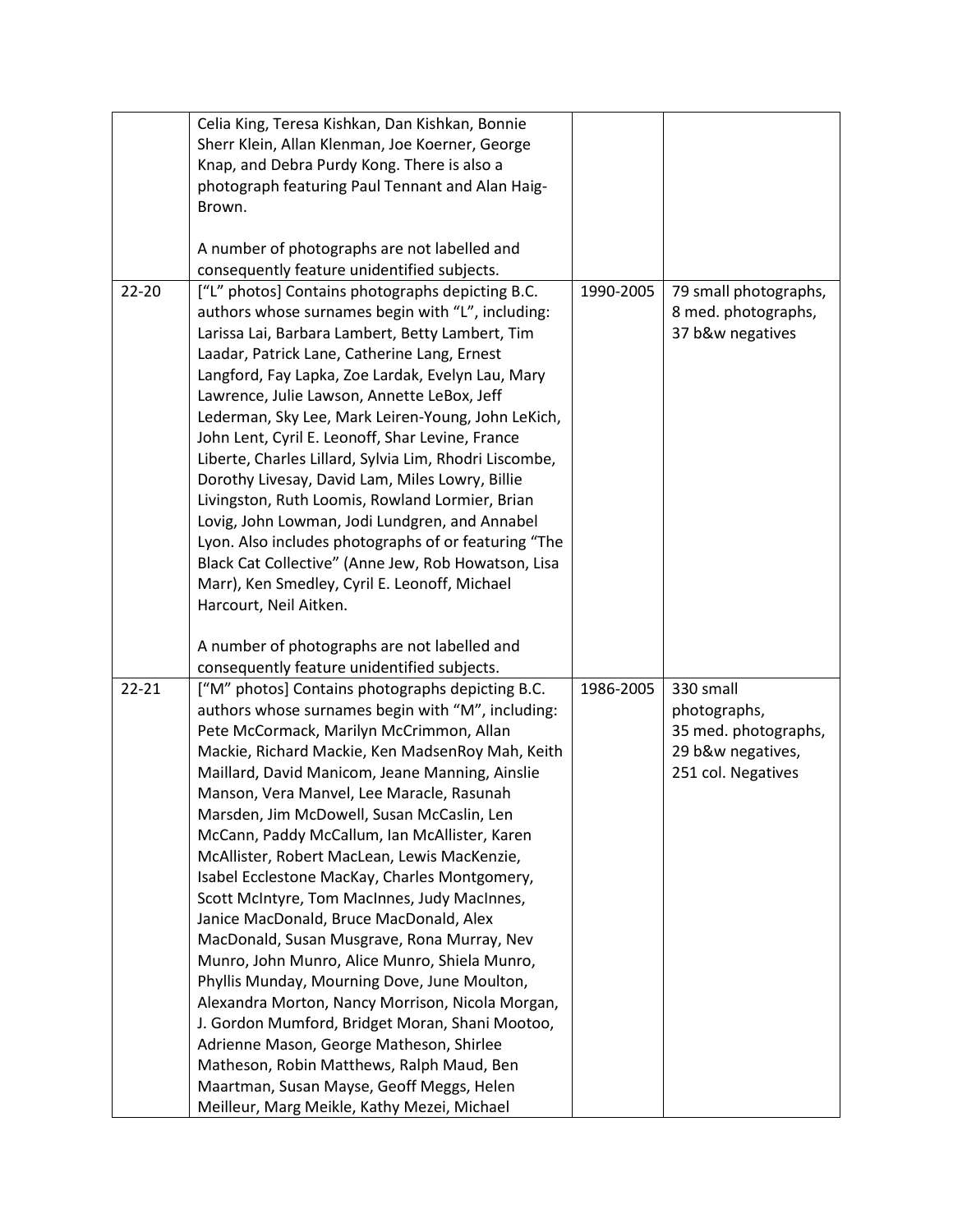|           | McGonigle, Roy Miki, Myrna Millar, Heather Millar,<br>Thomas P. Millar, Will Millar, Joni Millar, Stephen E.<br>Miller, John Mills, Jennifer Mitton, Irene Mock, Riza<br>Mour, Rita Moir, Justa Monk, Charles Montgomery, |           |                                                                   |
|-----------|---------------------------------------------------------------------------------------------------------------------------------------------------------------------------------------------------------------------------|-----------|-------------------------------------------------------------------|
|           | Maureen Moore, Mavor Moore, Todd McFarlane,                                                                                                                                                                               |           |                                                                   |
|           | Hiro McIlwraith (Hiro Boga), Don McKay, Margaret                                                                                                                                                                          |           |                                                                   |
|           | McKirdy, Jean McLaren, Donna McMahan, Florence                                                                                                                                                                            |           |                                                                   |
|           | McNeil, Susan McNicoll, George McWhirter, Teresa                                                                                                                                                                          |           |                                                                   |
|           | McWhirter, Clayton Mack, and Jim McDowell. Also                                                                                                                                                                           |           |                                                                   |
|           | includes photographs of or featuring Brian Newson,                                                                                                                                                                        |           |                                                                   |
|           | Carol Evans, Bill Nem, Guy Vanderhaegh, Barry                                                                                                                                                                             |           |                                                                   |
|           | Peterson, Martha Royea, and Richard Day.                                                                                                                                                                                  |           |                                                                   |
|           | A number of photographs are not labelled and                                                                                                                                                                              |           |                                                                   |
|           | consequently feature unidentified subjects.                                                                                                                                                                               |           |                                                                   |
| $22 - 22$ | ["N" photos] Contains photographs depicting B.C.<br>authors whose surnames begin with "N", including:<br>David Nunuk, David Nuttall, Joyce Nelson, David                                                                  | 1992-2003 | 92 small photographs,<br>4 med. photographs,<br>36 b&w negatives, |
|           | Neal, Rosemary Neering, Bill New, Barbara Nichol,                                                                                                                                                                         |           | 36 col. negatives,                                                |
|           | Rosamond Norbury, Lyle Neff, Greta Nelson, Sue                                                                                                                                                                            |           | 1 col. slide                                                      |
|           | Neville, David Neufeld, Rosemary Nelson, Murray                                                                                                                                                                           |           |                                                                   |
|           | Newman, Frederick Niven, Billeh Nickerson, Betty                                                                                                                                                                          |           |                                                                   |
|           | Nickerson, Susan North, Pat Wastell Norris, Frank                                                                                                                                                                         |           |                                                                   |
|           | Norris, Chad Norman, David Nuttall, and Peter C.                                                                                                                                                                          |           |                                                                   |
|           | Newman. Also includes photographs of or featuring                                                                                                                                                                         |           |                                                                   |
|           | Fetherling and Alan Twigg.                                                                                                                                                                                                |           |                                                                   |
|           |                                                                                                                                                                                                                           |           |                                                                   |
|           | A number of photographs are not labelled and                                                                                                                                                                              |           |                                                                   |
|           | consequently feature unidentified subjects.                                                                                                                                                                               |           |                                                                   |
| $22 - 23$ | ["O" photos] Contains photographs depicting B.C.                                                                                                                                                                          | 1992-2003 | 52 small photographs,                                             |
|           | authors whose surnames begin with "O", including:                                                                                                                                                                         |           | 2 med. photographs,                                               |
|           | Ruth Ozeki, Betty O'Keefe, Bruce O'Hara, John                                                                                                                                                                             |           | 22 col. negatives                                                 |
|           | O'Brian, Frank Ogden, Richard Olafson, Michael                                                                                                                                                                            |           |                                                                   |
|           | Orton, Steve Osborne, Yvonne Owens, Rick Outson,                                                                                                                                                                          |           |                                                                   |
|           | and John Oliphant.                                                                                                                                                                                                        |           |                                                                   |
|           |                                                                                                                                                                                                                           |           |                                                                   |
|           | A number of photographs are not labelled and<br>consequently feature unidentified subjects.                                                                                                                               |           |                                                                   |
| $22 - 24$ | ["P" photos] Contains photographs depicting B.C.                                                                                                                                                                          | 1990-2006 | 73 small photographs,                                             |
|           | authors whose surnames begin with "P", including:                                                                                                                                                                         |           | 6 med. photographs,                                               |
|           | Hilary Place, Marguerite Primeau, Heather Pringle,                                                                                                                                                                        |           | 39 col. negatives,                                                |
|           | Helen Potrebenko, Teresa Plowright, Vi Plotnikoff,                                                                                                                                                                        |           | 74 b&w negatives                                                  |
|           | Al Purdy, Christine Park, Maggie Paquet, Stefani                                                                                                                                                                          |           |                                                                   |
|           | Hewlett Paine, Hugh Palmer, Debra Purdy Kong,                                                                                                                                                                             |           |                                                                   |
|           | Eckhart J. Priebe, Barbara Parkin, Tom Parkin,                                                                                                                                                                            |           |                                                                   |
|           | Antonis Parris, John Pass, Deborah Patz, Ruth                                                                                                                                                                             |           |                                                                   |
|           | Patrick, Kit Pearson, Dr. David Perrin, E.G. Perrault,                                                                                                                                                                    |           |                                                                   |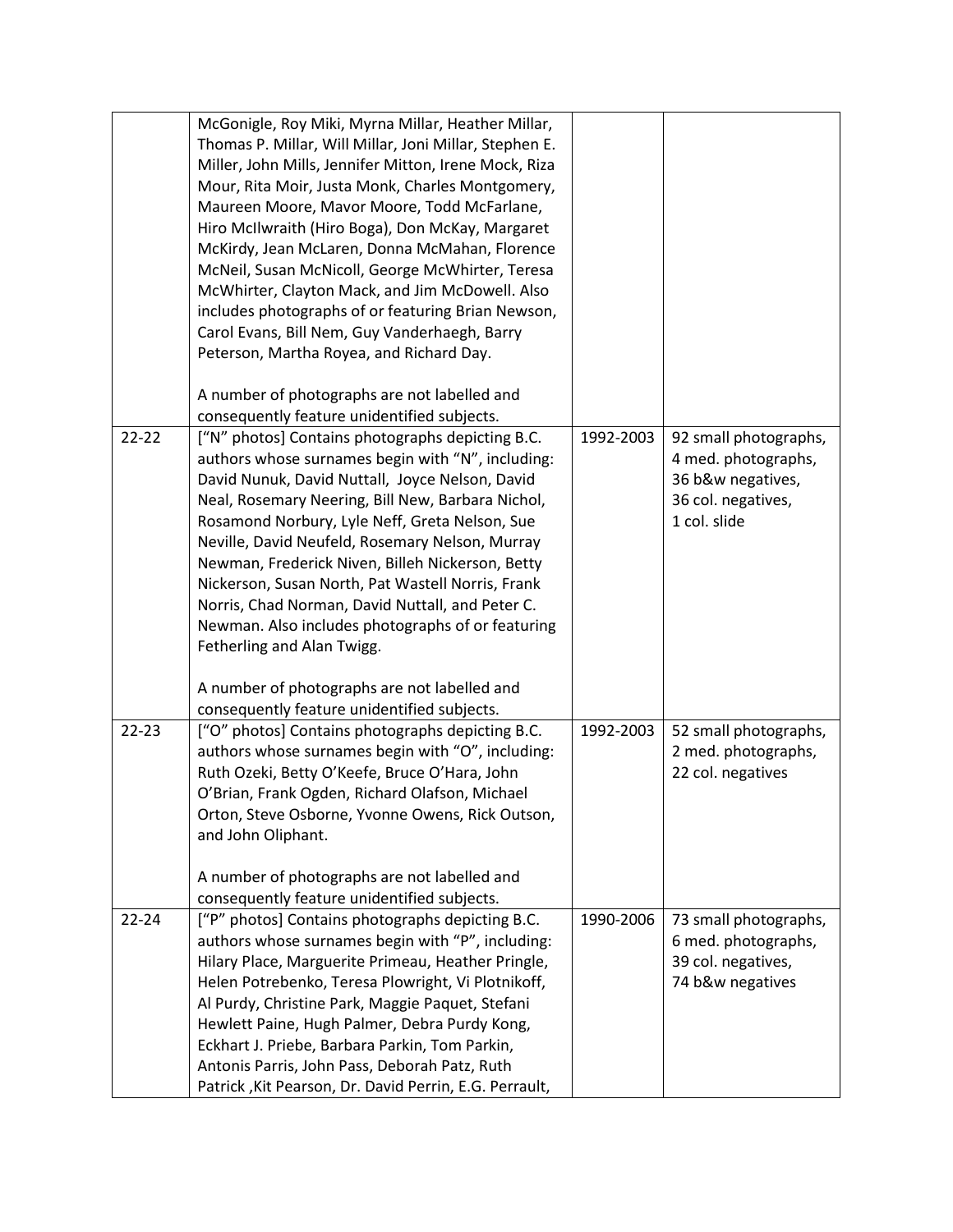|           | Helen Pereira, Jennifer Pike, Ed Phillips, Ron Phillips, |           |                      |
|-----------|----------------------------------------------------------|-----------|----------------------|
|           | and Stan Persky.                                         |           |                      |
|           |                                                          |           |                      |
|           | A number of photographs are not labelled and             |           |                      |
|           | consequently feature unidentified subjects.              |           |                      |
| $22 - 25$ | ["R" photos] Contains photographs depicting B.C.         | 1990-2005 | 146 small            |
|           | authors whose surnames begin with "R", including:        |           | photographs,         |
|           | Raffi, Rebecca Raglon, Daniel Rajala, Mary Razzell,      |           | 13 med. photographs, |
|           | Wayne Ralph, Julian Ross, Noah Ross, Herbert             |           | 36 col. negatives,   |
|           | Rosengarten, Robert R. Reid, and George Ryga,            |           |                      |
|           |                                                          |           | 45 b&w negatives,    |
|           | Margriet Ruus, Robin Ridington, Joy Richardson,          |           | 8 col. slides        |
|           | Karen Rivers, Kevin Roberts, Joe Rosenblatt, Sean        |           |                      |
|           | Rossiter, Dwayne Rowe, Mari-Lou Rowley, Patricia         |           |                      |
|           | Roy, Patricia Roy, Jill Robinson, Peter Robson, Ajmer    |           |                      |
|           | Rode, Rence Rodin, Carmen Rodriguez, Sally Rogow,        |           |                      |
|           | Patrick Roscoe, Sean Russell, Don Rees, D.C. Reid,       |           |                      |
|           | Stephen Reid, Terry Reksten, Harold Rhenisch, Dal        |           |                      |
|           | Richards, Linda Richards, Boyce Richardson, Harry        |           |                      |
|           | Robinson, Angus Reid, Eden Robinson, Nicholas            |           |                      |
|           | Read, Roberta Rees, Bill Reid, Gayla Reid, Bill          |           |                      |
|           | Richardson, Harry Robinson, Linda Rogers, and Alan       |           |                      |
|           | Robertson. Also includes photographs of or               |           |                      |
|           | featuring Ken Smedley, Rob Douglas, Howie White,         |           |                      |
|           | Freda Vasilopoulos, Wendy Wickwire, and Kay              |           |                      |
|           | Gregory.                                                 |           |                      |
|           |                                                          |           |                      |
|           | A number of photographs are not labelled and             |           |                      |
|           | consequently feature unidentified subjects.              |           |                      |
| $22 - 26$ | ["S" photos 1/2] Contains photographs depicting          | 1975-2005 | 116 small            |
|           | B.C. authors whose surnames begin with " $S''$ – the     |           | photographs,         |
|           | first of two such files. Photograph subjects include:    |           | 17 med. photographs  |
|           | Sandy Shreve, Sewid-Smith, Ian Slater, Ralph Shaw,       |           | 64 col. negatives    |
|           | Irene Strangoe, Kerry Slavens, Murphy Shewcuk,           |           |                      |
|           | Richard Stevenson, Gerald Straley, Elaine Stevens,       |           |                      |
|           | Randy Stoltmann, Lyndsay Smith, Jay Sherwood,            |           |                      |
|           | Sean Stewart, John Sorrell, Robert Sorrell, Shirley      |           |                      |
|           | Sterling, Lily Spence, Heather Spears, John Sorrell,     |           |                      |
|           | Wayne Skene, Ralph Stanton, George Stanley, Jon          |           |                      |
|           | Steeves, Ulli Steltzer, Stephanie Stockley, Jewelle St.  |           |                      |
|           | James, Madeline Sorik, Carol Ann Sokoloff, Jay           |           |                      |
|           | Sherwood, Ron Smith, George Sipos, Elizabeth             |           |                      |
|           | Simpson, Brenda Silsbe, Sylvia Sikundar, Makeda          |           |                      |
|           | Silvera, Elizabeth Simpson, Bruce Serafin, Goh Poh       |           |                      |
|           | Seng, Roy Sinclair, Alison Sinclair, Jim Spilsbury, Paul |           |                      |
|           |                                                          |           |                      |
|           | St. Pierre, Emilie Smith-Ayala, Irit Shimrat, Cyril      |           |                      |
|           | Shelford, Hilary Stewart, Robert Strandquist, James      |           |                      |
|           | Sidney, Sarah Stewart, and Carol Shields. Also           |           |                      |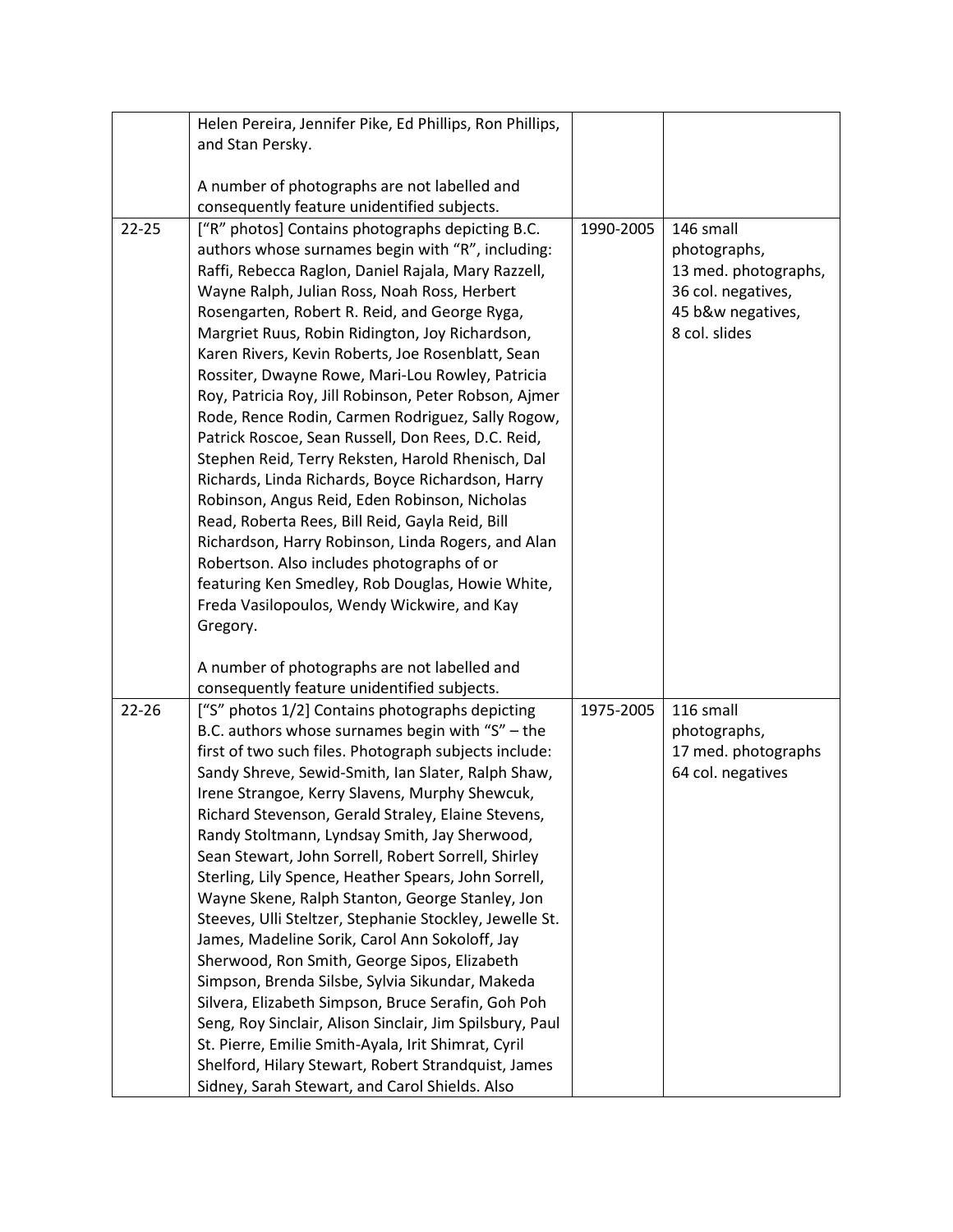|           | includes a photograph of Anne Giardini (daughter of                                                   |           |                           |
|-----------|-------------------------------------------------------------------------------------------------------|-----------|---------------------------|
|           | Carol Shields).                                                                                       |           |                           |
|           |                                                                                                       |           |                           |
|           | A number of photographs are not labelled and                                                          |           |                           |
|           | consequently feature unidentified subjects.                                                           |           |                           |
| $22 - 27$ | ["S" photos 2/2] Contains photographs depicting                                                       | 1966-2008 | 65 small photographs,     |
|           | B.C. authors whose surnames begin with " $S''$ – the                                                  |           | 20 med. photographs,      |
|           | second of two such files. Photograph subjects                                                         |           | 17 col. photographs,      |
|           | include: George Szanto, W.J. Stankiewicz, George                                                      |           | 123 b&w negatives         |
|           | Sipos, Don Sawyer, Dr. Veronica Strong-Boag, Ellen                                                    |           |                           |
|           | Schwartz, Gregory Scofield, Jayne Seagrave, Mary                                                      |           |                           |
|           | Schendlinger, Margrith Schraner, Jean Swanson,                                                        |           |                           |
|           | Peter Such, Hal Sisson, Eric Swanick, Robert                                                          |           |                           |
|           | Swanson, Verity Sweeny, Carolyn Swayze, David                                                         |           |                           |
|           | Suzuki, Ed Bennett, Paul Singh Sunga, Victor                                                          |           |                           |
|           | Suthern, Robin Skelton, Linda Svendsen, Andreas                                                       |           |                           |
|           | Schroeder, and Cartsen Stroud.                                                                        |           |                           |
|           |                                                                                                       |           |                           |
|           | A number of photographs are not labelled and                                                          |           |                           |
|           | consequently feature unidentified subjects.                                                           |           |                           |
| 22-28     | ["T" photos] Contains photographs depicting B.C.                                                      | 1991-2006 | 149 small                 |
|           | authors whose surnames begin with "T", including:                                                     |           | photographs,              |
|           | William Thomas, Moyra Tarling, David Tarrant, Drew                                                    |           | 6 med. photograph,        |
|           | Hayden Taylor, Jim Taylor, Patrick Taylor, Philip                                                     |           | 156 col. negatives        |
|           | Teece, Paul Tennant, George D. Tomlinson, Thomas                                                      |           |                           |
|           | Tomosy, Florida Ann Town, Ilya Tourtidis, Karen X.                                                    |           |                           |
|           | Tulchinsky, Robert Tyrrell, Charles Tidler, Vuong-                                                    |           |                           |
|           | Riddick Thuong, Margaret Thompson, Ann                                                                |           |                           |
|           | Thomson, William Thomas, Audrey Thomas, Michael                                                       |           |                           |
|           | Turner, Doug Todd, and Kathy Tait. Also includes a                                                    |           |                           |
|           | photograph featuring Rick Hansen.                                                                     |           |                           |
|           |                                                                                                       |           |                           |
|           | A number of photographs are not labelled and<br>consequently feature unidentified subjects.           |           |                           |
|           |                                                                                                       |           |                           |
| 23-01     | ["W" photos] Contains photographs depicting B.C.<br>authors whose surnames begin with "W", including: | 1989-2005 | 181 small<br>photographs, |
|           | Wendy Wickwire, John W. Warnack, Terry Watada,                                                        |           | 20 med. photographs,      |
|           | Betty Warland, Robin Ward, Ann Walsh, Kathleen                                                        |           | 71 col. negatives,        |
|           | Cook Waldron, Bob Waldon, Miriam Waddington,                                                          |           | 91 col. negatives         |
|           | Jack Whyte, Elizabeth Walker, Elizabeth Woods,                                                        |           |                           |
|           | Max Wyman, Richard Wright, Rachel Wyatt, L.R.                                                         |           |                           |
|           | Wright, John Woodworth, Caroline Woodward,                                                            |           |                           |
|           | Barbara Woodley, Jim Wong-Chu, Gareth Wood, Bill                                                      |           |                           |
|           | Wolferston, James Waewoda, Nancy Wise, Mark                                                           |           |                           |
|           | Winston, Rhodri Windsor Liscombe, Sheri-D Wilson,                                                     |           |                           |
|           | John Wilson, Jim Wilson, Sally Wilson, Ian Wilson,                                                    |           |                           |
|           | Jim Willer, Gordon Wilson, Ethel Wilson, Eric                                                         |           |                           |
|           | Wilson, Lynda Williams, Helga Williams, Judith                                                        |           |                           |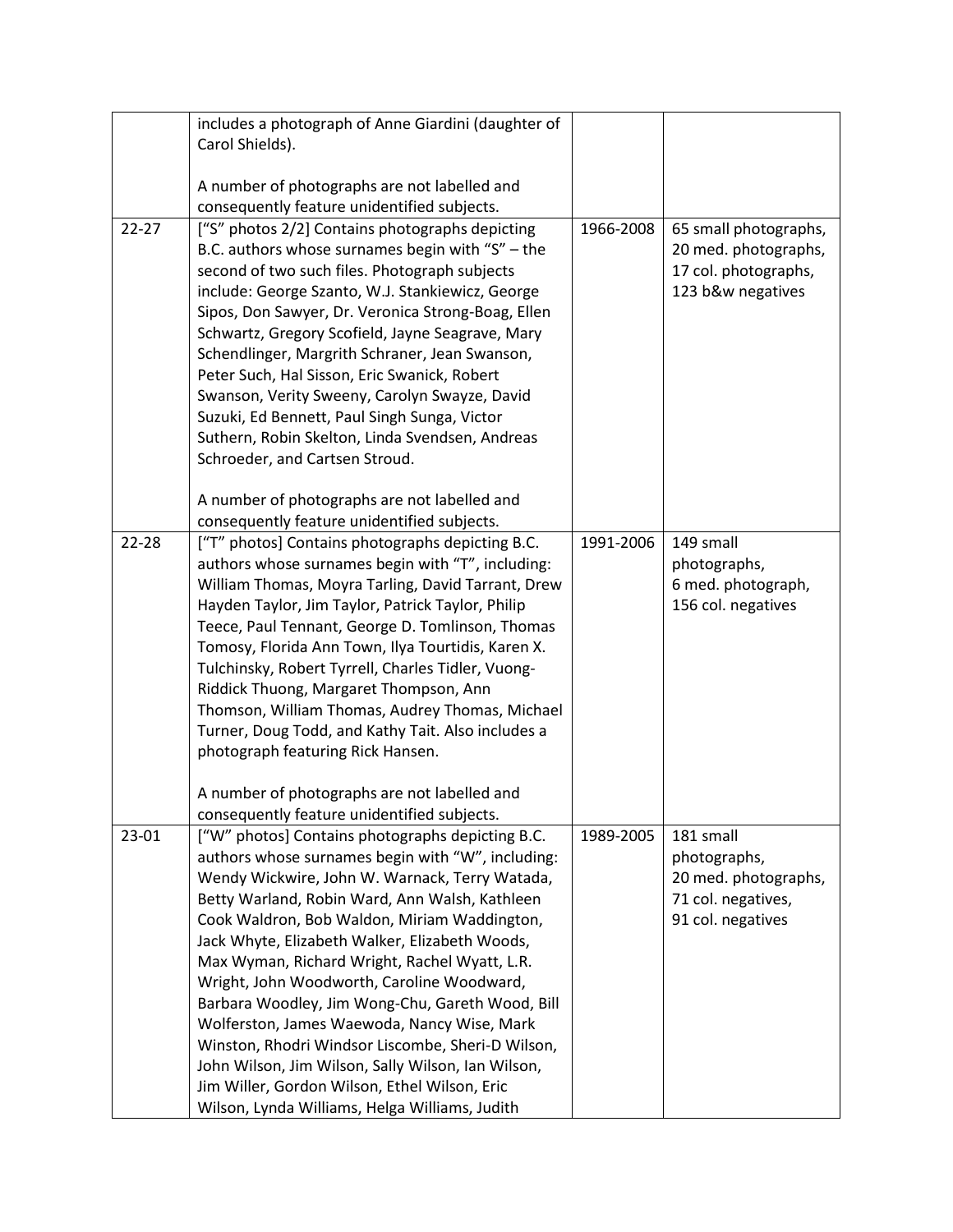|       | Williams, Glyndwr, David Ricardo Williams, Eileen     |           |                       |
|-------|-------------------------------------------------------|-----------|-----------------------|
|       | Williston, Alan Wilson, Steve Whysall, Gail D.        |           |                       |
|       | Whitter, Howard White, Thora Howell, Paula Wild,      |           |                       |
|       | Charlie White, Sue Wheeler, Kim Whale, Alex           |           |                       |
|       | Weryler, Rex Weyler, Anthony Westbridge, David        |           |                       |
|       | Ricardo Williams, Jan-Udo Wenzel, Peter Elliot        |           |                       |
|       | Weiss, Joan Weir, Judy Weiser, Jack Webster,          |           |                       |
|       | Eleanor Wachtel, Phyllis Webb, Jacqueline Watson,     |           |                       |
|       | Robert Watson, Scott Watson, Irene Watts, Tom         |           |                       |
|       | Wayman, and David Watmough. Also includes             |           |                       |
|       | photographs of or featuring Harry Robinson,           |           |                       |
|       | Michael M'Gonigle, Alan Twigg, Bill Ellis, Hubert     |           |                       |
|       | Evans, and Basil Stuart-Stubbs.                       |           |                       |
|       |                                                       |           |                       |
|       | A number of photographs are not labelled and          |           |                       |
|       | consequently feature unidentified subjects.           |           |                       |
| 23-02 | ["V" photos] Contains photographs depicting B.C.      | 1985-2007 | 18 small photographs, |
|       | authors whose surnames begin with "V", including:     |           | 1 med. photograph     |
|       | Rudy Vrba, Thuong Vuong-Riddick, John Voss,           |           |                       |
|       | Elizabeth Vibert, Guillermo Verdecchia, Ed Varney,    |           |                       |
|       | George Vancouver, Guy Vanderhaeghe, Patricia Van      |           |                       |
|       | Tighem, Julia van Gorder, W.D. Valgardson, and        |           |                       |
|       | Saeko Vsukawa.                                        |           |                       |
| 23-03 | ["Y" and "Z" photos] Contains photographs             | 1993-1998 | 13 photographs        |
|       | depicting B.C. authors whose surnames begin with      |           |                       |
|       | "Y" or "Z", including: Mark Zuehlke, Carolyn Zonailo, |           |                       |
|       | David Zieroth, Robert Zend, Terence Young, Patricia   |           |                       |
|       | Young, Greg Young-Ing, and Ann York, J. Michael       |           |                       |
|       | Yates.                                                |           |                       |
| 23-04 | [Miscellany Box - More photos of BC authors]          | 1990-2015 | 69 small photographs, |
|       | Contains random assortment of photographs             |           | 13 med. photographs,  |
|       | depicting B.C. authors. Also contains textual         |           | 1 large photograph,   |
|       | materials relating to B.C. authors including          |           | 66 col. negatives,    |
|       | newspaper clippings, ephemera, correspondence,        |           | 4 b&w negatives,      |
|       | the March 1986 edition of Room of One's Own           |           | textual materials     |
|       | (Volume 10, Numbers 3 & 4), and more. The authors     |           |                       |
|       | featured in these photographs include: Tom            |           |                       |
|       | Shandel, Cherie Smith, George Bowering, E. Lau,       |           |                       |
|       | Adolf Hungrywolf, Briony Penn, K.P. Plant, Judith     |           |                       |
|       | Plant, Warner Tallman, Rodger Touchie, Bob Tyrrell,   |           |                       |
|       | Al Purdy, Eurithe Purdy, Peter Trower, Roderich       |           |                       |
|       | Haig-Brown, Cliff Kopas, Madeleine Thien, Andrew      |           |                       |
|       | Wooldridge, George Fetherling, Alan Twigg, Edith      |           |                       |
|       | Randy, Fred Randy, Jack Shadbolt, Doris Shadbolt,     |           |                       |
|       | Carol Shields, Helen Akriggs, George Akriggs, Jean    |           |                       |
|       | Armstrong, Jeanette Armstrong, Earle Birney, Dan      |           |                       |
|       | Francis, Nick Bantock, Karen McAllister, Ian          |           |                       |
|       | McAllister, Ron Hatch, Barry Gough, Alfred Davy,      |           |                       |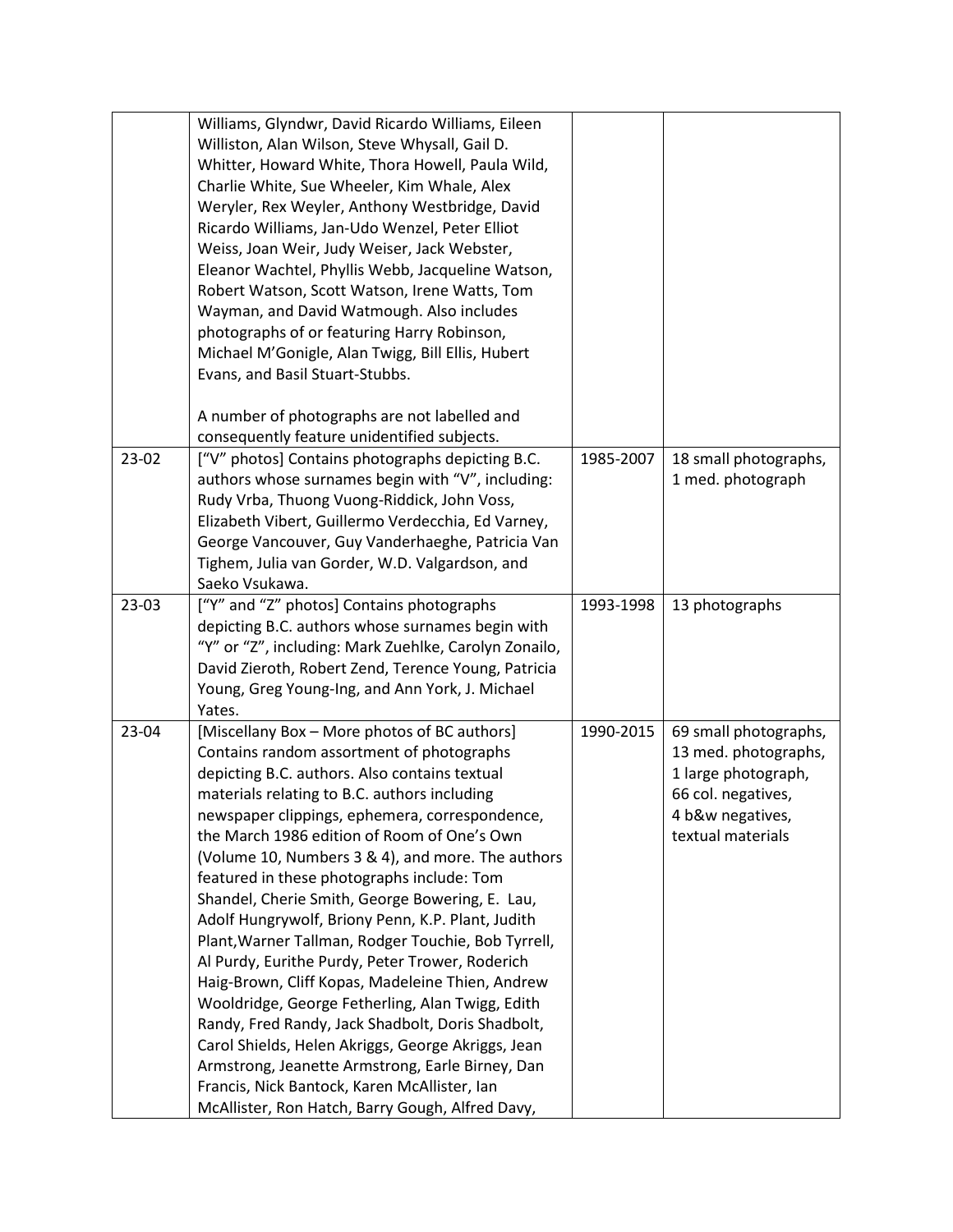|       | Daphne Marlatt, Frank Assu, Ralph Maud, Linda     |      |                   |
|-------|---------------------------------------------------|------|-------------------|
|       | Haig-Brown.                                       |      |                   |
|       |                                                   |      |                   |
|       | A number of photographs are not labelled and      |      |                   |
|       | consequently feature unidentified subjects.       |      |                   |
| 23-05 | [To Be Filed] Contains ephemera and other         | 2010 | 3 photographs,    |
|       | documents pertaining to random B.C. artists. Also |      | textual materials |
|       | contains three photographs (Frank Assu, Ralph     |      |                   |
|       | Maud, and Linda Haig-Brown).                      |      |                   |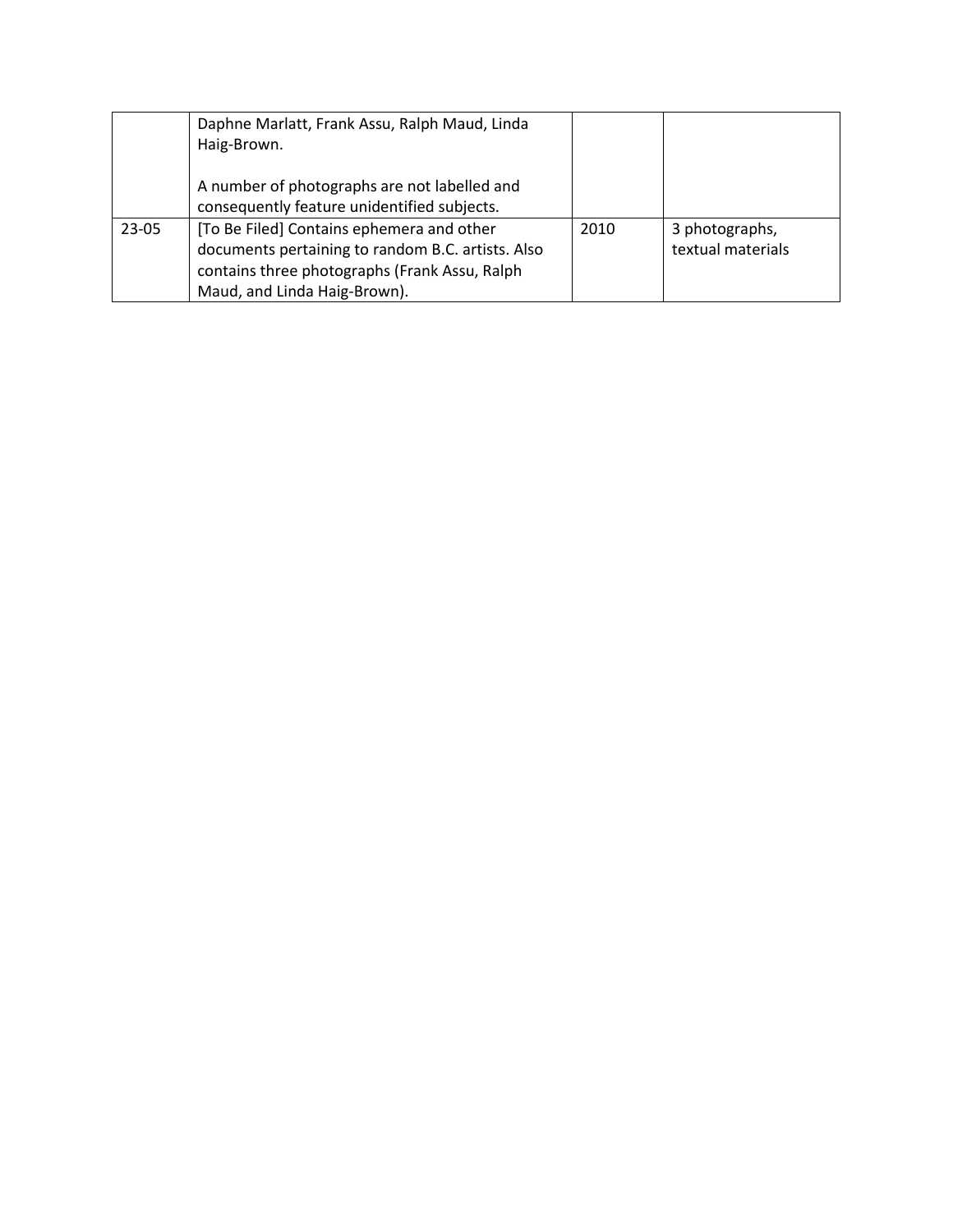# **Alan Twigg fonds – Photograph List**

*NOTE: The following PH numbers were skipped during processing and therefore do not exist.*

*PH-559, 1202, 2734, 2828, 4161, 4167, 4555, 4556*

| <b>Original Location</b> | <b>Description</b>        | <b>New Location</b>         |
|--------------------------|---------------------------|-----------------------------|
| RBSC-ARC-1567-18-01      | 4 small photographs       | RBSC-ARC-1567-PH-01 to 04   |
| RBSC-ARC-1567-18-02      | 2 small photographs       | RBSC-ARC-1567-PH-05 to 06   |
| RBSC-ARC-1567-18-03      | 8 small photographs       | RBSC-ARC-1567-PH-07 to 14   |
| RBSC-ARC-1567-18-04      | 1 large photograph,       | RBSC-ARC-1567-PH-15 to 33   |
|                          | 18 small photographs      |                             |
| RBSC-ARC-1567-18-05      | 1 large photograph,       | RBSC-ARC-1567-PH-34 to 37   |
|                          | 3 small photographs       |                             |
| RBSC-ARC-1567-18-06      | 1 small photograph        | RBSC-ARC-1567-PH-38         |
| RBSC-ARC-1567-18-07      | 2 small photographs,      | RBSC-ARC-1567-PH-39 to 41   |
|                          | 1 large photograph        |                             |
| RBSC-ARC-1567-18-08      | 1 small photograph        | RBCS-ARC-1567-PH-42         |
| RBSC-ARC-1567-18-09      | 3 small photographs,      | RBCS-ARC-1567-PH-43 to 69   |
|                          | 3 med. photographs,       |                             |
|                          | 13 b&w slides, 10 b&w     |                             |
|                          | negatives,                |                             |
|                          | 1 col. negative           |                             |
| RBSC-ARC-1567-18-10      | 33 small photographs,     | RBCS-ARC-1567-PH-73 to 163  |
|                          | 7 med. photographs,       |                             |
|                          | 1 large photographs,      |                             |
|                          | 28 col. negatives, 22 b&w |                             |
|                          | negatives                 |                             |
| RBSC-ARC-1567-18-11      |                           | RBCS-ARC-1567-PH-           |
| RBSC-ARC-1567-18-12      | 5 small photographs       | RBCS-ARC-1567-PH-187-191    |
| RBSC-ARC-1567-18-13      | 8 small photographs,      | RBCS-ARC-1567-PH-192-227    |
|                          | 2 med. photographs,       |                             |
|                          | 25 col. negatives         |                             |
| RBSC-ARC-1567-18-14      | 1 small photograph        | RBCS-ARC-1567-PH-228        |
| RBSC-ARC-1567-18-15      | 33 small photographs,     | RBCS-ARC-1567-PH-229 to 318 |
|                          | 4 med. photographs,       |                             |
|                          | 48 col. negatives,        |                             |
|                          | 5 b&w negatives           |                             |
| RBSC-ARC-1567-18-16      | 14 small photographs,     | RBCS-ARC-1567-PH-319 to 406 |
|                          | 2 med. photographs,       |                             |
|                          | 22 b&w negatives,         |                             |
|                          | 48 colour negatives       |                             |
| RBSC-ARC-1567-18-17      | Textual materials only    |                             |
| RBSC-ARC-1567-18-18      | 1 small photograph,       | RBCS-ARC-1567-PH-407 to 408 |
|                          | 1 med. photograph         |                             |
| RBSC-ARC-1567-18-19      | 1 small photograph,       | RBCS-ARC-1567-PH-409 to 411 |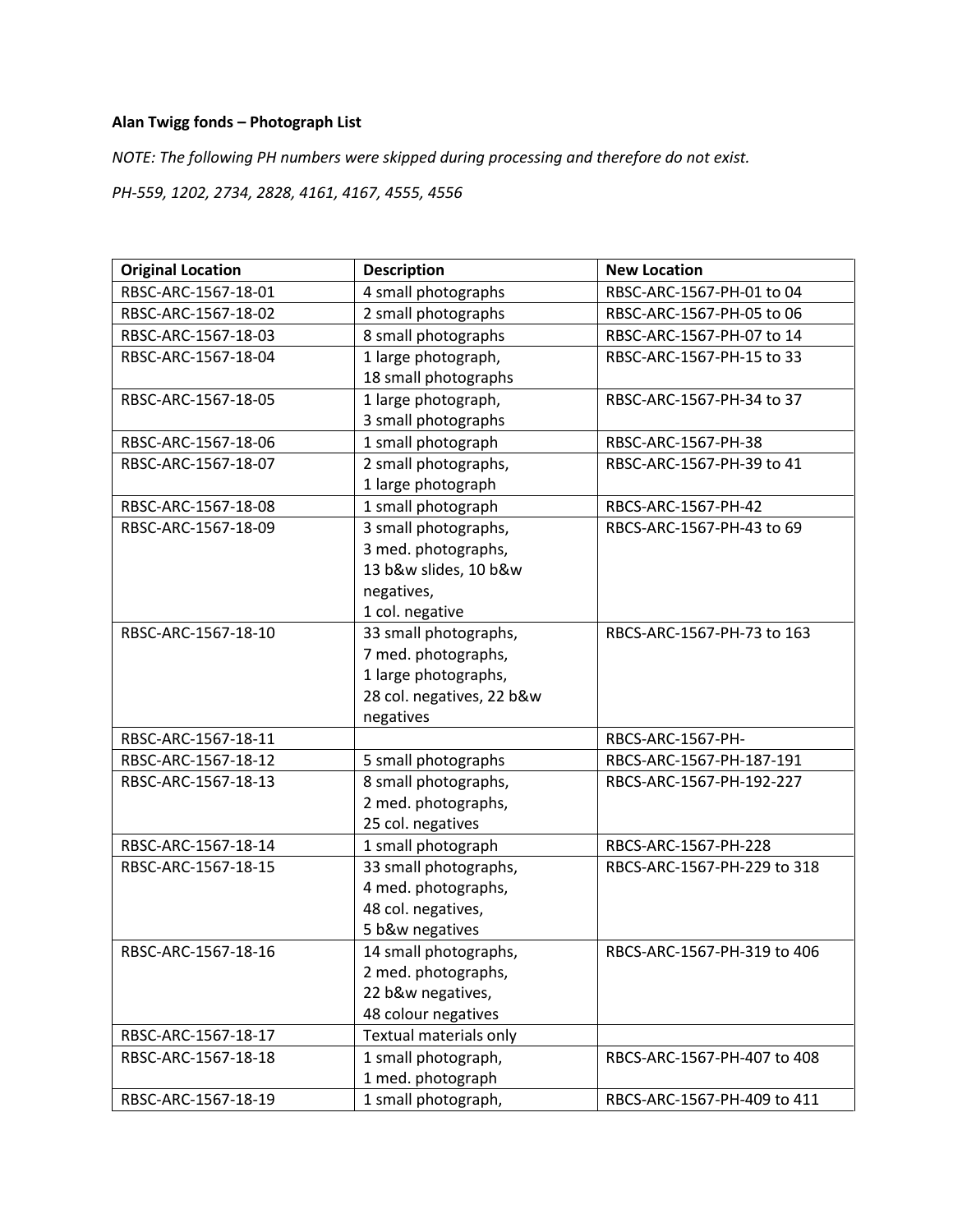|                     | 2 med. photographs     |                             |
|---------------------|------------------------|-----------------------------|
| RBSC-ARC-1567-18-20 | Textual materials only |                             |
| RBSC-ARC-1567-18-21 | 4 small photographs,   | RBCS-ARC-1567-PH-412 to 416 |
|                     | 1 b&w negative         |                             |
| RBSC-ARC-1567-18-22 | Textual materials only |                             |
| RBSC-ARC-1567-18-23 | 9 small photographs,   | RBCS-ARC-1567-PH-417 to 427 |
|                     | 2 med. photographs     |                             |
| RBSC-ARC-1567-19-01 | Textual materials only |                             |
| RBSC-ARC-1567-19-02 | 13 small photographs,  | RBSC-ARC-1567-PH-428 to 473 |
|                     | 2 med. photographs,    |                             |
|                     | 31 b&w negatives       |                             |
| RBSC-ARC-1567-19-03 | 3 small photographs,   | RBSC-ARC-1567-PH-474 to 478 |
|                     | 2 med. photographs     |                             |
| RBSC-ARC-1567-19-04 | 8 small photographs    | RBSC-ARC-1567-PH-479 to 486 |
| RBSC-ARC-1567-19-05 | Textual materials only |                             |
| RBSC-ARC-1567-19-06 | Textual materials only |                             |
| RBSC-ARC-1567-19-07 | 5 small photographs,   | RBSC-ARC-1567-PH-487 to 493 |
|                     | 2 med. photographs     |                             |
| RBSC-ARC-1567-19-08 | Textual materials only |                             |
| RBSC-ARC-1567-19-09 | 2 small photographs,   | RBSC-ARC-1567-PH-494 to 497 |
|                     | 2 small photographs    |                             |
| RBSC-ARC-1567-19-10 | Textual materials only |                             |
| RBSC-ARC-1567-19-11 | Textual materials only | RBSC-ARC-1567-PH-           |
| RBSC-ARC-1567-19-12 | 3 small photographs    | RBSC-ARC-1567-PH-498 to 500 |
| RBSC-ARC-1567-19-13 | Textual materials only |                             |
| RBSC-ARC-1567-19-14 | 4 small photographs,   | RBSC-ARC-1567-PH-501 to 508 |
|                     | 4 med. photographs     |                             |
| RBSC-ARC-1567-19-15 | 10 small photographs   | RBSC-ARC-1567-PH-509 to 518 |
| RBSC-ARC-1567-19-16 | 1 small photograph     | RBSC-ARC-1567-PH-519        |
| RBSC-ARC-1567-19-17 | 11 small photographs,  | RBSC-ARC-1567-PH-520 to 543 |
|                     | 2 med. photographs,    |                             |
|                     | 10 b&w negatives       |                             |
| RBSC-ARC-1567-19-18 | 1 small photograph     | RBSC-ARC-1567-PH-544        |
| RBSC-ARC-1567-19-19 | Textual materials only |                             |
| RBSC-ARC-1567-19-20 | 8 small photographs,   | RBSC-ARC-1567-PH-545 to 553 |
|                     | 1 med. photographs     |                             |
| RBSC-ARC-1567-19-21 | 1 med. photograph      | RBSC-ARC-1567-PH-554        |
| RBSC-ARC-1567-19-22 | 4 small photographs    | RBSC-ARC-1567-PH-555 to 558 |
| RBSC-ARC-1567-19-23 | 3 small photographs,   | RBSC-ARC-1567-PH-559 to 563 |
|                     | 1 med. photograph      |                             |
| RBSC-ARC-1567-19-24 | 11 small photographs,  | RBSC-ARC-1567-PH-564 to 593 |
|                     | 3 med. photographs,    |                             |
|                     | 16 b&w negatives       |                             |
| RBSC-ARC-1567-19-25 | 8 small photographs,   | RBSC-ARC-1567-PH-594 to 623 |
|                     | 11 b&w negatives,      |                             |
|                     | 11 col. negatives      |                             |
| RBSC-ARC-1567-19-26 | Textual materials only |                             |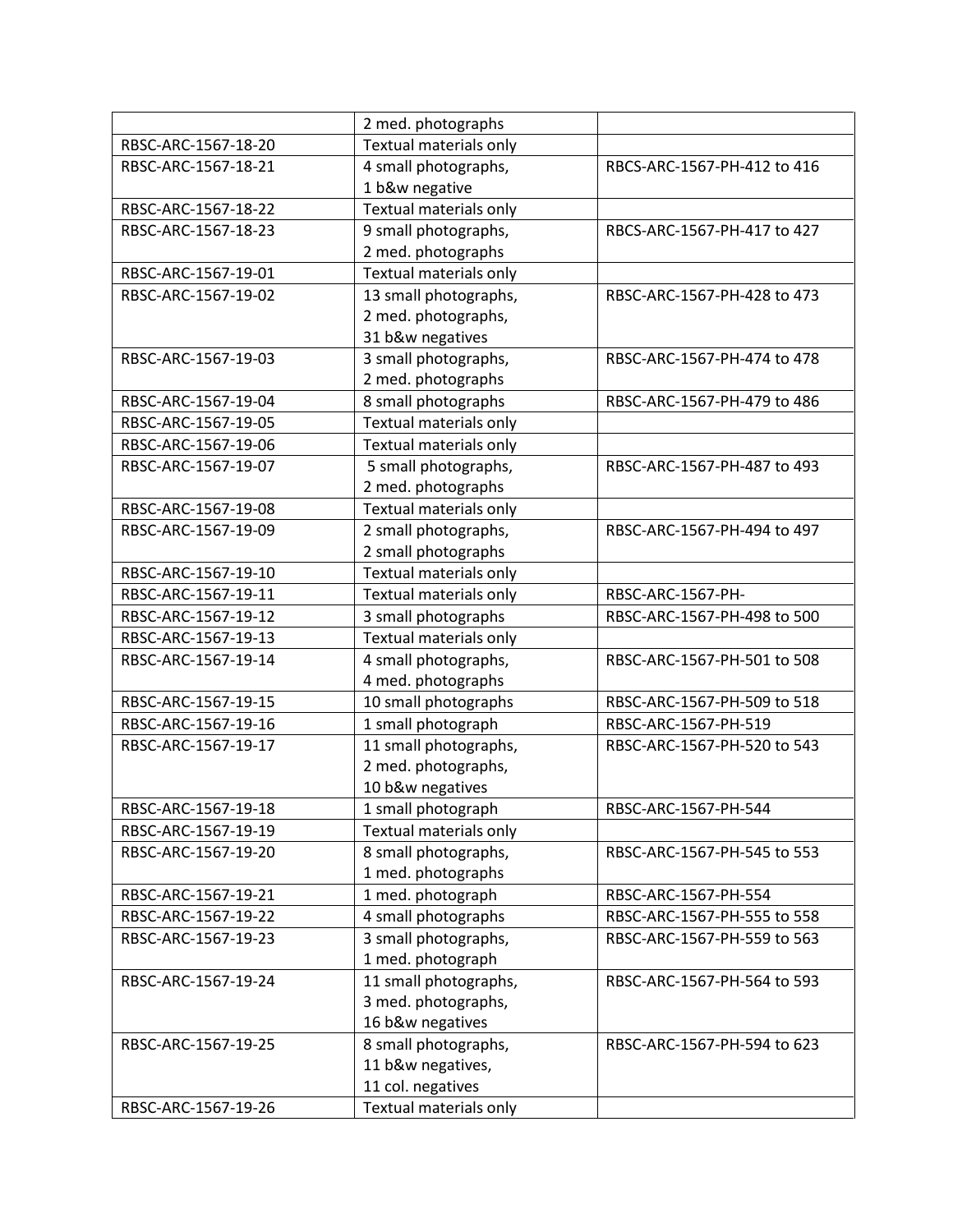| RBSC-ARC-1567-19-27 | 7 small photographs,   | RBSC-ARC-1567-PH-624 to 631 |
|---------------------|------------------------|-----------------------------|
|                     | 1 med. photograph      |                             |
| RBSC-ARC-1567-20-01 | Textual materials only |                             |
| RBSC-ARC-1567-20-02 | Textual materials only |                             |
| RBSC-ARC-1567-20-03 | Textual materials only | RBSC-ARC-1567-PH-           |
| RBSC-ARC-1567-20-04 | 5 small photographs    | RBSC-ARC-1567-PH-632 to 636 |
| RBSC-ARC-1567-20-05 | 1 small photograph     | RBSC-ARC-1567-PH-637        |
| RBSC-ARC-1567-20-06 | 8 small photographs,   | RBSC-ARC-1567-PH-638 to 649 |
|                     | 4 colour negatives     |                             |
| RBSC-ARC-1567-20-07 | 2 small photographs,   | RBSC-ARC-1567-PH-650 to 654 |
|                     | 3 med. photographs     |                             |
| RBSC-ARC-1567-20-08 | Textual materials only |                             |
| RBSC-ARC-1567-20-09 | Textual materials only |                             |
| RBSC-ARC-1567-20-10 | Textual materials only |                             |
| RBSC-ARC-1567-20-11 | Textual materials only |                             |
| RBSC-ARC-1567-20-12 | 1 small photograph     | RBSC-ARC-1567-PH-655        |
| RBSC-ARC-1567-20-13 | Textual materials only |                             |
| RBSC-ARC-1567-20-14 | Textual materials only |                             |
| RBSC-ARC-1567-20-15 | 11 small photographs,  | RBSC-ARC-1567-PH-656 to 695 |
|                     | 15 med. photographs,   |                             |
|                     | 4 col. negatives       |                             |
| RBSC-ARC-1567-20-16 | 3 small photographs,   | RBSC-ARC-1567-PH-696 to 700 |
|                     | 2 med. photographs     |                             |
| RBSC-ARC-1567-20-17 | 1 small photograph,    | RBSC-ARC-1567-PH-701 to 706 |
|                     | 5 med. photographs     |                             |
| RBSC-ARC-1567-20-18 | 3 small photographs,   | RBSC-ARC-1567-PH-707 to 711 |
|                     | 2med. photographs      |                             |
| RBSC-ARC-1567-21-01 | 4 small photographs,   | RBSC-ARC-1567-PH-712 to 716 |
|                     | 1 medium photograph    |                             |
| RBSC-ARC-1567-21-02 | 2 small photographs,   | RBSC-ARC-1567-PH-717 to 719 |
|                     | 1 med. photograph      |                             |
| RBSC-ARC-1567-21-03 | Textual materials only |                             |
| RBSC-ARC-1567-21-04 | Textual materials only |                             |
| RBSC-ARC-1567-21-05 | 4 small photographs    | RBSC-ARC-1567-PH-720 to 723 |
| RBSC-ARC-1567-21-06 | 2 small photographs    | RBSC-ARC-1567-PH-724 to 725 |
| RBSC-ARC-1567-21-07 | 3 small photographs    | RBSC-ARC-1567-PH-726 to 728 |
| RBSC-ARC-1567-21-08 | 4 small photographs,   | RBSC-ARC-1567-PH-729 to 733 |
|                     | 1 med. photograph      |                             |
| RBSC-ARC-1567-21-09 | Textual materials only |                             |
| RBSC-ARC-1567-21-10 | Textual materials only |                             |
| RBSC-ARC-1567-21-11 | Textual materials only |                             |
| RBSC-ARC-1567-21-12 | 5 small photographs    | RBSC-ARC-1567-PH-734 to 738 |
| RBSC-ARC-1567-21-13 | 2 small photographs    | RBSC-ARC-1567-PH-339 to 740 |
| RBSC-ARC-1567-21-14 | Textual materials only |                             |
| RBSC-ARC-1567-21-15 | 1 small photograph     | RBSC-ARC-1567-PH-741        |
| RBSC-ARC-1567-21-16 | 1 med. photograph      | RBSC-ARC-1567-PH-742        |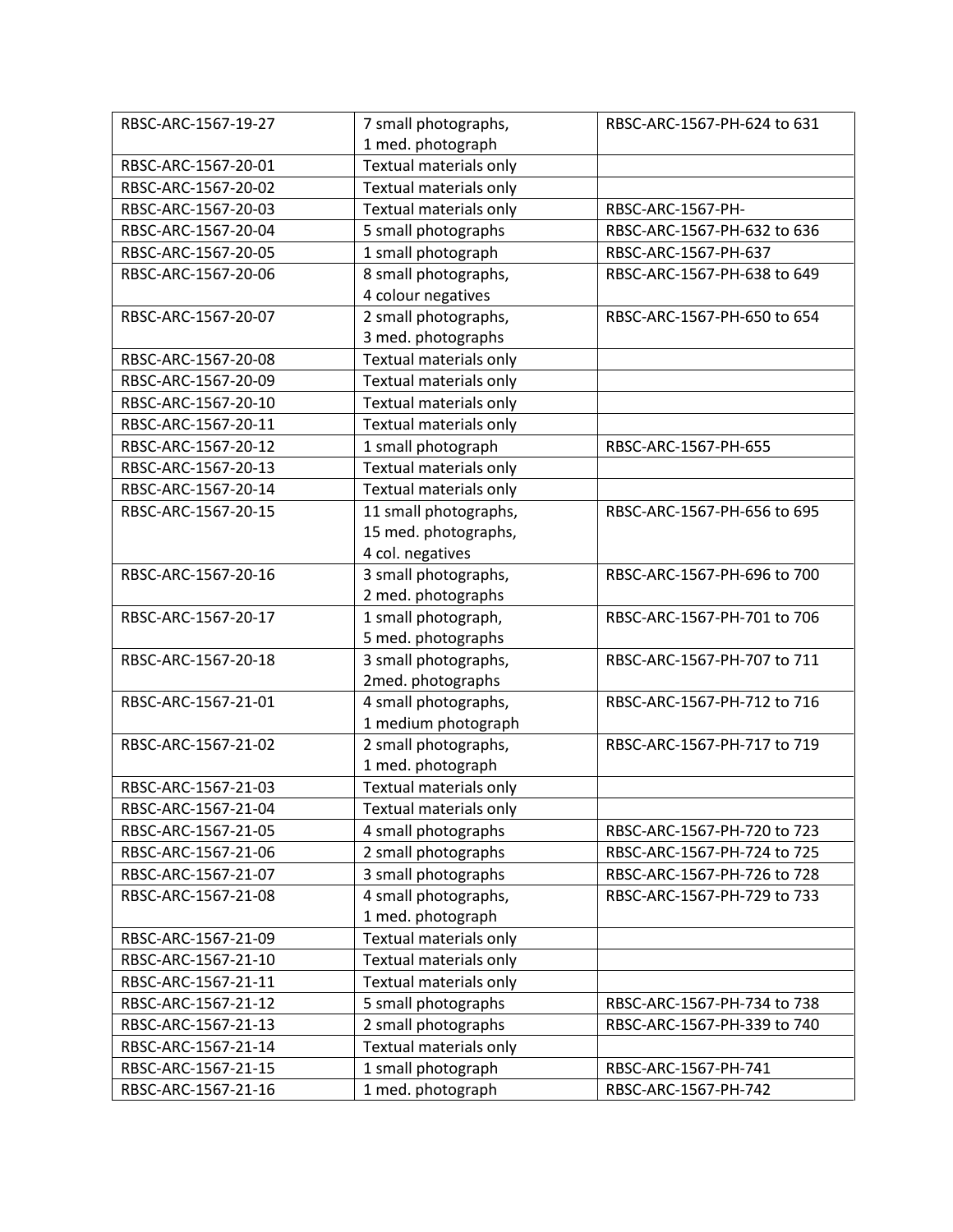| RBSC-ARC-1567-21-17 | 4 small photographs,         | RBSC-ARC-1567-PH-743 to 747   |
|---------------------|------------------------------|-------------------------------|
|                     | 1 med. photograph            |                               |
| RBSC-ARC-1567-21-18 | <b>Textual materials</b>     |                               |
| RBSC-ARC-1567-21-19 | 12 small photographs,        | RBSC-ARC-1567-PH-748 to 760   |
|                     | 1 med. photograph            |                               |
| RBSC-ARC-1567-21-20 | 1 small photograph,          | RBSC-ARC-1567-PH-761 to 762   |
|                     | 1 med. photograph            |                               |
| RBSC-ARC-1567-21-21 | 1 small photograph,          | RBSC-ARC-1567-PH-763 to 764   |
|                     | 1 med. photograph            |                               |
| RBSC-ARC-1567-21-22 | <b>Textual materials</b>     |                               |
| RBSC-ARC-1567-21-23 | <b>Textual materials</b>     |                               |
| RBSC-ARC-1567-21-24 | <b>Textual materials</b>     |                               |
| RBSC-ARC-1567-21-25 | <b>Textual materials</b>     |                               |
| RBSC-ARC-1567-22-01 | <b>Textual materials</b>     |                               |
| RBSC-ARC-1567-22-02 | 5 small photographs,         | RBSC-ARC-1567-PH-765 to 770   |
|                     | 1 med. photograph            |                               |
| RBSC-ARC-1567-22-03 | <b>Textual materials</b>     |                               |
| RBSC-ARC-1567-22-04 | <b>Textual materials</b>     |                               |
| RBSC-ARC-1567-22-05 | <b>Textual materials</b>     |                               |
| RBSC-ARC-1567-22-06 | 2 small photographs          | RBSC-ARC-1567-PH-771 to 772   |
| RBSC-ARC-1567-22-07 | 3 small photographs          | RBSC-ARC-1567-PH-773 to 775   |
| RBSC-ARC-1567-22-08 | 1 small photograph           | RBSC-ARC-1567-PH-776          |
| RBSC-ARC-1567-22-09 | 2 small photographs,         | RBSC-ARC-1567-PH-777 to 779   |
|                     | 1 med. photograph            |                               |
| RBSC-ARC-1567-22-10 | <b>Textual materials</b>     |                               |
| RBSC-ARC-1567-22-11 | 17 small photographs         | RBSC-ARC-1567-PH-780 to 796   |
| RBSC-ARC-1567-22-12 | 124 small photographs,       | RBSC-ARC-1567-PH-797 to 1094  |
|                     | 11 med. photographs,         |                               |
|                     | 101 col. negatives,          |                               |
|                     | 61 b&w negatives             |                               |
| RBSC-ARC-1567-22-13 | 138 small photographs,       | RBSC-ARC-1567-PH-1095 to 1302 |
|                     | 15 med. photographs,         |                               |
|                     | 15 b&w negatives,            |                               |
|                     | 38 col. negatives            |                               |
| RBSC-ARC-1567-22-14 | 23 small photographs,        | RBSC-ARC-1567-PH-1303 to 1330 |
|                     | 5 med. photographs           |                               |
| RBSC-ARC-1567-22-15 | 13 small photographs         | RBSC-ARC-1567-PH-1331 to 1343 |
| RBSC-ARC-1567-22-16 | 17 small photographs,        | RBSC-ARC-1567-PH-1344 to 1362 |
|                     | 2 med. photographs           |                               |
| RBSC-ARC-1567-22-17 | 44 small photographs, 5 med. | RBSC-ARC-1567-PH-1363 to 1411 |
|                     | photographs                  |                               |
| RBSC-ARC-1567-22-18 | 139 small photographs,       | RBSC-ARC-1567-PH-1412 to 1723 |
|                     | 11 med. photographs,         |                               |
|                     | 91 b&w negatives,            |                               |
|                     | 65 col. negatives            |                               |
| RBSC-ARC-1567-22-19 | 35 small photographs,        | RBSC-ARC-1567-PH-1724 to 1799 |
|                     | 6 med. photographs,          |                               |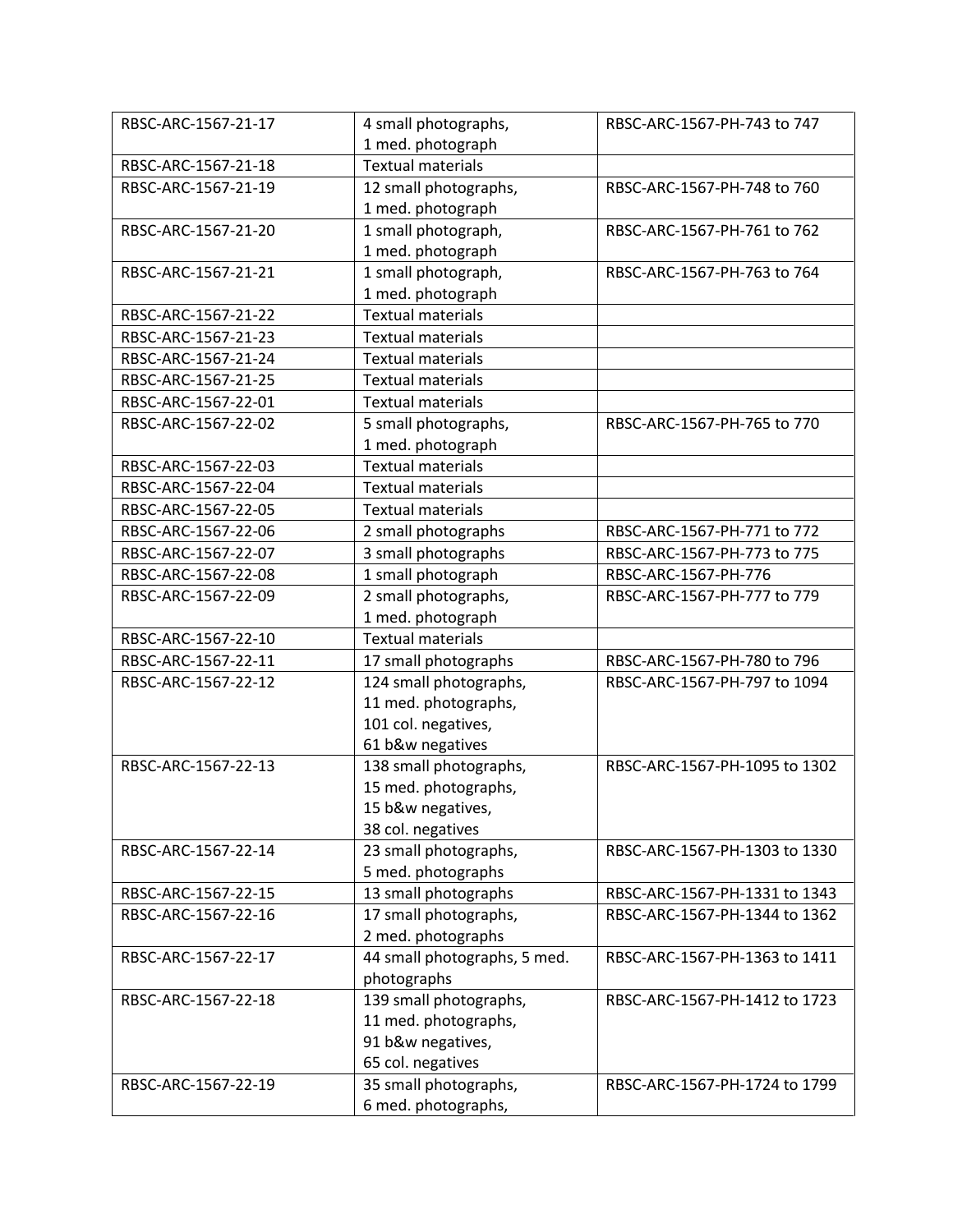|                     | 16 b&w negatives,                          |                                 |
|---------------------|--------------------------------------------|---------------------------------|
|                     | 19 col. negatives                          |                                 |
| RBSC-ARC-1567-22-20 | 79 small photographs,                      | RBSC-ARC-1567-PH-1800 to 1923   |
|                     | 8 med. photographs,                        |                                 |
|                     | 37 b&w negatives                           |                                 |
| RBSC-ARC-1567-22-21 | 330 small photographs,                     | RBSC-ARC-1567-PH-1924 to 2568   |
|                     | 35 med. photographs,                       |                                 |
|                     | 29 b&w negatives,                          |                                 |
|                     | 251 col. Negatives                         |                                 |
| RBSC-ARC-1567-22-22 | 92 small photographs,                      | RBSC-ARC-1567-PH-2569 to 2737   |
|                     | 4 med. photographs,                        | (includes RBSC-ARCH-1567-PH-    |
|                     | 36 b&w negatives,                          | 4544)                           |
|                     | 36 col. negatives,                         |                                 |
|                     | 1 col. slide                               |                                 |
| RBSC-ARC-1567-22-23 | 52 small photographs,                      | RBSC-ARC-1567-PH-2738 to 2813   |
|                     | 2 med. photographs,                        |                                 |
|                     | 22 col. negatives                          |                                 |
| RBSC-ARC-1567-22-24 | 73 small photographs,                      | RBSC-ARC-1567-PH-2814 to 3000   |
|                     | 6 med. photographs,                        | (includes negatives RBSC-ARC-   |
|                     | 39 col. negatives,                         | 1567-PH-4545 to 4554)           |
|                     | 74 b&w negatives                           |                                 |
| RBSC-ARC-1567-22-25 | 146 small photographs,                     | RBSC-ARC-1567-PH-3001 to 3239   |
|                     | 13 med. photographs,                       | (includes RBSC-ARC-1567-PH-4555 |
|                     | 36 col. negatives,                         | to 4557)                        |
|                     | 45 b&w negatives,                          |                                 |
|                     | 8 col. slides                              |                                 |
| RBSC-ARC-1567-22-26 | 116 small photographs,                     | RBSC-ARC-1567-PH-3240 to 3440   |
|                     | 17 med. photographs                        |                                 |
|                     | 64 col. negatives                          |                                 |
| RBSC-ARC-1567-22-27 | 65 small photographs,                      | RBSC-ARC-1567-PH-3441 to 3674   |
|                     | 20 med. photographs,                       |                                 |
|                     | 17 col. negatives,                         |                                 |
|                     | 123 b&w negatives                          |                                 |
| RBSC-ARC-1567-22-28 | 149 small photographs,                     | RBSC-ARC-1567-P                 |
|                     | 6 med. photograph,<br>156 col. negatives   | H-3675 to 3986                  |
| RBSC-ARC-1567-23-01 |                                            | RBSC-ARC-1567-PH-3987 to 4355   |
|                     | 181 small photographs,                     |                                 |
|                     | 20 med. photographs,<br>71 col. negatives, |                                 |
|                     | 91 col. negatives                          |                                 |
| RBSC-ARC-1567-23-02 | 18 small photographs,                      | RBSC-ARC-1567-PH-4356 to 4374   |
|                     | 1 med. photograph                          |                                 |
| RBSC-ARC-1567-23-03 | 13 small photographs                       | RBSC-ARC-1567-PH-4375 to 4387   |
| RBSC-ARC-1567-23-04 | 69 small photographs,                      | RBSC-ARC-1567-PH-4388 to 4540   |
|                     | 13 med. photographs,                       | (includes RBSC-ARC-1567-PH-     |
|                     | 1 large photograph,                        | 4558)                           |
|                     |                                            |                                 |
|                     | 66 col. negatives,                         |                                 |